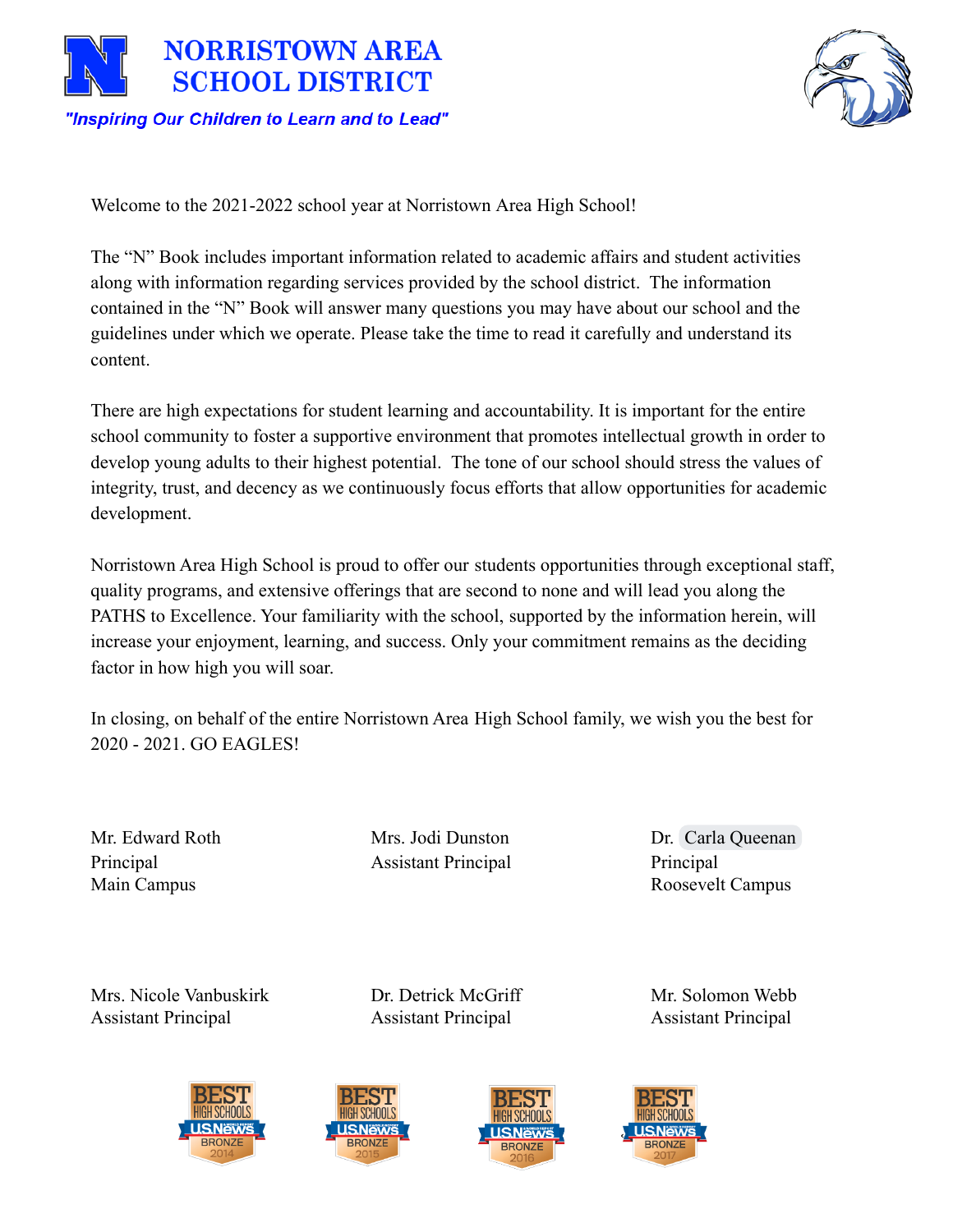

# **NAHS MISSION STATEMENT**

Our mission is to educate all students to become responsible, thinking, creative, literate citizens who strive for personal excellence, function successfully and enrich society.

# **Program of Studies**

The *Program of Studies* is designed to help students and parents/guardians choose, follow and complete a path to graduation that will prepare students for success beyond high school. This document provides general information including the policies, procedures and requirements of the Norristown Area School District and NAHS, and includes descriptions of all of our course offerings.

The Program of Studies may be found on our website: http://www.nasd.k12.pa.us, under the Quick links tab.

# **Graduation Requirements**

Norristown Area School District and the Pennsylvania Department of Education mandate graduation requirements pursuant to section 22 of the Pennsylvania Code, Chapter 4, subsection 24

Participation in the graduation ceremony is a privilege. Students must complete the required course of study and have the proper amount of credits (25 until 2021, 23 thereafter) to participate in the graduation ceremony. Students who are expelled during their senior year may not participate in the graduation ceremony. Students that do not satisfy their financial obligations or students who commit egregious violations may be denied participation in the graduation ceremony.

**Starting with the Class of 2022 and beyond, students will also be required to demonstrate proficiency by scoring Advanced or Proficient on the Algebra I, Literature and Biology Keystone Exams or other pathways to graduation to graduate from high school.** These exams are taken in May while enrolled in the course. Students that do not achieve proficiency are required to take a remediation course and retake the exam. Unsuccessful achievement on the re-take exam will require an alternate path to demonstrate proficiency through a state level project based assessment.

### **Course Requirements (Class of 2021)**

| <b>Discipline Area</b>                                                                    |                |
|-------------------------------------------------------------------------------------------|----------------|
| English $(I, II, III, IV)$                                                                | $\overline{4}$ |
| Mathematics (Algebra I, Algebra II, Geometry, Mathematics Elective)                       |                |
| Social Studies (World Cultures, United States History I and II, United States Government) |                |
| Science (General Science, Biology, Chemistry, Science Elective)                           |                |
| Wellness/Physical Education                                                               |                |
| Electives                                                                                 | <u>10</u>      |
| <b>Total Required for Graduation:</b>                                                     | 25             |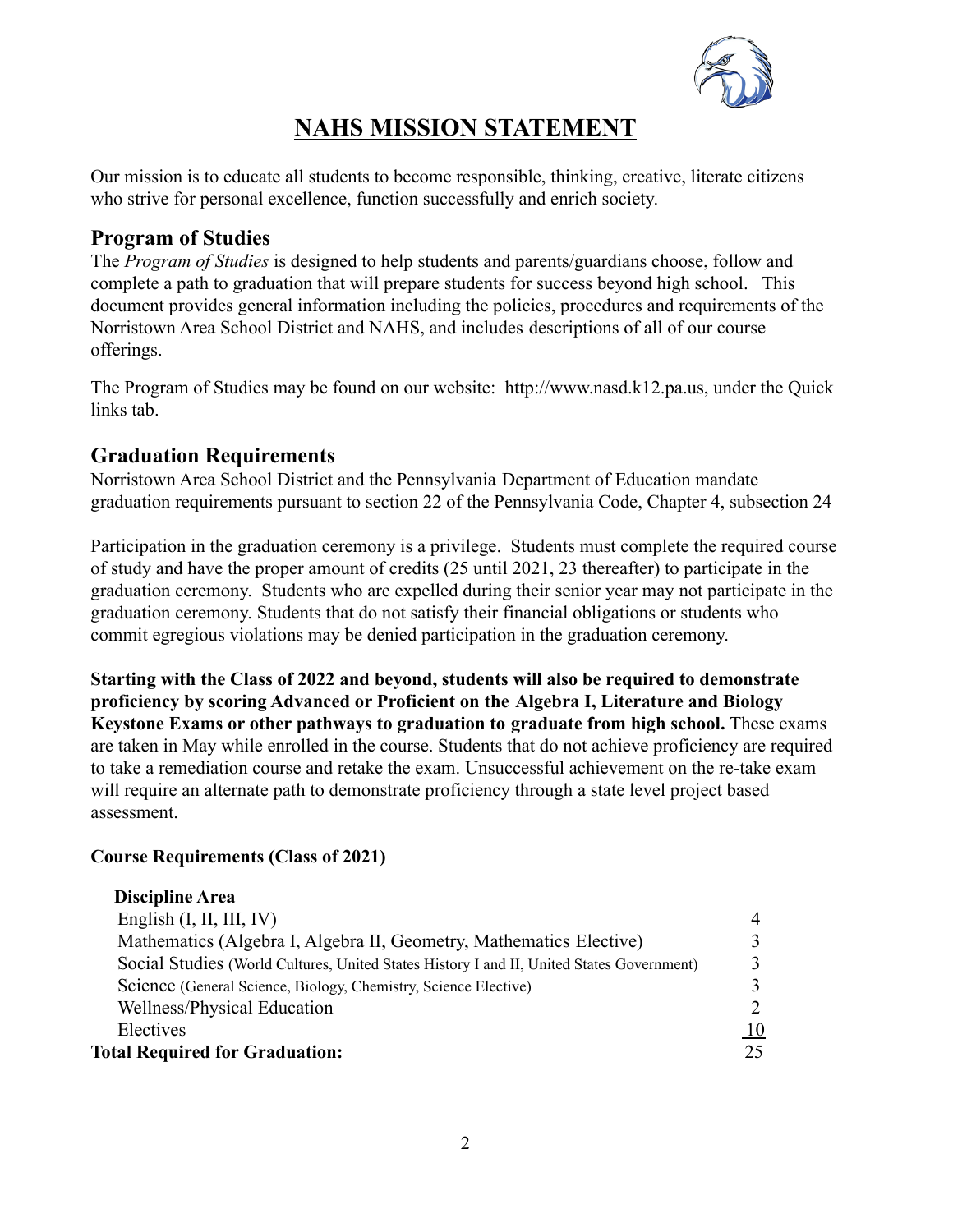

#### **Course Requirements (Classes of 2022 and Beyond)**

| <b>Discipline Area</b>                                                                    |  |
|-------------------------------------------------------------------------------------------|--|
| English $(I, II, III, IV)$                                                                |  |
| Math/Science                                                                              |  |
| Social Studies (World Cultures, United States History I and II, United States Government) |  |
| Mathematics/Science Electives                                                             |  |
| Wellness                                                                                  |  |
| Electives                                                                                 |  |
| <b>Total Required for Graduation:</b>                                                     |  |
|                                                                                           |  |

Exceptions to the course requirements, which are rare, are determined as follows: the guidance counselor recommends an exception (exemption, substitution) to a review panel made up of the remaining counselors, an assistant principal, and the principal. Successful exceptions are recorded for the purpose of establishing past practice. There is no appeal procedure.

**It has been the policy of the Norristown Area School District since 1985 (NASD School Board Policy #217) that "Students not completing the requirements for graduation during the school year may not participate in graduation ceremonies that year."**

# **Promotion Requirements**

Students must earn at least the required number of credits each year in order to make progress toward graduation from high school in four years, as indicated in the chart below. Credit for a subject is awarded at the conclusion of a course after the student has satisfactorily completed all the requirements of that subject; demonstrated proficiency on local or state standards aligned assessments as appropriate; and satisfied all instructional obligations with a passing final grade. High school promotion as related to the earning of a diploma differs from promotion in the lower grades since it is based on the accumulation of credits. **The following requirements must be met at the conclusion of summer school for students to advance to the grade indicated:**

| <b>Minimum Credits required</b> | to enter Grade |
|---------------------------------|----------------|
| 5                               | 10             |
| -11                             | 11             |
| 17                              | 12             |
| 23.0                            | to Graduate    |

# **Homework Policy**

Homework assignments should introduce, reinforce, extend and/or enrich classwork.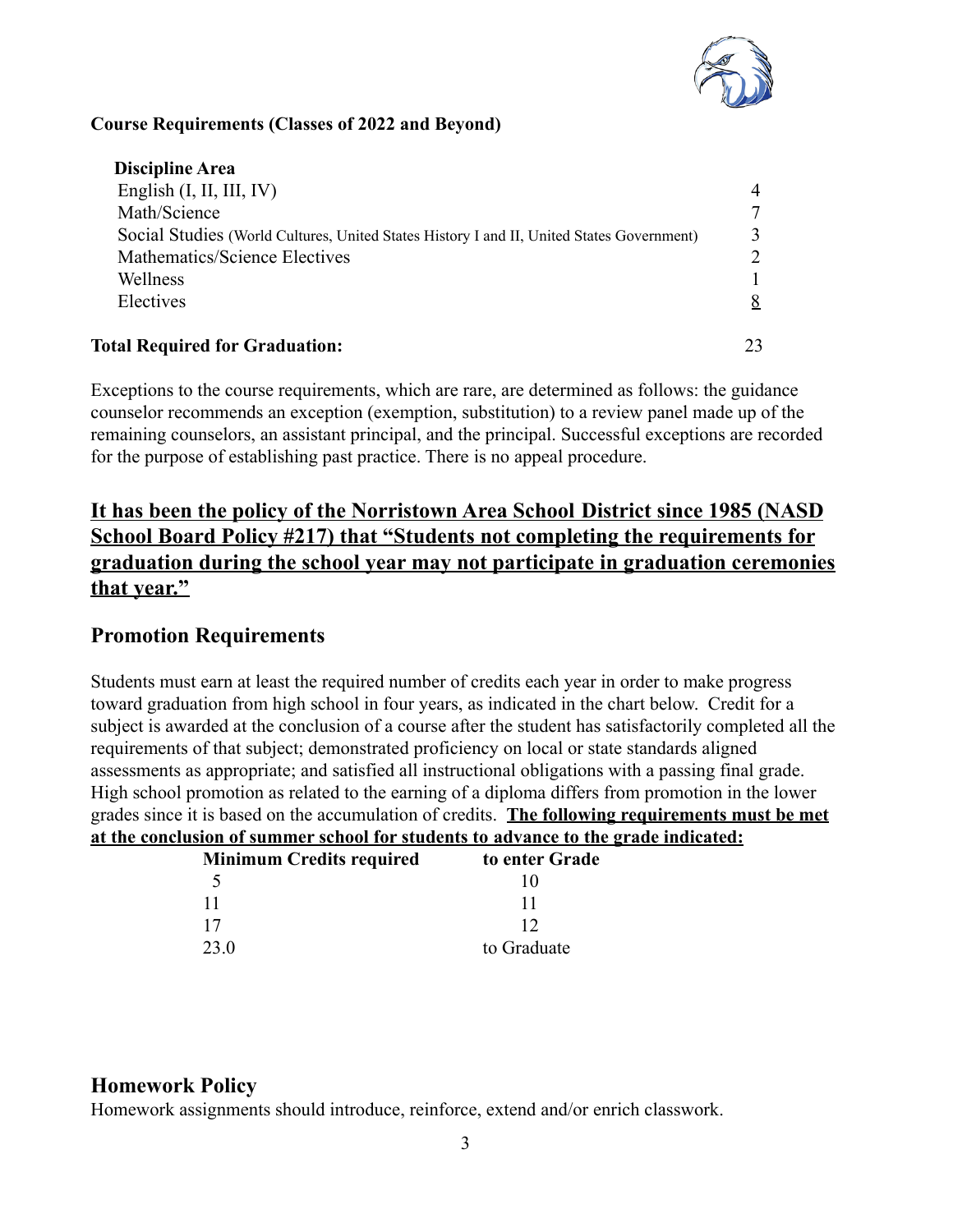

These assignments are a necessary extension of the school day and an important part of a student's educational experience.

# **Late Work Policy**

All assignments, including homework, will have stated due dates. In order to receive full credit for the assignment, students must submit the assignment on time.

- Late work will be accepted until mid-marks or the end of the marking period, whichever comes first
- Late work shall receive a minimum grade equal to 60% of the grade earned on the assignment. o Teachers have discretion to give a grade above the minimum
- For example, if a student turns in a late assignment that would have earned a grade of a 75%, the student will actually receive a grade of 45%, unless the teacher uses their discretion to give a grade that is higher than the minimum

| Grade         | The following academic active chiefu determinations will be used on an report cards.<br><b>Numerical Scale</b> | <b>4.0 GPA Scale</b> |
|---------------|----------------------------------------------------------------------------------------------------------------|----------------------|
| $A+$          | 97 to 100%                                                                                                     | 4.33                 |
| $A-$          | 90 to 92%                                                                                                      | 3.67                 |
| $B+$          | 87 to 89%                                                                                                      | 3.33                 |
| B             | 83 to 86%                                                                                                      | 3.00                 |
| $B-$          | 80 to 82%                                                                                                      | 2.67                 |
| $C+$          | 77 to 79%                                                                                                      | 2.33                 |
| $\mathcal{C}$ | 73 to 76%                                                                                                      | 2.00                 |
| $C-$          | 70 to 72%                                                                                                      | 1.67                 |
| $D+$          | 67 to 69%                                                                                                      | 1.33                 |
| $\mathbf D$   | 63 to 66%                                                                                                      | 1.00                 |
| $D-$          | 60 to 62%                                                                                                      | 0.50                 |
| $\mathbf{F}$  | 59% and Below                                                                                                  | 0.00                 |
| <b>WP</b>     | Withdrawal Pass (no credit given)                                                                              | 0.00                 |
| WF            | Withdrawal Fail                                                                                                | 0.00                 |

# **Percentage Grades and Report Cards**

The following academic achievement determinations will be used on all report cards: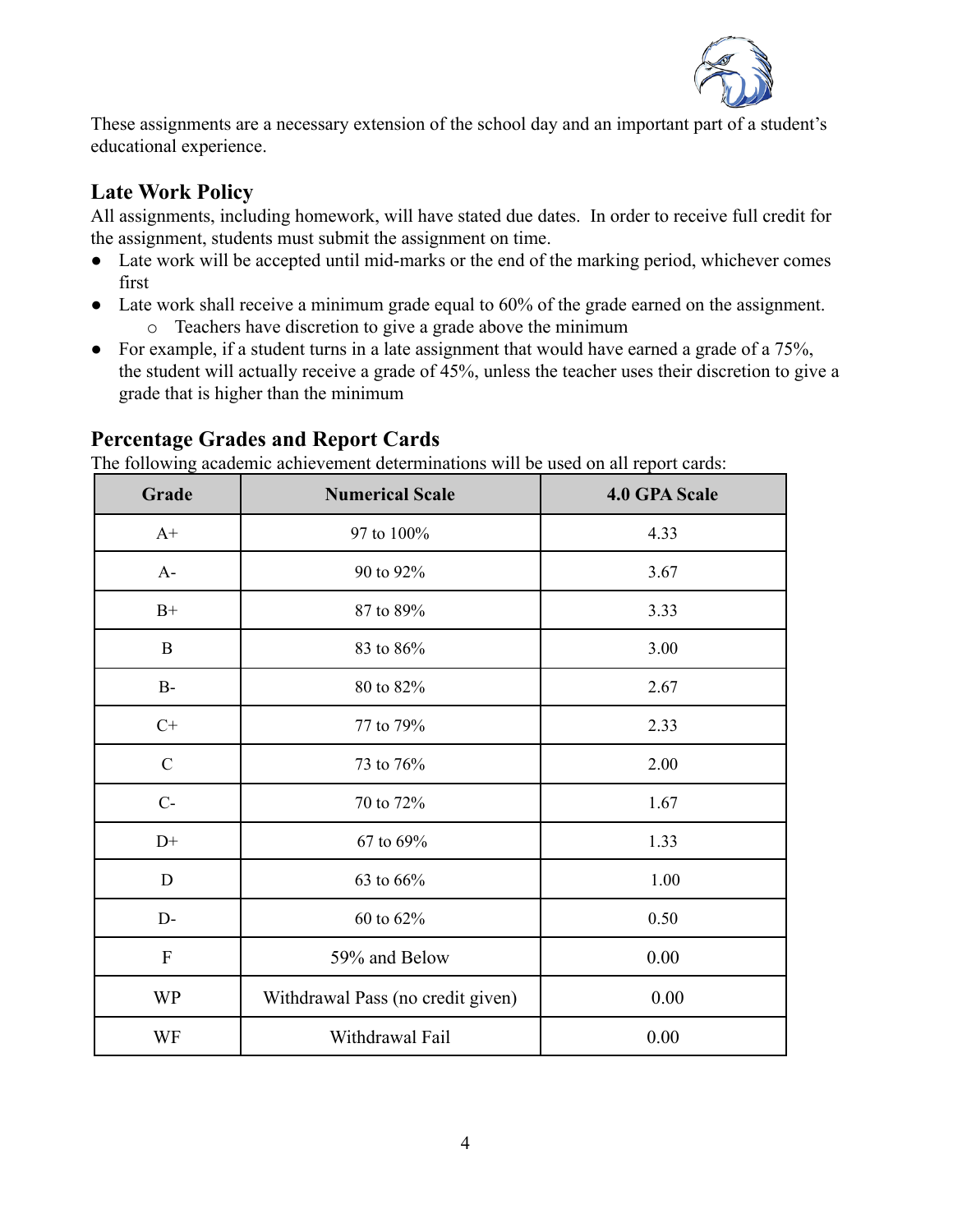

There are two semesters during the year at NAHS. They consist of eighteen (18) weeks each. Report cards are available to the students approximately one (1) week after the end of the marks period. In addition, mid-marks grade reports are available to the students halfway through each semester.

Final exams will also be factored into grade reporting.

Parents and guardians can check their student's academic progress, mid marks and report card grades through the Home Access Center, available through our high school website http://www.nasd.k12.pa.us

### *Summer School*

Summer School courses are offered primarily for Math and English courses. Other courses may be offered as well. Depending on the conditions, summer school may be offered in the modalities of online and/or face to face if possible. Any student who fails a course should meet with his or her guidance counselor to plan an appropriate course of action.

### **Incomplete Grades**

An incomplete grade of "I" is given when a student has not completed the work for a course because of an extended **excused** absence. Incomplete work must be completed within the same number of days of the extended excused absence (e.g., a student who was absent the last five days of the marking period has five days to make up the work).

# **Weighted Grades**

Courses which qualify for grade weighting are labeled "Weighted Honors", "Advanced Placement." Grades of "F" do not qualify for Weighted Credit. Weighted Grade courses will be computed on a scaled grading system.

### **Academic Honors**

Students may earn one of two commendations each report period. First Honors are earned by students with an A- or better in all subjects. Second Honors are earned by students having grades of B- or better in all subjects.

# **Grade Point Average Calculation and Class Rank**

Grade Point Average (GPA) is calculated at the end of each school year. It is determined by using the final grade of each course taken and the total number of credits attempted. Students with identical GPA's will be further ranked in descending order according to the number of credits earned.

Grade Point Average is used to determine class rank within each grade. Class rank is used as an academic descriptor for college admissions and employers. Class rank, grades, and other achievement factors are used by the faculty to select academic honors and awards at graduation.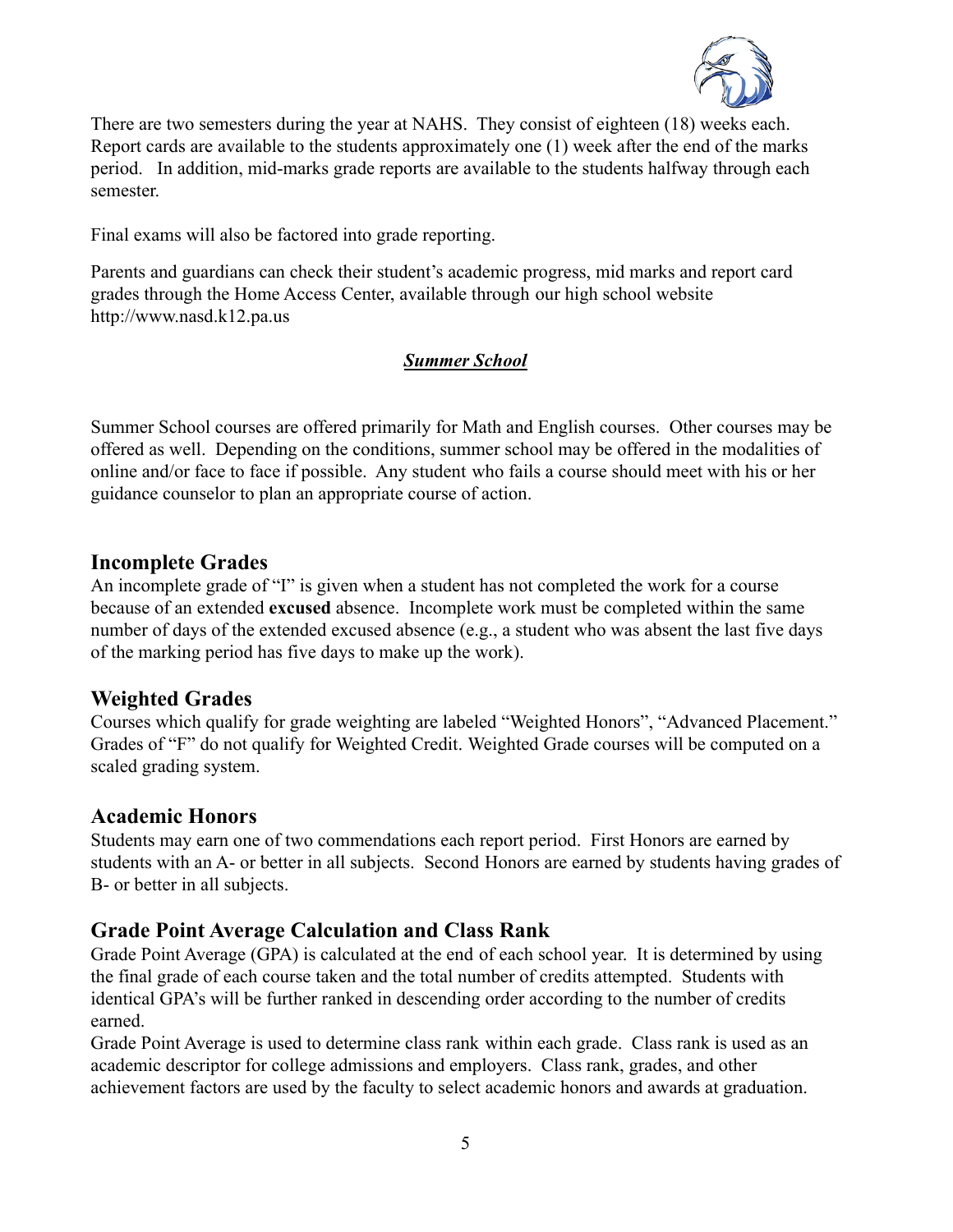

# **Library**

The Norristown Area High School Library is more than a library in the traditional sense. While it houses more than 25,000 books and subscribes to 50 magazines and newspapers, it also has many computer stations linked to the Internet and other online resources. Our library is an outstanding resource. Please use it well and often.

Many new facilities have been built into the library. The library is fully automated and all students automatically have an account. Visit the library's website - [www.nahslibrary.org](http://www.nahslibrary.org) - to use our online card catalog to find book material, manage your library account, search our online databases of magazines and journals, and get timely help for completing your research assignments. We are constantly updating our book collection and providing access to online resources to make sure that students have the best materials available for their use.

Students usually come to the library as a class to conduct research; however, individual students may use the library throughout the day with a pass from their teacher (don't forget your NAHS ID!). Additionally, after school hours are available as posted.

The lending period for library books is three weeks with one renewal. Students are not charged late fees, but will be charged the full replacement cost for lost books. Overdue books can also result in a loss of student privileges such as attending dances, prom, and receiving graduation tickets. Overnight loans (reference books) must be returned before the first class the following morning. Students may borrow as many books as needed.

# **Textbooks**

Most courses at NAHS will have one or more textbooks issued for student use. Textbooks are issued to students through the library and are tracked via the student's library account. Students are responsible for bringing the book(s) to class each day as directed by the course teacher. Textbooks are returned to the library at the end of the course (either end of semester or end of year). Students are responsible for maintaining possession of the book issued to them and keeping the book in the condition it was issued. Lost or damaged textbooks will result in a student debt that must be satisfied prior to graduation. Any textbook found in the building is to be immediately returned to the library, where it will be checked in. If you lose a textbook, check with the library to see if it was returned.

# **1 to 1 Educational Environment**

All students will be issued a Chromebook for use in school. Students will be able to take the devices home to use in order to complete school work.

All devices are managed and will only function with an active Norristown Area School District issued login. The Chromebooks will only accept a google login from the nasdstudent.org domain on or off campus. *(gmail.com email addresses will not work.)* All activity on an NASD device or network must comply with the Acceptable Use Policy [\(Policy 815.](http://go.boarddocs.com/pa/nasdpa/Board.nsf/goto?open&id=9TLS7X715E9F))

The Norristown Area School District has prioritized equitable practices to support a healthy educational culture. The effective use of technology is one way of achieving the mission of developing 21st Century Learners prepared for lifelong success. In an effort to increase access to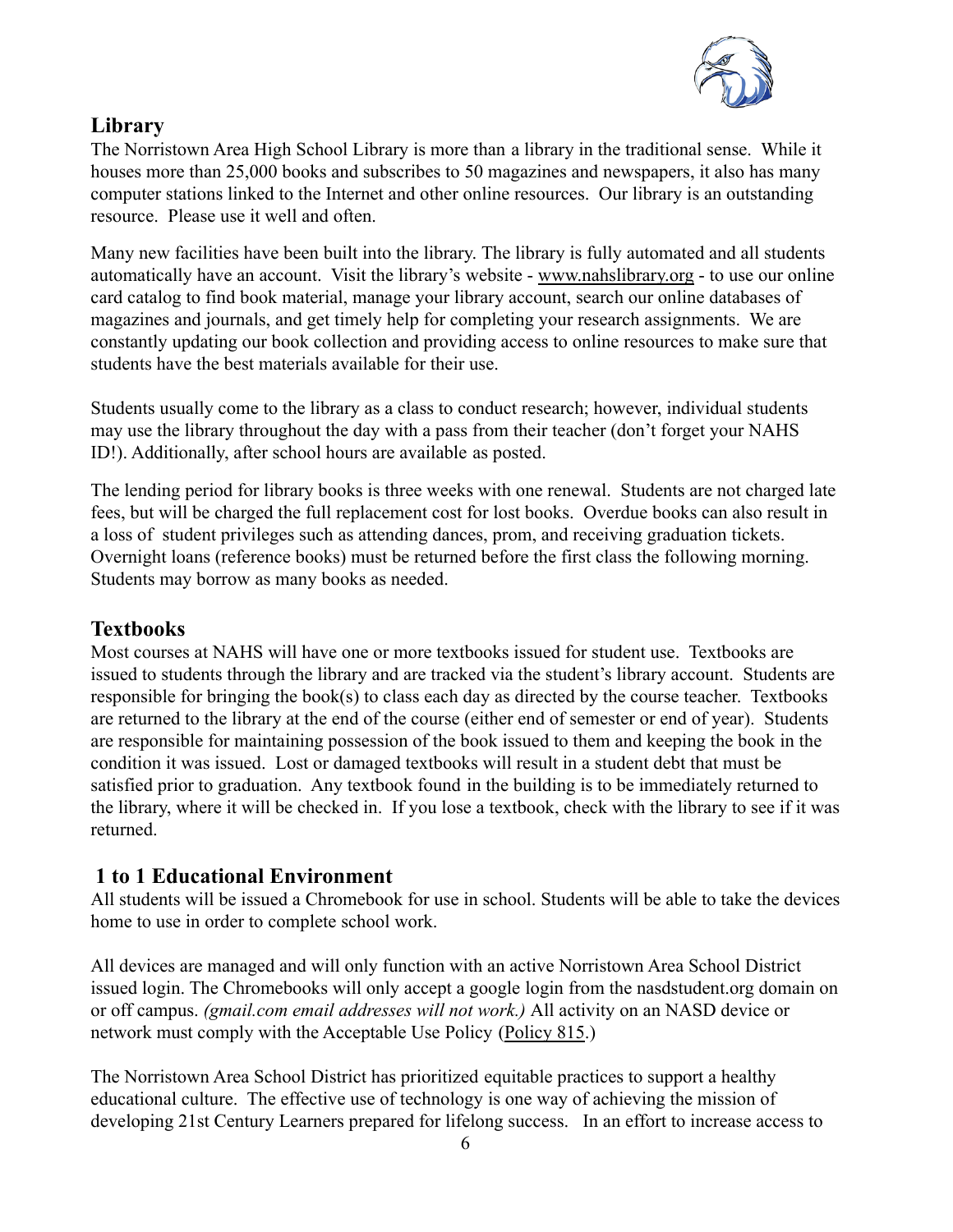

those 21st Century skills, The Norristown Area School District has made it a goal to offer students 24/7 accessibility to their learning through the NASD Technology Plan. Additionally, the NASD has a grant that provides hotspots for eligible students to provide internet access at no cost. The individual use of technology is a way to empower students to maximize their full potential and to prepare them for college and the workplace.

|  | NAHS 2021 - 2022 Bell Schedules |  |
|--|---------------------------------|--|
|--|---------------------------------|--|

| <b>Regular Day</b> |              |               |              |
|--------------------|--------------|---------------|--------------|
| <b>BLOCK</b>       | <b>START</b> | <b>FINISH</b> | <b>TOTAL</b> |
| 1                  | 7:25         | 8:50          | 85           |
| $\overline{2}$     | 8:55         | 10:20         | 85           |
| <b>HR</b>          | 10:25        | 10:37         | 12           |
|                    |              |               |              |
| 1st Lunch          | 10:42        | 11:12         | 30           |
| 3                  | 11:17        | 12:42         | 85           |
|                    |              |               |              |
| 3                  | 10:42        | 11:12         | 30           |
| 2nd Lunch          | 11:12        | 11:42         | 30           |
| 3                  | 11:47        | 12:42         | 55           |
|                    |              |               |              |
| 3                  | 10:42        | 11:42         | 60           |
| 3rd Lunch          | 11:42        | 12:12         | 30           |
|                    | 12:17        | 12:42         | 25           |
|                    |              |               |              |
| 3                  | 10:42        | 12:12         | 90           |
| 4th Lunch          | 12:12        | 12:42         | 30           |
|                    |              |               |              |
| 4                  | 12:47        | 2:12          | 85           |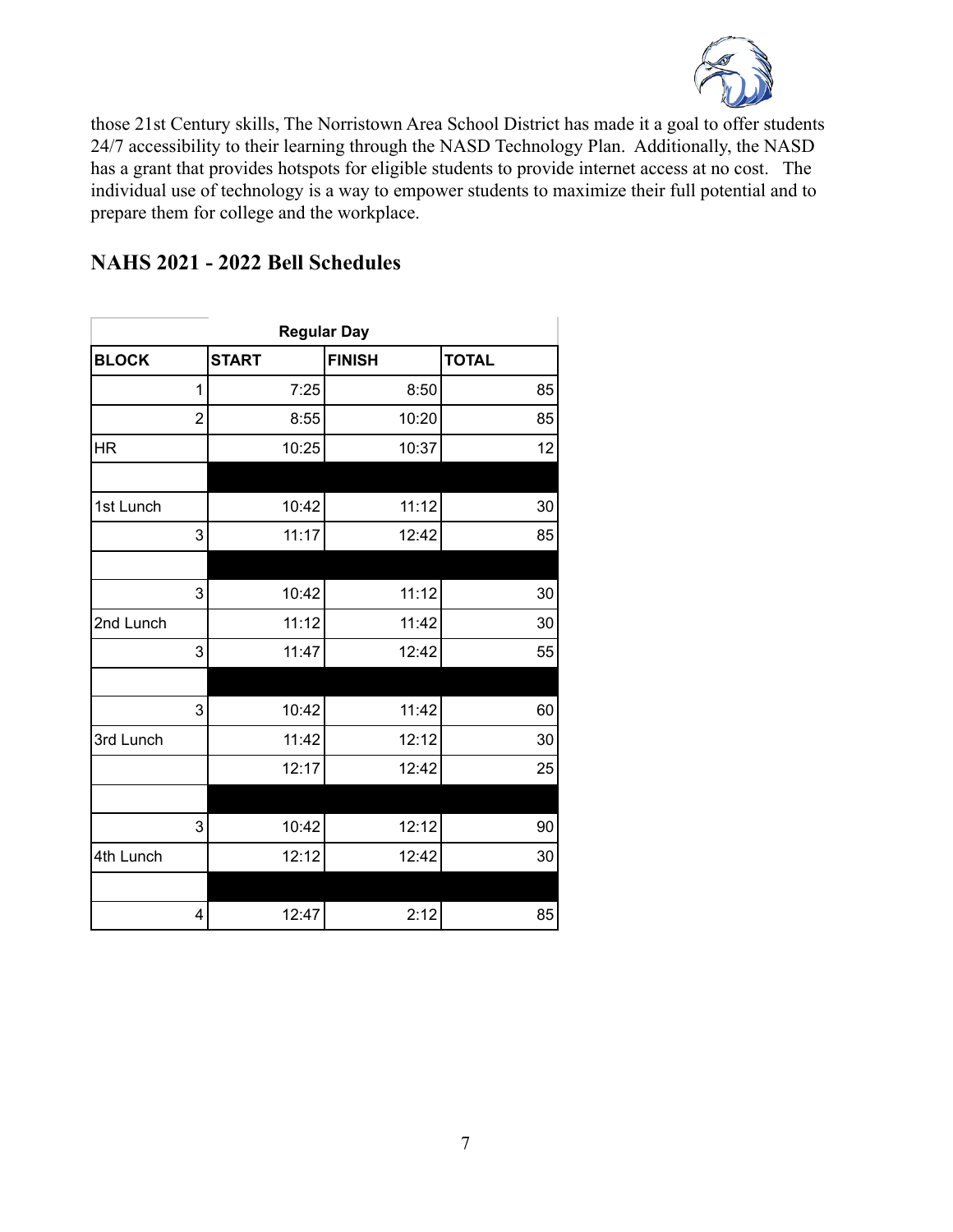

| <b>Late Entry</b> |              |               |              |  |
|-------------------|--------------|---------------|--------------|--|
| <b>BLOCK</b>      | <b>START</b> | <b>FINISH</b> | <b>TOTAL</b> |  |
| 1                 | 9:25         | 9:50          | 25           |  |
| $\overline{2}$    | 9:55         | 10:20         | 25           |  |
| <b>HR</b>         | 10:25        | 10:37         | 12           |  |
|                   |              |               |              |  |
| 1st Lunch         | 10:42        | 11:12         | 30           |  |
| 3                 | 11:17        | 12:42         | 85           |  |
|                   |              |               |              |  |
| 3                 | 10:42        | 11:12         | 30           |  |
| 2nd Lunch         | 11:12        | 11:42         | 30           |  |
| 3                 | 11:47        | 12:42         | 55           |  |
|                   |              |               |              |  |
| 3                 | 10:42        | 11:42         | 60           |  |
| 3rd Lunch         | 11:42        | 12:12         | 30           |  |
|                   | 12:17        | 12:42         | 25           |  |
|                   |              |               |              |  |
| 3                 | 10:42        | 12:12         | 85           |  |
| 4th Lunch         | 12:12        | 12:42         | 30           |  |
|                   |              |               |              |  |
| 4                 | 12:47        | 2:12          | 85           |  |

| <b>Early Dismissal</b> |              |               |              |
|------------------------|--------------|---------------|--------------|
| <b>BLOCK</b>           | <b>START</b> | <b>FINISH</b> | <b>TOTAL</b> |
| 1                      | 7:25         | 7:55          | 30           |
| $\overline{2}$         | 8:00         | 8:30          | 30           |
|                        |              |               |              |
| 1st Lunch              | 8:35         | 9:05          | 30           |
| 3                      | 9:10         | 10:35         | 85           |
|                        |              |               |              |
| 3                      | 8:35         | 9:05          | 30           |
| 2nd Lunch              | 9:05         | 9:35          | 30           |
| 3                      | 9:40         | 10:35         | 55           |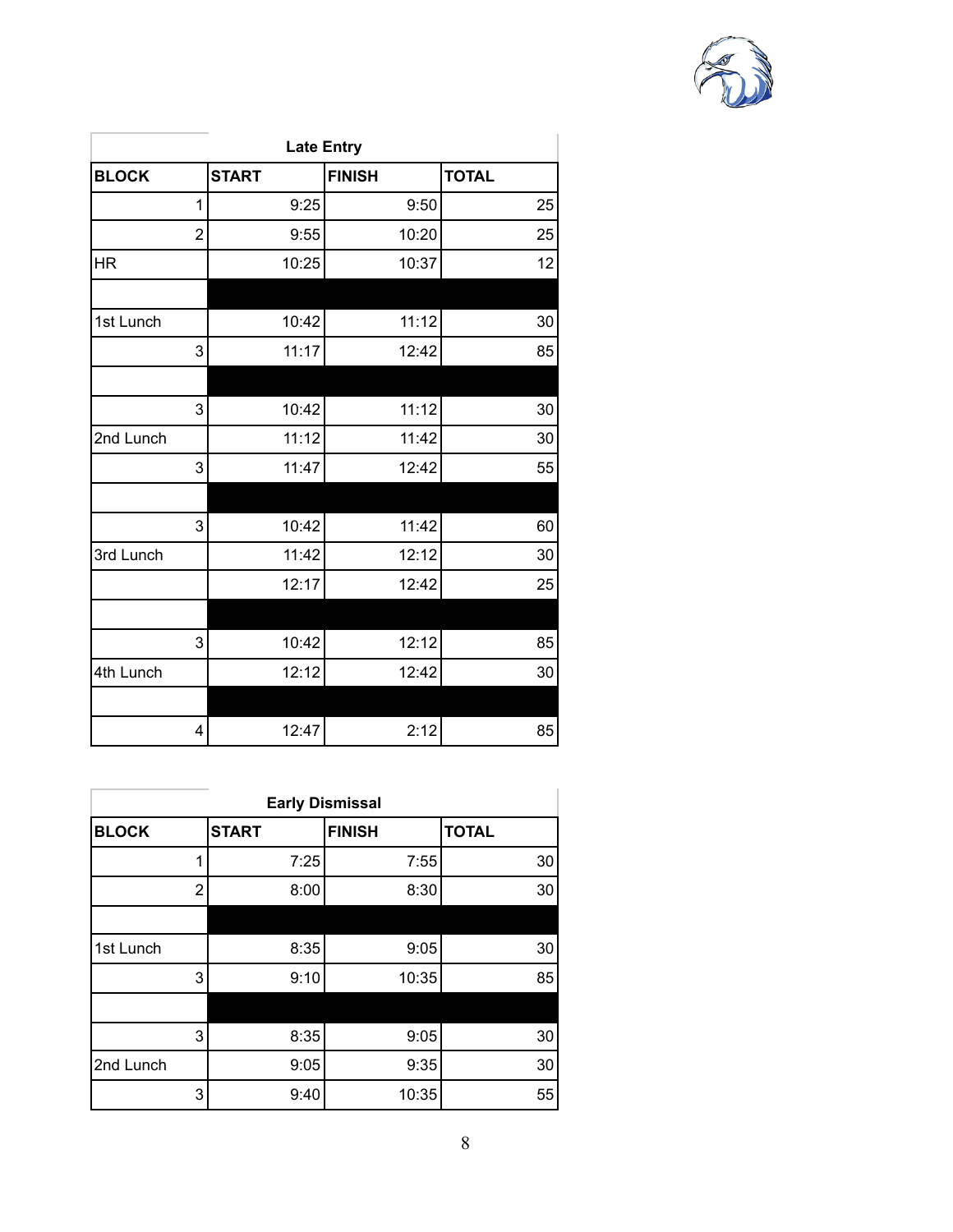

| 3         | 8:35  | 9:35  | 60 |
|-----------|-------|-------|----|
| 3rd Lunch | 9:35  | 10:05 | 30 |
|           | 10:10 | 10:35 | 25 |
|           |       |       |    |
| 3         | 8:35  | 10:05 | 90 |
| 4th Lunch | 10:05 | 10:35 | 30 |
|           |       |       |    |
| 4         | 10:40 | 11:05 | 25 |

#### **SYNCHRONOUS LEARNING SCHEDULE**

| <b>BLOCK</b>                 | <b>SYNCHRONOUS</b> |
|------------------------------|--------------------|
| <b>BLOCK 1</b>               | $8:00 - 8:55$      |
| <b>BLOCK 2</b>               | $9:00 - 9:55$      |
| <b>BLOCK 3</b>               | $10:05 - 11:00$    |
| <b>BLOCK4</b>                | $11:05 - 12:00$    |
| Office Hours (Extra<br>Help) | $12:00 - 12:30$    |

CMTHS students will have 40 minutes between the end of the synchronous NAHS school day and the start of the synchronous CMTHS school day.

### **ASYNCHRONOUS LEARNING SCHEDULE**

| <b>BLOCK</b>   | <b>ASYNCHRONOUS</b> |                                                   |
|----------------|---------------------|---------------------------------------------------|
| Optional Help  | $8:00 - 8:55$       | Math, Physical Education, JROTC, English Learners |
|                | $9:00 - 9:55$       | World Language, Art, Social Studies               |
|                | $10:05 - 11:00$     | Science, Business, Technology, Music              |
|                | $11:05 - 12:00$     | English, Special Education, Gifted                |
| <b>BLOCK 1</b> | $11:10 - 11:10$     | <b>Mandatory Live</b>                             |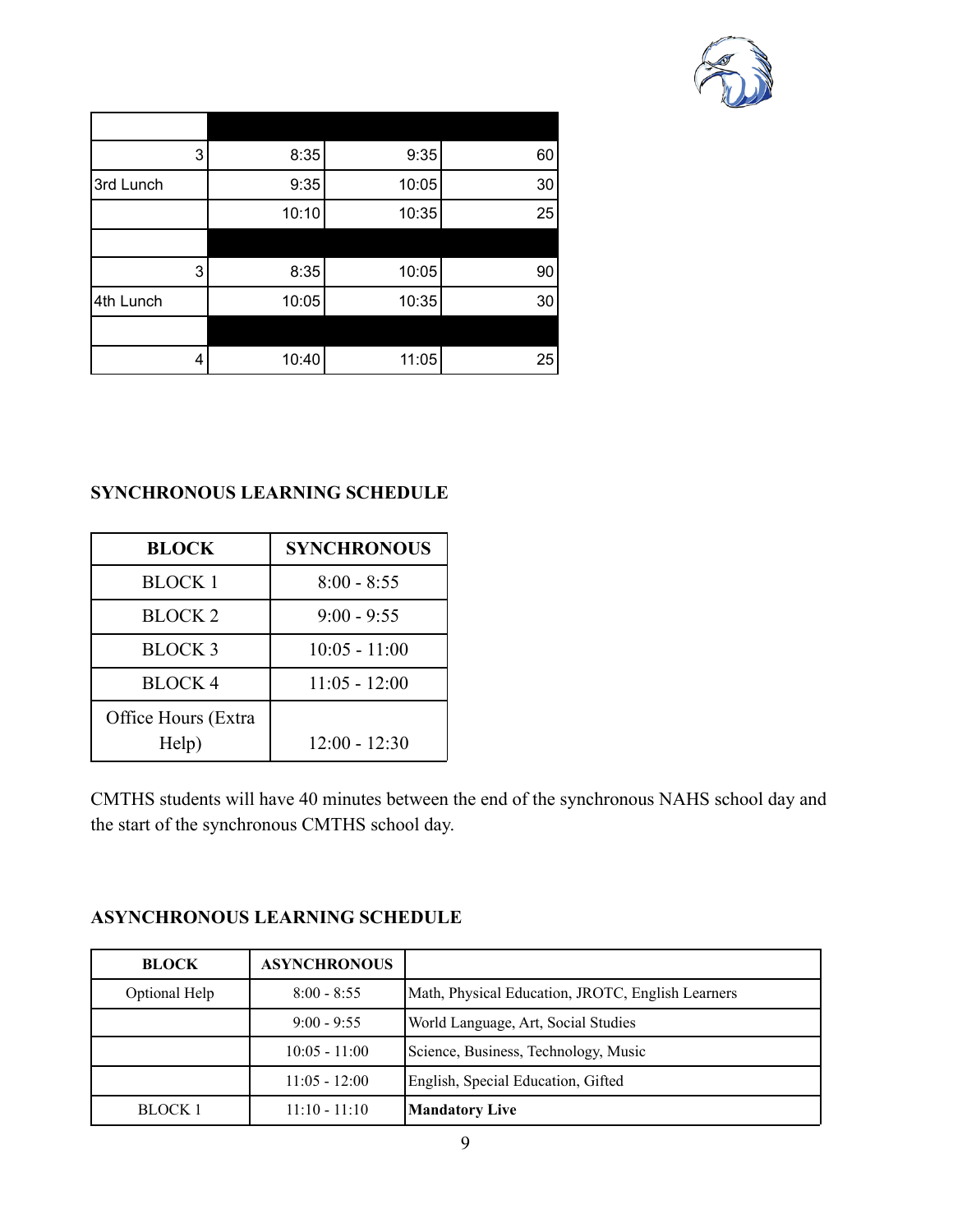

| BLOCK <sub>2</sub>           | $11:10 - 11:20$ | <b>Mandatory Live - Students with 2nd block day A class or A/B</b><br>class |
|------------------------------|-----------------|-----------------------------------------------------------------------------|
|                              | $11:20 - 11:30$ | <b>Mandatory Live - Students with 2nd block day B class</b>                 |
| BLOCK 3                      | $11:30 - 11:40$ | <b>Mandatory Live - Students with 2nd block day A class or A/B</b><br>class |
|                              | $11:40 - 11:50$ | <b>Mandatory Live - Students with 2nd block day B class</b>                 |
| BLOCK 4                      | $11:50 - 12:00$ | <b>Mandatory Live</b>                                                       |
| Office Hours (Extra<br>Help) | $12:00 - 2:45$  |                                                                             |

CMTHS students should plan to attend your live CMTHS classes at their regularly scheduled time unless the CMTHS administration says otherwise.

# **PUPIL SERVICES**

### **Attendance**

#### **Importance of Regular Attendance**

Daily attendance is essential to success at NAHS. Teachers have carefully planned the year's work and have aligned specific material and assignments for each period. Absences cause important work to be missed. More importantly, the teachers' instructions and explanations are missed; for this reason, students should not be absent unnecessarily. Students are responsible for making up all assignments, both assigned reading and written work, missed due to absence. Students are permitted the same number of days absent to make up missed work (e.g., if absent two days, two days are allowed to make-up missed work). This rule also applies to time missed from class due to a suspension.

# **Please note, however, that teachers are not required to provide these extensions for unexcused absences.**

#### **PDE and Attendance**

The Pennsylvania Department of Education mandates that schools respond to excessive absenteeism and truancy. They recommend that parents be notified of the First and Second Unlawful (unexcused) Absences and informed of legal requirements and consequences. Upon the Third Unlawful (unexcused) Absence, the parent is again notified and a plan involving the school and family is initiated to support the student. Each subsequent absence after the Student Attendance Improvement Plan's (SAIP) initiation will result in parent/guardian liability and legal action on the part of the school district in conjunction with the Home and School Social Work Team. The school will then work with the Magisterial District Judge to monitor the SAIP and truancy. NAHS is required to implement and follow Pennsylvania's Compulsory Attendance Law and Student Attendance Improvement Plan.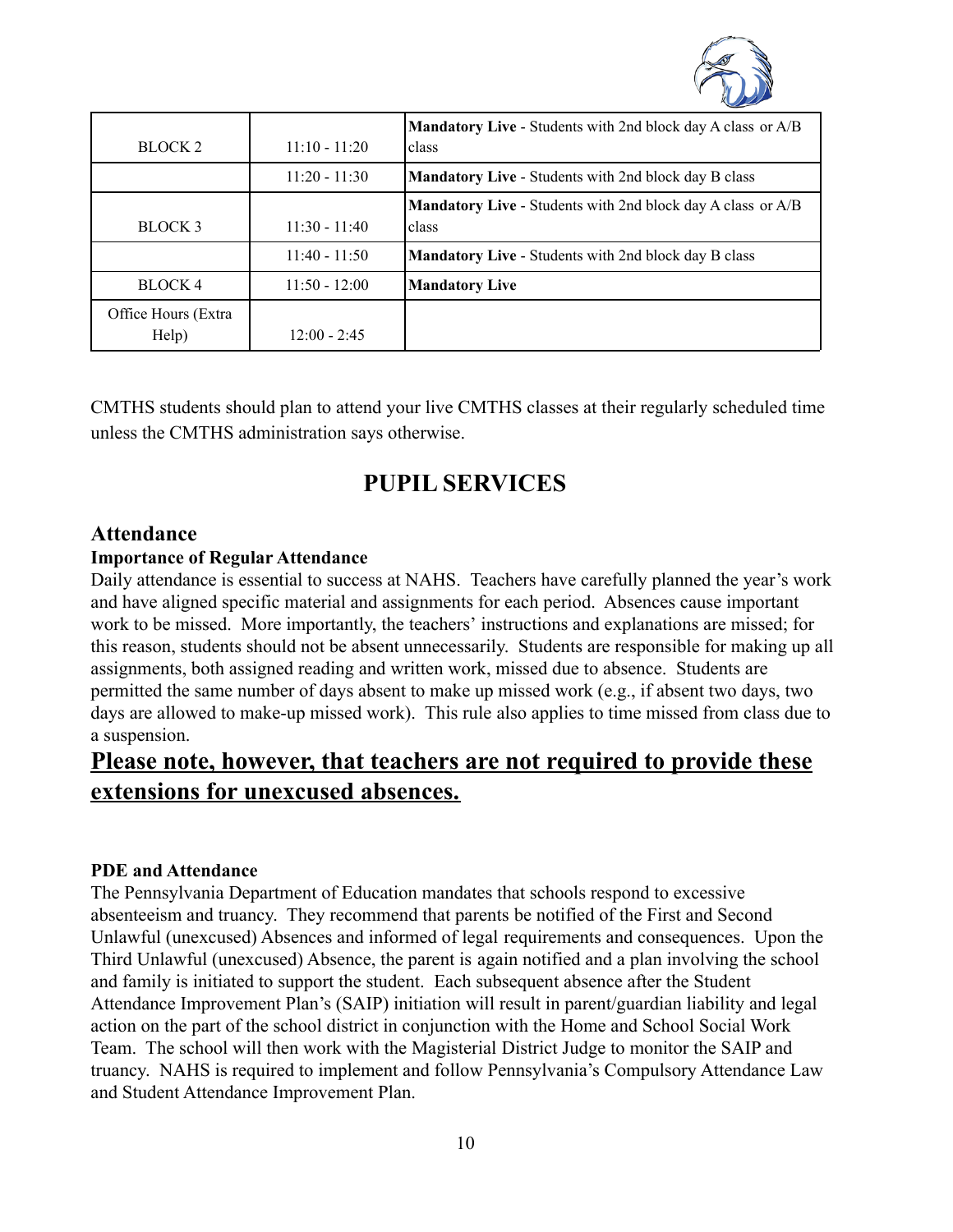

#### **Classification of Absences**

| <b>EXCUSED:</b> | Absence because of illness, quarantine, death in the family, other urgent<br>reasons, and for causes which are educationally permissible in the estimation<br>of the School and State law.                                                                        |
|-----------------|-------------------------------------------------------------------------------------------------------------------------------------------------------------------------------------------------------------------------------------------------------------------|
| UNEXCUSED:      | Absence for educationally unacceptable causes without deliberate violation<br>of attendance laws or District policies by the student or parent. An<br>unexcused absence may be classified as truancy (absence without prior<br>knowledge of the parent/guardian). |

#### **Attendance Procedures**

When a student returns to school after an absence, he/she must provide the first period teacher with a regular excuse card signed by a parent/guardian stating the specific reason for the absence. Failure to do so will result in the absence being recorded as unexcused. Please be sure to include the student identification number on each card. The student has to return the excuse card within three days of absence in order to have the absence changed to excused. **Absences cannot be changed from unexcused to excused after the third day.** Unexcused absences can significantly impact grades. Excessive unexcused absences will result in a referral to the District Attendance Office. We are unable to accept phone, email, or faxed excuses. An absence of three or more consecutive days requires a doctor's note.

### **Central Montco Technical High School Attendance Procedures**

Norristown Area High School and Central Montco Technical High School are under two different attendance systems. Students must submit an excuse card/doctor's note to the high school AND to the Tech School. Excuse cards for Tech are also on the Norristown Web site: [www.nasd.k12.pa.us.](http://www.nasd.k12.pa.us) Click on [NASD Document Library](http://www.nasd.k12.pa.us/FormList.asp) under Schools.

If you have questions for Central Montco Technical High School, call the school at 610-277-2301 or email Mrs. Annamaria Geary at [ageary@cmths.org](mailto:ageary@cmths.org).

#### **NAHS Attendance Expectations for students who attend Central Montco**

Due to the importance of attendance in acquiring the appropriate number of hours in the programs at Central Montco, Norristown Area High School will be enforcing attendance requirements for students who would like to attend the vo-tech program. Students may not accumulate more than three unexcused absences during the school year and/or three unexcused latenesses/tardies per marking period. Failure to meet these attendance requirements may result in your removal from the program or your ineligibility to enroll in the program.

#### **Excused late to school notes are cumulative**

Students who bring in notes from parents and are habitually late to school will **not** be excused after the  $12<sup>th</sup>$  lateness. On the  $12<sup>th</sup>$  lateness the student will be sent to his/her guidance counselor and a parent contact will be made. The parent will be notified that upon the  $13<sup>th</sup>$  excused late to school the student will be issued a detention. If there is a documented medical condition, please speak with the school nurse and /or guidance counselor.

#### **Attendance Phone Calls**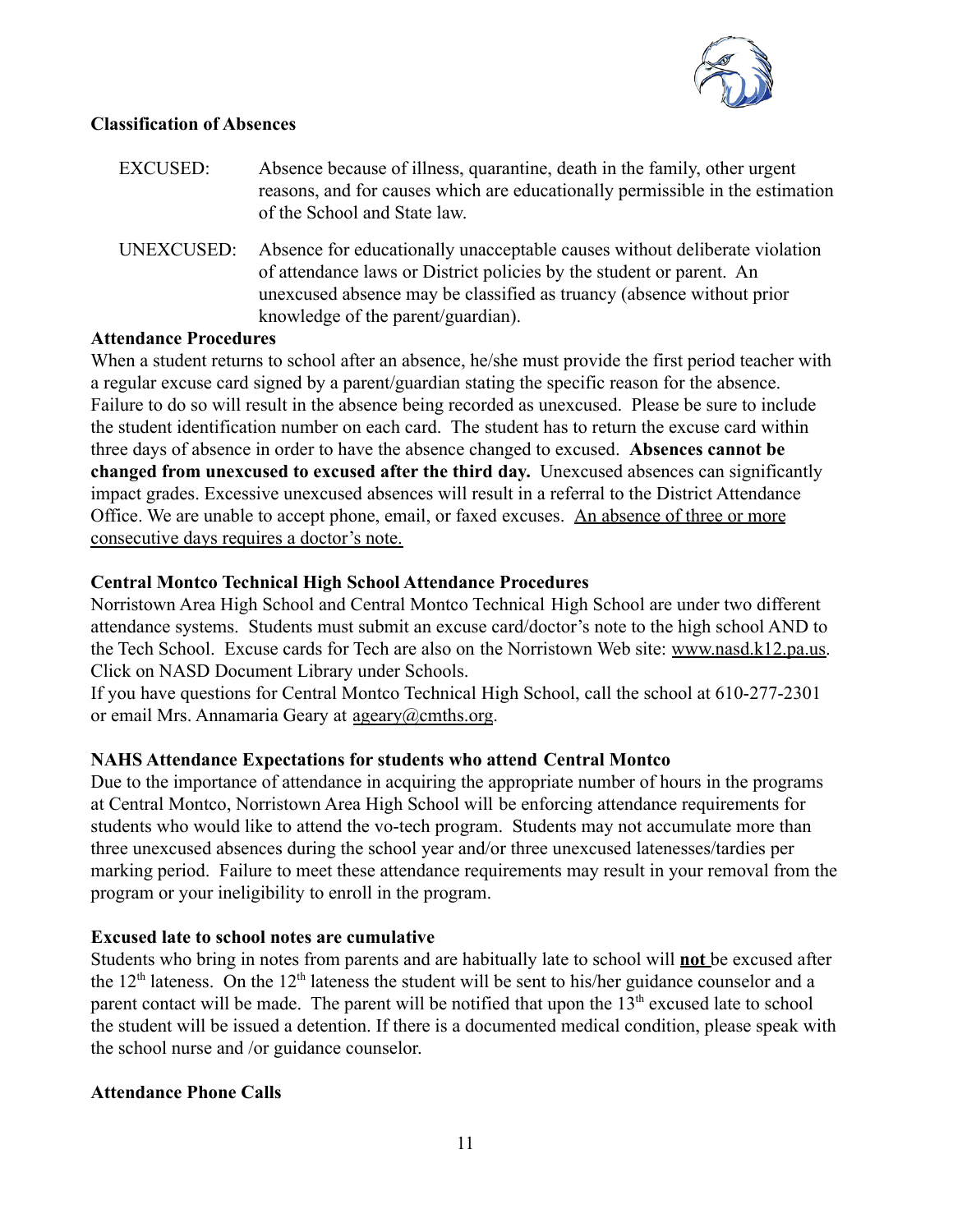

Please note that when a student is **marked absent from their first block class,** a Connect-Ed phone call will be placed at approximately 10 AM that day. This phone call is to ensure that the family is informed about the student's absence. If you believe that you received this message in error, please call the school to discuss with the Attendance Office 610-630-5057. Before calling school, please check Home Access to determine if your student is in school as attendance is recorded every period.

#### **Special Leave Forms**

Students requesting vacation or special leave from school should pick up a form in the attendance office. The form must be filled out and include parent/guardian signature, teacher signatures, and principal/assistant principal signature prior to the vacation or special leave to be marked excused. **Forms that are not turned in prior to leaving for vacation or that do not have principal/assistant principal approval will not be excused.**

#### **Late to School**

Students are expected to report to school and all classes on time. A student is considered late when he/she is not in first period by 7:25 AM, and that lateness is considered unexcused when the student has no written excuse from home and/or is not accompanied by a parent/guardian.

Excessive unexcused lateness will result in disciplinary action or change in placement. Students who drive to school will also lose their parking privilege for excessive lateness. Students arriving late to school (after 7:25 AM) are to enter at the front of the building and report directly to the Attendance secretary. Students must present their school ID upon entrance. If a student does not have a school ID, one will be issued at the cost of \$2.00. Students who are not prepared to pay the \$2.00 cost will accrue this cost until payment can be made.

Student attendance is very important for academic success. Students who are repeatedly late to school will be subject to disciplinary action.

#### **Late to Class**

There is an expectation for students to arrive on time for every class every day. Lateness seriously disrupts the learning environment. Please refer to the Student Code of Conduct for consequences. When students are late to class without a valid pass, it is the teacher's responsibility to give the student a consequence.

#### **Change of Address Forms**

Change of Address Forms must be brought into the Registrar's Office at the Roosevelt Campus Buildingwith **three (3) Proof of Address verifications.** It takes three days to process Change of Address Forms and bus assignments. **If it is discovered that your address has changed, you must provide proof within five school days.** Failure to provide proof will result in being withdrawn from the school rolls. A parent/guardian must then bring the student back to school, with proof of address, in order to re-register.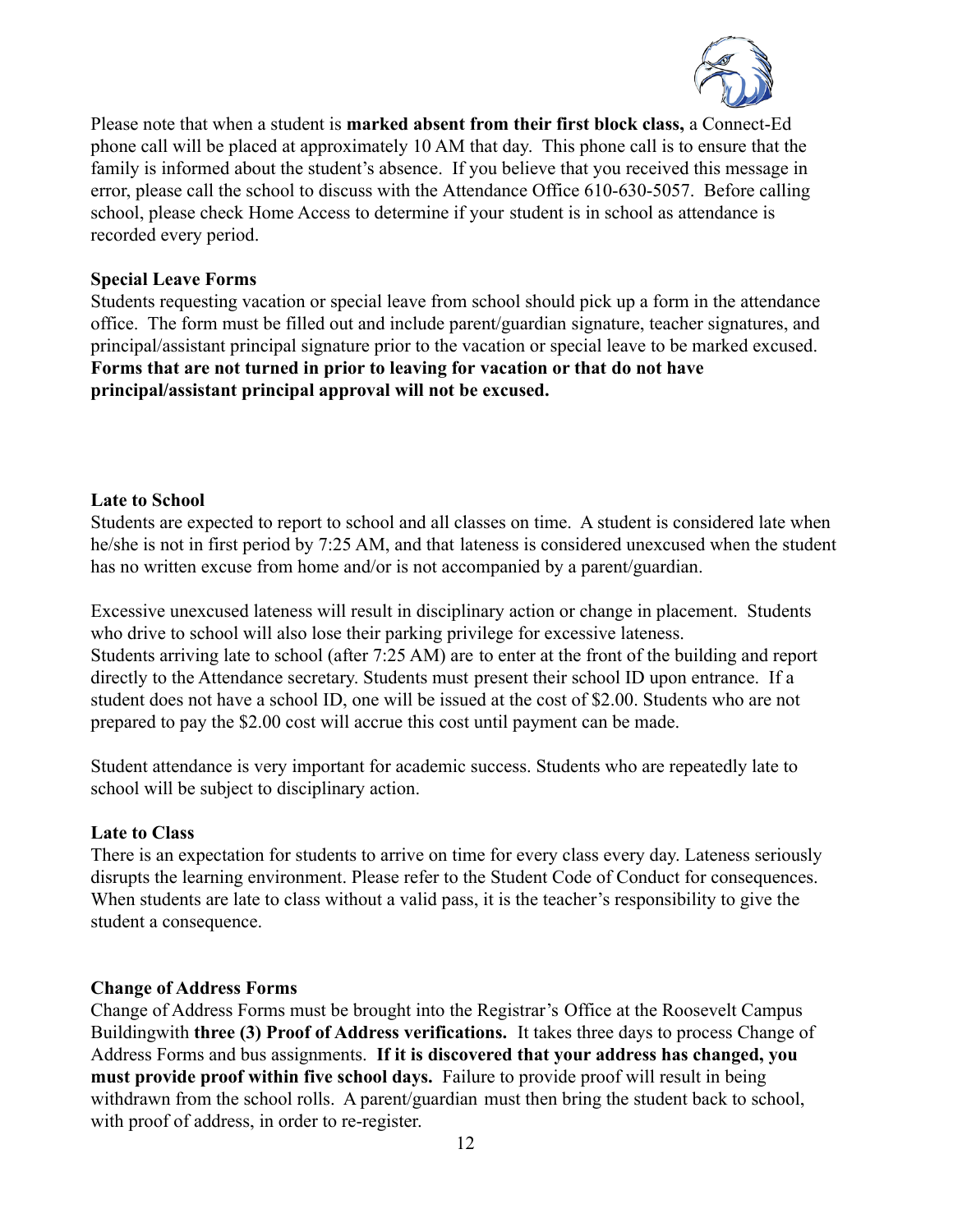

#### **Early Dismissal Request**

Students may not leave school prior to dismissal for any reason unless, earlier in the day, a note from home giving permission to leave was presented to the Attendance Office. A phone number of a parent/guardian and the place to which the student is going must be presented for confirmation. Students may only be released to a parent/ guardian or someone listed as an emergency contact. If a student becomes ill during the school day, that student must obtain a pass from their teacher to go to the Health Suite. After examination by the nurse, it will be determined if the student should stay in school, go home or seek other medical attention. The student may not call their parent to be picked up from school that must be determined by the school nurse.

Any student who leaves during school sessions without permission is subject to disciplinary action. Permission to leave must be secured from the Attendance Office and will be verified by a telephone call to the student's guardian.

#### Dental and Medical Appointments

Only orthodontic or emergency care is considered necessary for excused school time. In order to be excused from school for necessary dental/medical care, a student will:

- 1. In emergency situations, a note from a parent/guardian is required to be excused from school. The request must be verified by a phone call from the Attendance Office to the student's parent/guardian or physician.
- 2. Return to School. The excuse card will show that the student attended the appointment, and it is to be returned the next day to the Attendance Office.

# **Procedure for Homebound Instruction**

All decisions for Homebound Instruction come from the Pupil Services Office and are made on a case by case basis.

### **Admission Procedures**

All registrations in Norristown Area School district are done centrally at our administration building by appointment. Please visit the following site http://www.nasd.k12.pa.us or call 610.630.5000 for information related to registration.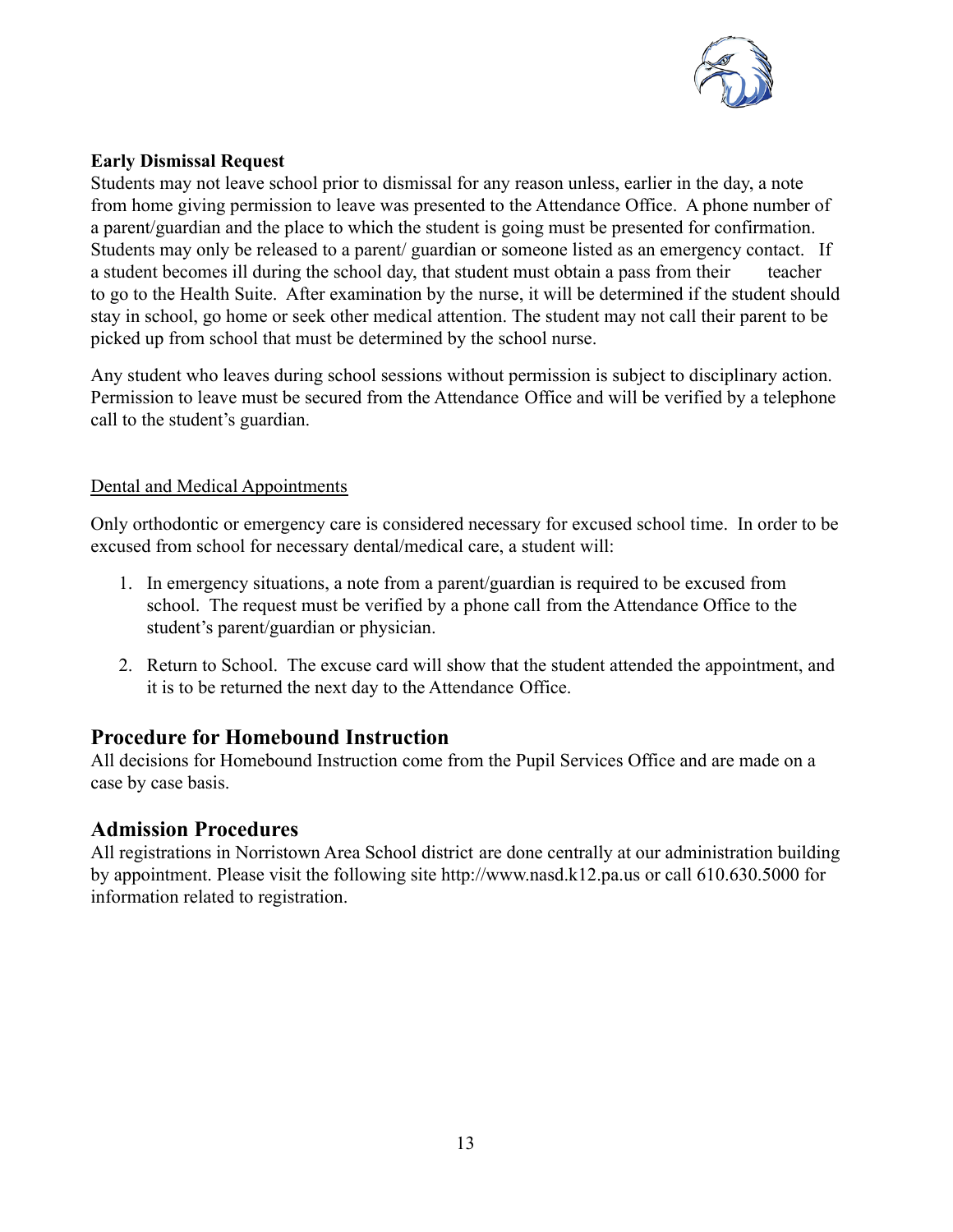

# **GUIDANCE SERVICES**

# **Counseling Staff**

Six counselors address the guidance needs of NAHS students. Students will be advised of the counselor assigned.

|                                   | <b>GRADE 9</b>                      | <b>GRADE 10</b>                      | <b>GRADE 11</b>                      | <b>GRADE 12</b>                      |
|-----------------------------------|-------------------------------------|--------------------------------------|--------------------------------------|--------------------------------------|
| <b>MS. K. SNAITH</b>              | <b>Team 2,3,4</b>                   |                                      |                                      |                                      |
| <b>MS. J.</b><br><b>WOLFENSON</b> | Team 1,5                            |                                      |                                      |                                      |
|                                   |                                     |                                      |                                      |                                      |
| <b>MS.D.</b><br><b>HARBAUGH</b>   |                                     | A - Dixon                            | A - Dixon                            | A - Dixon                            |
| <b>MS.M.</b><br><b>MCGOWAN</b>    |                                     | Doane - J                            | Doane - J                            | Doane - J                            |
| <b>MR. D. MORRIS</b>              |                                     | $K - Q$                              | $K - Q$                              | $K - Q$                              |
| <b>MS. T.</b><br><b>WIEGAND</b>   |                                     | R - Williams                         | R - Williams                         | <b>R-Williams</b>                    |
|                                   |                                     |                                      |                                      |                                      |
| <b>MS. E. SHAW</b>                | <b>All EL Students</b>              | Willis - Z and EL<br><b>Students</b> | Willis - Z and EL<br><b>Students</b> | Willis - Z and EL<br><b>Students</b> |
|                                   |                                     |                                      |                                      |                                      |
| <b>MS. N.</b><br><b>MITCHELL</b>  | <b>College and</b><br><b>Career</b> | <b>College and</b><br><b>Career</b>  | <b>College and</b><br><b>Career</b>  | <b>College and</b><br><b>Career</b>  |

Counselors are responsible for scheduling as well as career, college, personal and social guidance for their assigned students. Guidance and counseling services are available to all students at NAHS. An effective guidance program utilizes counselors, teachers, parents, administrators, and other district personnel working together so that each student may grow socially, emotionally, and academically. This program affords students their best opportunity to complete the high school curriculum successfully.

The counseling program is designed to facilitate and enhance the development of each student as a total person. Attention is given to educational progress, social development, career exploration, and postsecondary placement opportunities.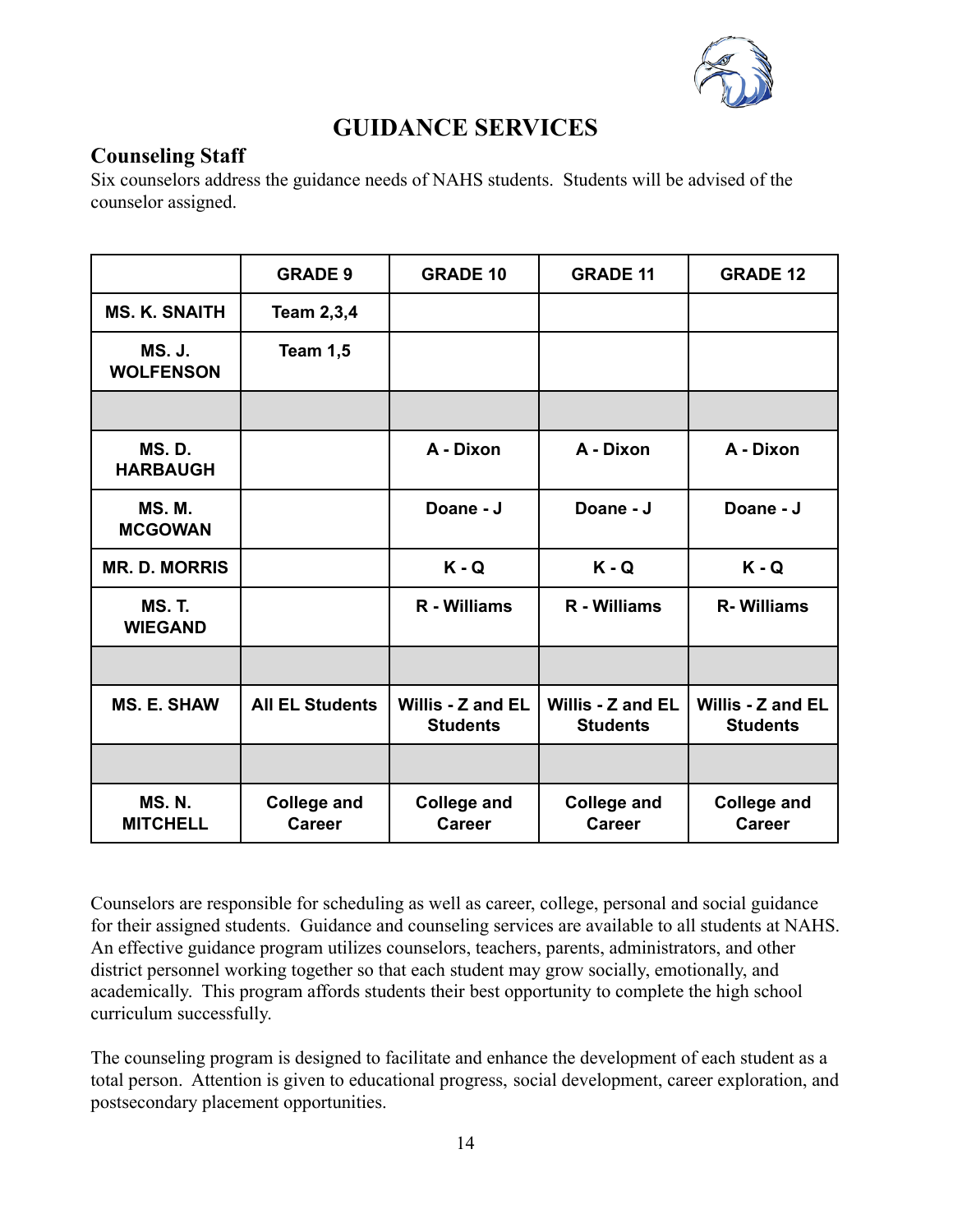

Students must have a prior appointment before going to the Guidance Office, except for emergencies. Appointment request forms are available from the guidance secretary or the teacher. The counselors use these to schedule students. A pass is then sent to the teacher showing the date and time of the appointment. Upon arrival in the Guidance Office for an appointment, students must sign in. After their appointments, students will then be provided with a pass for their return to class.

# **School Guidance Programs**

**Individual Counseling** is an opportunity for the student and counselor to relate on a one-to-one basis. Discussion may cover the educational, vocational, post-secondary, and/or personal-social domains.

**Group Counseling** is a planned group experience providing information and peer group interaction.

**Parent Conferences** provide the opportunity for dialogue with staff members concerning the educational, vocational, and personal-social development of their children.

**Comprehensive Student Assistance Program (SAP)** is a school-based intervention. It is designed to assist in the identification, assessment, and referral for service of students exhibiting behaviors which are affecting their educational performance.

SAP performs four basic functions:

1) Provide prevention services, education, and other activities that reinforce healthy lifestyles among students

2) Identify students whose behaviors are disruptive to their educational performance

3) Make referrals to appropriate school and/or community resources for an assessment of the nature and severity of the problem

4) Provide resources for faculty, staff, parents, and the community regarding our Comprehensive Student Assistance Program (SAP).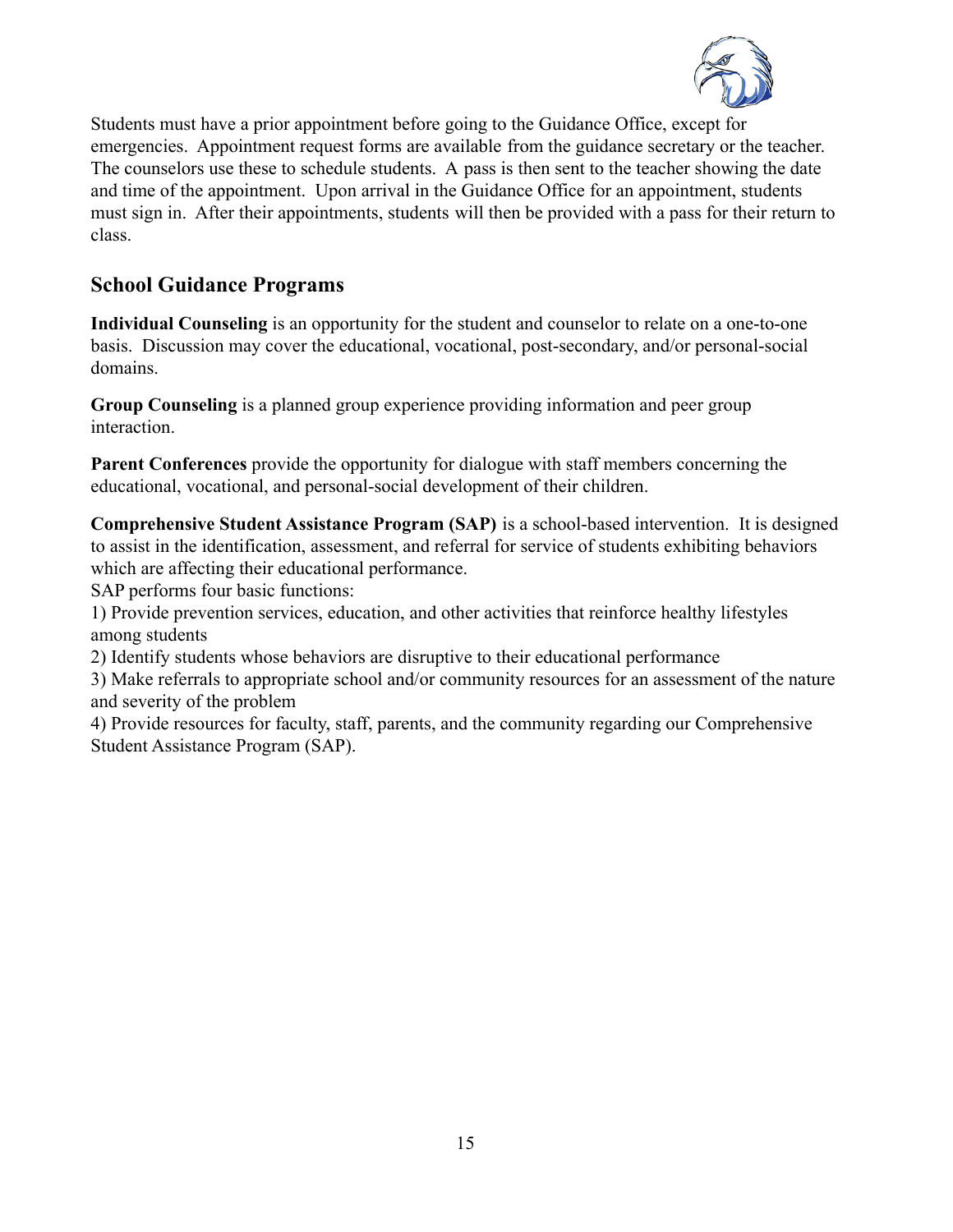

# **Psychological Supports and Services**

Norristown Area High School is equipped with various professionals to specifically address the psychological wellness of the student body. Supports such as psychoeducational evaluation and individual counseling are part of the safety nets designed to meet the needs of our student body.

### **Adolescent Relationship Abuse**

Norristown Area High School (NAHS) is committed to preventing Adolescent Relationship Abuse (ARA) by promoting healthy relationships, identifying relationship abuse and intervening using a safe, student centered approach. NAHS will use the following strategies and techniques to create a school climate that encourages and sustains respectful interpersonal relationships, healthy youth development and a feeling of safety.

- 1) Regard the safety of victims as a PRIORITY
- 2) Respond and refer appropriately for disclosures of ARA
- 3) Provide materials and health services that promote healthy relationships
- 4) Reported incidents in school will be investigated. Appropriate disciplinary action will be taken per the Student Code of Conduct

Information received in confidence from a student may be revealed to the student's parent/guardian, the building principal or other appropriate authority when the student is being hurt by someone, planning on hurting his/her self or planning on hurting someone else.

**School Staff Conferences** include those involved with individual students and are aimed at gaining a better understanding of their needs.

**Testing** programs involve students' participation in evaluation by the school district, state, and colleges. All are designed to aid students in making intelligent decisions concerning their future.

**Safe2Say Something:** A youth violence prevention program run by the Pennsylvania Office of Attorney General. The program teaches youth and adults how to recognize warning signs and signals, especially within social media, from individuals who may be a threat to themselves or others and to "say something" BEFORE it is too late. With Safe2Say Something, it's easy and confidential to report safety concerns to help prevent violence and tragedies.**Here's how it works:**

- Submit an anonymous tip report through the Safe2SaySomething system
- Crisis center reviews, assesses and processes all submissions
- Crisis center sends all submissions to school administration and/or law enforcement for intervention
- If needed, crisis center may contact tipster anonymously through the app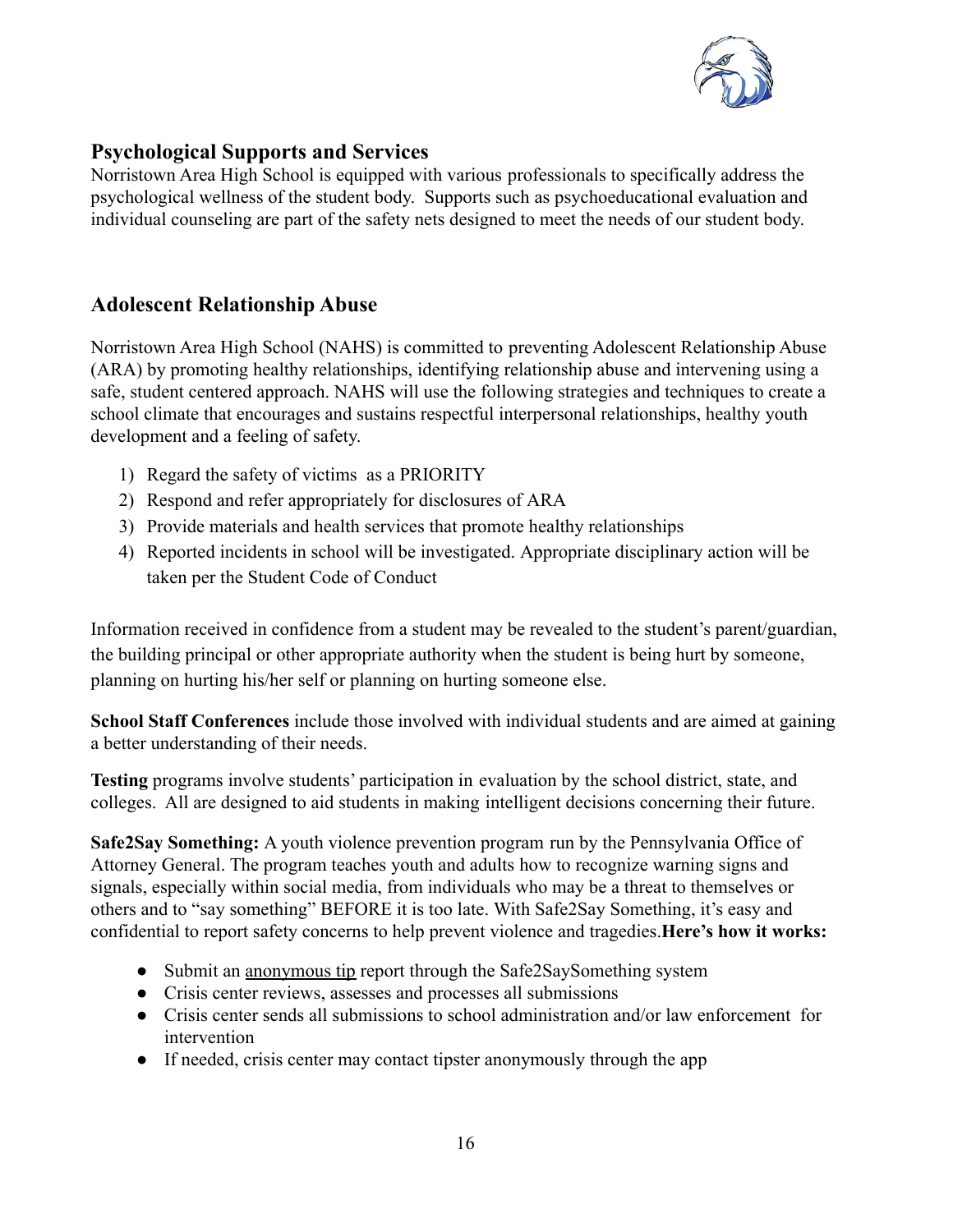

# **Resources Available through the Guidance Department**

- 1. Referral procedures for students needing additional services through district and community social service agencies;
- 2. Information regarding academic counseling and tutoring;
- 3. Applications and information regarding the SAT and ACT aptitude tests required by most colleges and universities (see later section for more information);
- 4. Forms for determining financial aid: FAFSA ([www.ed.gov/offices/OPE/express.html](http://www.ed.gov/offices/OPE/express.html)) and the PROFILE ([www.collegeboard.com](http://www.collegeboard.com));
- 5. Career interest surveys are available from the counselors and College Career Center.

# **Transfer to another School**

- 1. To transfer during the school year, the student's parent/guardian must make the request through the Registrar's Office. A withdrawal form will be issued. Students must satisfy all obligations, including the return of all textbooks, Chromebooks, and other materials to the school.
- 2. The student will then receive a copy of the withdrawal form to be presented to the new school.
- 3. When a student transfers to another school during a summer vacation period, the student should obtain the transfer before leaving Norristown Area High School.

# **Withdrawal Procedures**

- 1. Arrange an appointment with your counselor.
- 2. With parent/guardian and counselor consent, the student obtains a withdrawal form, which must be signed by the student's teachers, indicating that all obligations to the school have been satisfied, including the return of textbooks and other materials.
- 3. At age 16, students may withdraw from school only when they can provide proof of fulltime work. Fully validated white working papers are necessary as proof of full time work. No withdrawal processing can proceed without working papers before age 18.
- 4. Students may not withdraw from school at any time without parental permission.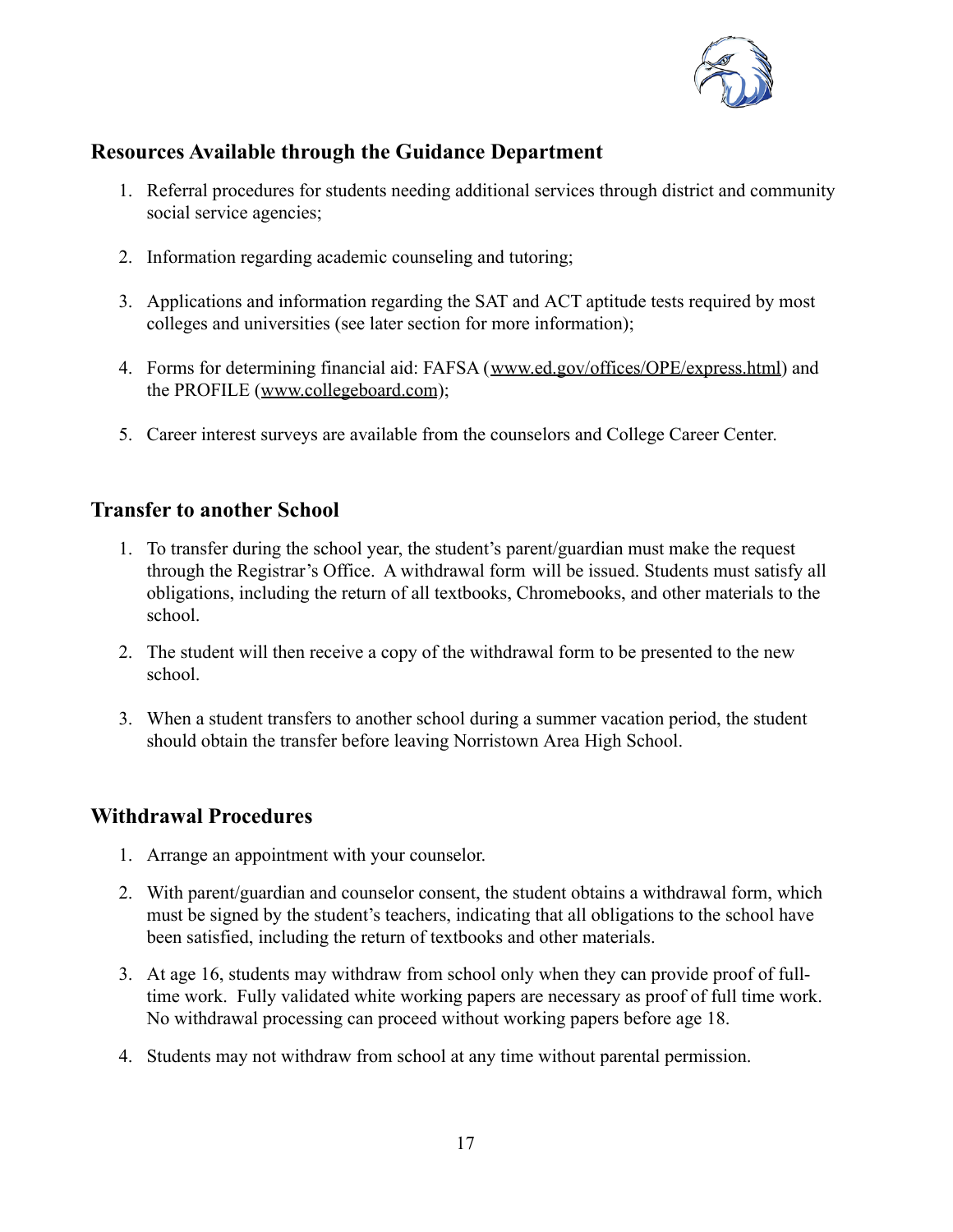

5. Book returns: Students must return all books and have each teacher sign the verification form that book(s) for his/her course have been returned.

# **Working Papers**

Applications are available in the guidance office, main office and at the reception desk any time. Instructions for completion and return of the papers are on the form.

# **College Career Center**

Director: Ms. Nichole Mitchell Phone: 610-757-3853 E-mail: [nmitchell@nasd.k12.pa.us](mailto:nmitchell@nasd.k12.pa.us)

The College Career Center is located in the Guidance Office area. The primary responsibility of the director is to provide students in all grade levels with information that will assist their post-secondary options for college, technical and trade schools, the armed services or employment.

During the high school years, students should be mapping out a plan of action so that they can be prepared for these post-graduate opportunities; this plan should begin in ninth grade. Please see the *Countdown for Graduation Timetable* for an outline of things you should accomplish for each of your years at NAHS.

Various activities and information are made available to students and parents to assist in exploring these options.

- Group and Individual Academic, College and Career Counseling
- Student and Parent College Advising Appointments
- Naviance, our college and career internet program is connected year round
- 80 College Representative Visits September through November. These visits are posted on Naviance
- Historical Black College Resources
- Hispanic/Latino College Resources
- Evening Programs: Senior Applications, College Search, and Financial Aid
- Fall College and Career Fair
- College and Career resources for students receiving special education services
- College bus tours for juniors and seniors with limited seating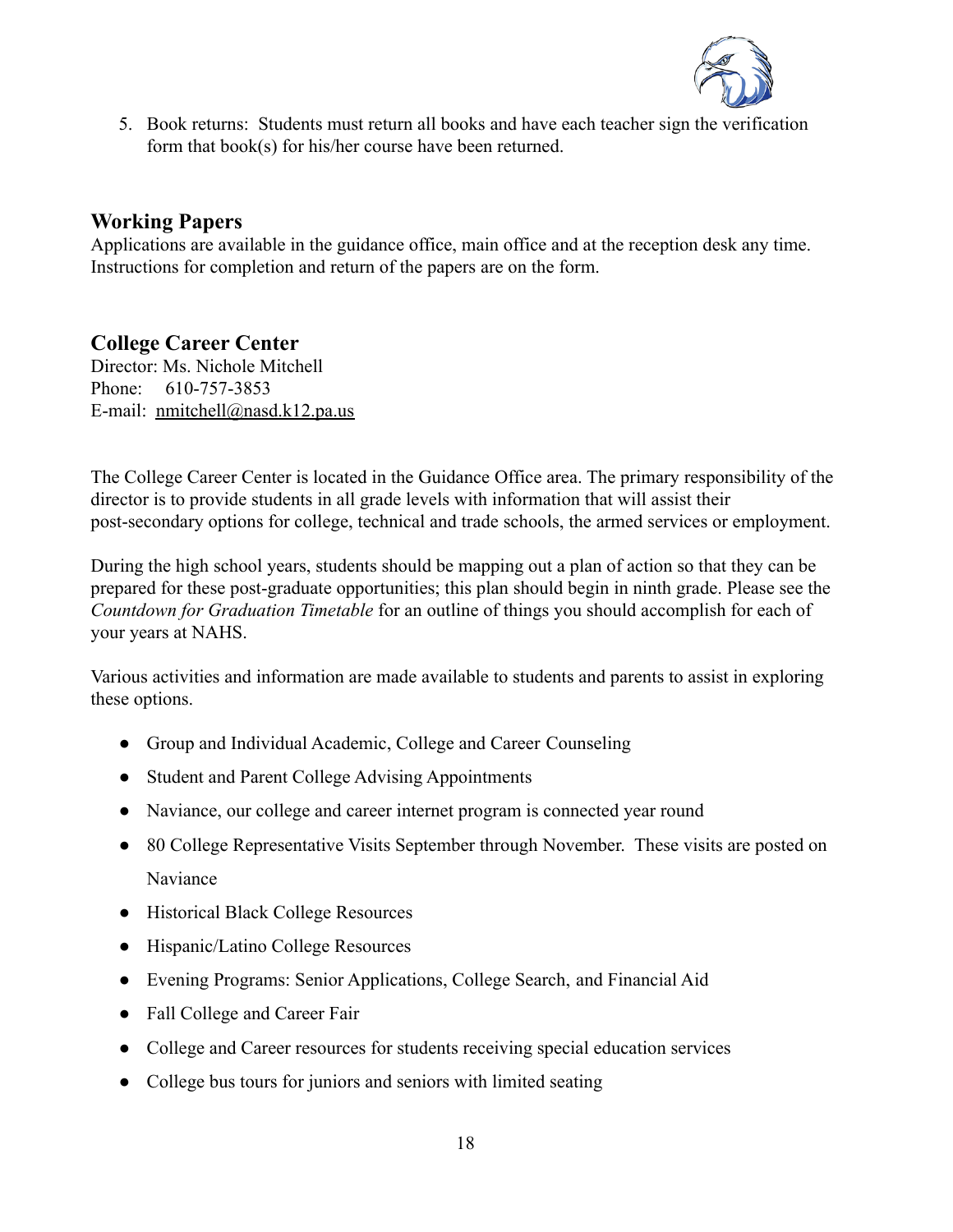

- College testing registration and fee waivers for students in need
- Financial Aid Information
- Scholarship Information
- Summer Academic Enrichment
- Resume and Employment Application Assistance
- ASVAB (Armed Services Vocational Aptitude Battery) administration. This test is a tool used to identify skills and competencies for jobs and training for those interested in the armed services
- Resources that include two- and four-year college resource guides, application files, career guides, technical and trade school guides, college and career videos, armed services literature, college testing tips and more
- Instant Decision Day interviews
- College and Career Newsletters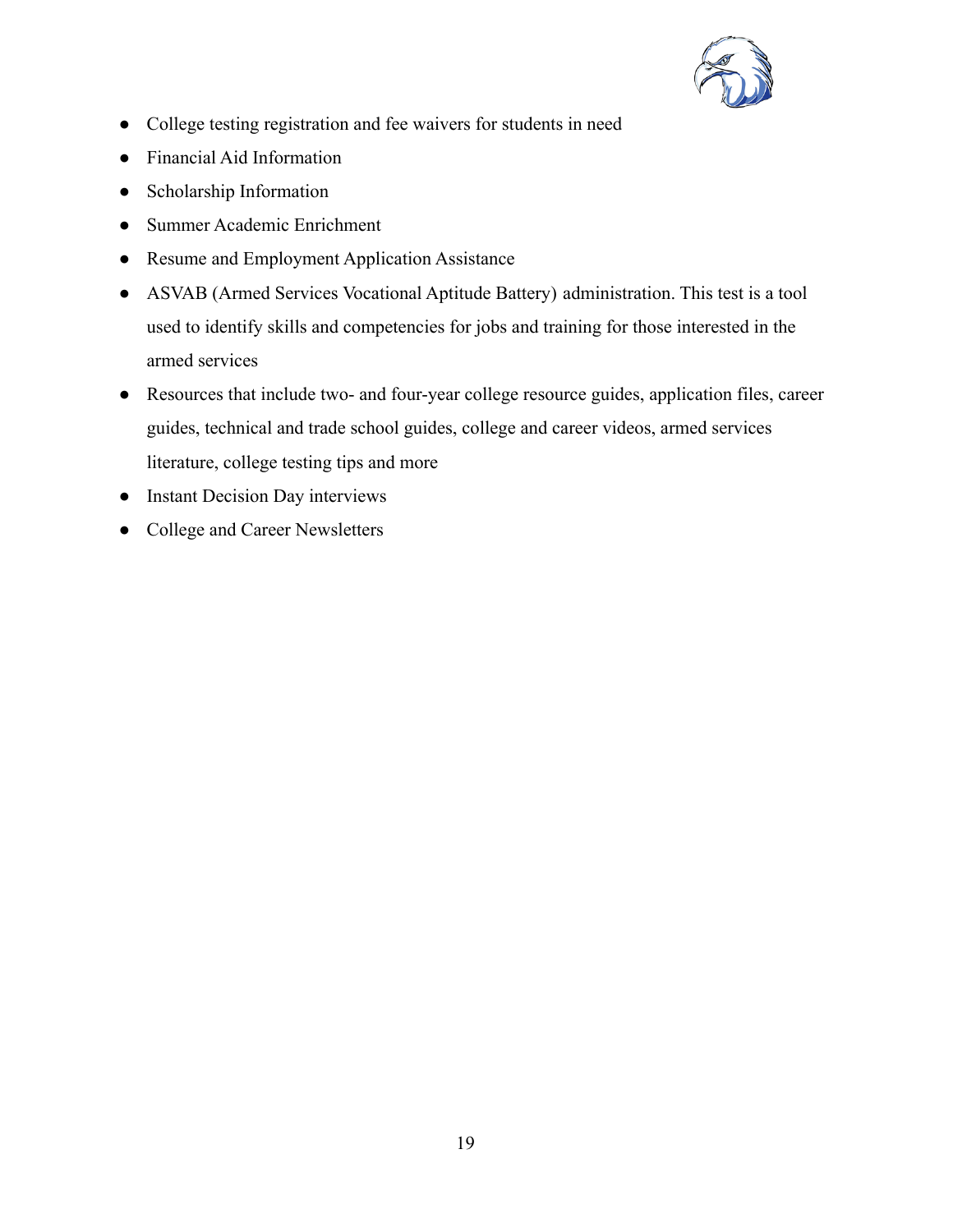

# **COUNTDOWN FOR GRADUATION**

| <b>Ninth Grade</b>                                                                                                                                                                                                                                                                                                                                                                                                                                                                                                                                                                                                                                                                                                                                                                                                                                                                                                                                                                                                                                                                                                                                                                                                                                                                                                                                                                                                                                                                                                                                                                                                                                                     | <b>Tenth Grade</b>                                                                                                                                                                                                                                                                                                                                                                                                                                                                                                                                                                                                                                                                                                                   |
|------------------------------------------------------------------------------------------------------------------------------------------------------------------------------------------------------------------------------------------------------------------------------------------------------------------------------------------------------------------------------------------------------------------------------------------------------------------------------------------------------------------------------------------------------------------------------------------------------------------------------------------------------------------------------------------------------------------------------------------------------------------------------------------------------------------------------------------------------------------------------------------------------------------------------------------------------------------------------------------------------------------------------------------------------------------------------------------------------------------------------------------------------------------------------------------------------------------------------------------------------------------------------------------------------------------------------------------------------------------------------------------------------------------------------------------------------------------------------------------------------------------------------------------------------------------------------------------------------------------------------------------------------------------------|--------------------------------------------------------------------------------------------------------------------------------------------------------------------------------------------------------------------------------------------------------------------------------------------------------------------------------------------------------------------------------------------------------------------------------------------------------------------------------------------------------------------------------------------------------------------------------------------------------------------------------------------------------------------------------------------------------------------------------------|
| Fall<br>Meet your counselor<br>Understand the purpose of high school<br>Set academic/career plans: know your personal and<br>$\frac{1}{1}$<br>academic strengths<br>Know graduation course requirements<br>Good Attendance is important for HS/future<br>Learn about school extracurricular activities<br>Maintain strong grades this year. Colleges begin<br>looking at grades in 9 <sup>th</sup> grade!<br>Get into the practice of listening to Eagle News<br>Maintain positive relationships with teachers<br>HS coursework is different from middle school<br>Understand how to calculate your grade point<br>average<br>Ask questions<br>Spring<br>Log onto Naviance with your Student ID to take your<br>personality test<br>Take course selection seriously based on your<br>graduation goals and career interests<br>Getting A's/B's? Consider Honors classes<br>Considering college? Two years of foreign language<br>is required at most schools<br>Know why the PSAT is important to college<br>readiness<br>Log onto Naviance for career exploration profile<br>During the summer read, write, review math<br>worksheets & maintain an activity list<br><b>Tenth Grade</b><br>Fall<br>Get involved; participation in school<br>activities/community involvement<br>Listen to the morning announcements "I didn't<br>know!" is an unacceptable excuse<br>Log onto Naviance to stay informed about<br>college planning<br>Find out your current GPA and class rank<br>Set academic goals to strengthen your<br>Sophomore year GPA and class rank<br>Take the PSAT seriously<br>Visit the college career center<br>Attend Montgomery County Regional College | Winter<br>Meet with your counselor to review PSAT results;<br>review your strengths and weaknesses by reviewing<br>answers<br>Spring<br>Plan next year's courses to reflect your interests,<br>school progress, and emerging career plans<br>Challenge yourself with Honors or Advanced<br>Placement courses<br>Decide if the Technical School is right for you<br>Meet with Mrs. Wiegand for her sophomore review<br>group lesson<br>Explore summer jobs, summer camps: log onto<br>prephq.com<br>Summer<br>Use the College Board's recommended summer<br>reading list<br>Go to the public library, log onto the Internet and<br>register to receive a free email account-this is one<br>way colleges will stay in contact with you |
| Career Fair at MCCC to see what colleges are<br>looking for and offer<br>Apply to the Governor's School for the summer if<br>you are academically talented                                                                                                                                                                                                                                                                                                                                                                                                                                                                                                                                                                                                                                                                                                                                                                                                                                                                                                                                                                                                                                                                                                                                                                                                                                                                                                                                                                                                                                                                                                             |                                                                                                                                                                                                                                                                                                                                                                                                                                                                                                                                                                                                                                                                                                                                      |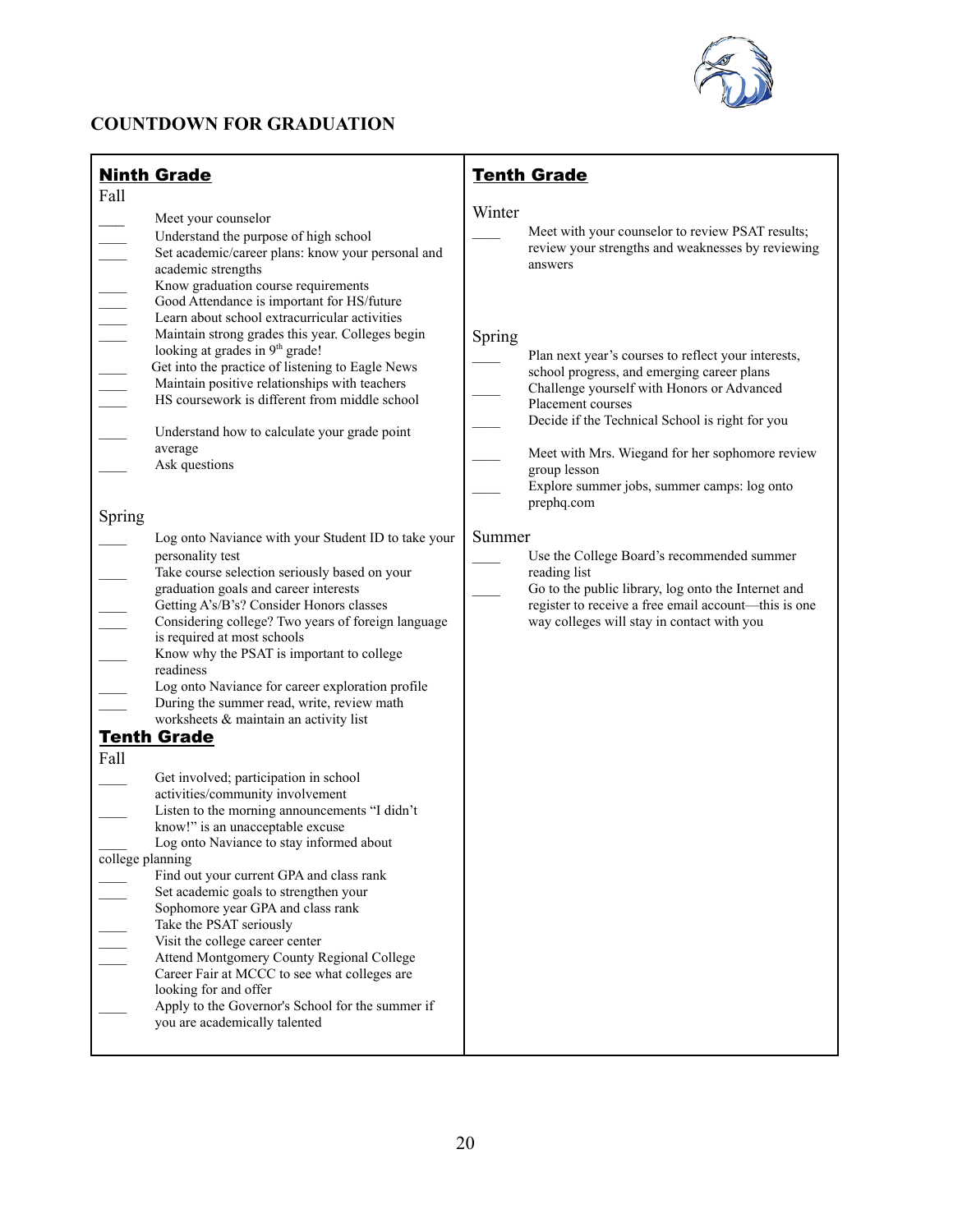

| <b>Eleventh Grade</b><br>Fall                                                                                                                                                                                                                                                                                                                                                                                                                                                                                                                                                                                                                                                                                                                                                                                                                                                                                                                                                                                                                                                                                                                                                                                                                                                                                                                                                                                                                                                                                                                                                                                                                                                                                                                                                                                                      | Note:<br>College is a Match to be Made, Not a Prize to be<br>Won!"                                                                                                                                                                                                                                                                                                                                                                                                                                                                                                                                                                                                                                                                                                                                                                                                                  |
|------------------------------------------------------------------------------------------------------------------------------------------------------------------------------------------------------------------------------------------------------------------------------------------------------------------------------------------------------------------------------------------------------------------------------------------------------------------------------------------------------------------------------------------------------------------------------------------------------------------------------------------------------------------------------------------------------------------------------------------------------------------------------------------------------------------------------------------------------------------------------------------------------------------------------------------------------------------------------------------------------------------------------------------------------------------------------------------------------------------------------------------------------------------------------------------------------------------------------------------------------------------------------------------------------------------------------------------------------------------------------------------------------------------------------------------------------------------------------------------------------------------------------------------------------------------------------------------------------------------------------------------------------------------------------------------------------------------------------------------------------------------------------------------------------------------------------------|-------------------------------------------------------------------------------------------------------------------------------------------------------------------------------------------------------------------------------------------------------------------------------------------------------------------------------------------------------------------------------------------------------------------------------------------------------------------------------------------------------------------------------------------------------------------------------------------------------------------------------------------------------------------------------------------------------------------------------------------------------------------------------------------------------------------------------------------------------------------------------------|
| The college search begins in September!!!!<br>Review the College and Career packet that was<br>given to you at the college fair<br>Log onto Na viance to stay informed about the<br>college process<br>Use the PSAT scores to improve SAT I test<br>Attend College and Career Fairs:<br>Mont. Co. Community College<br>Phila. National at the Convention Center<br>Meet with some of the 80 college representatives that<br>visit NAHS<br>Choose a college bus trip offered through the College<br>Career Center/ or just go visit<br>Consider a leadership role in your school activity<br>--extend your responsibilities<br>Volunteer or job experience related to career plans.<br>Practice Free SAT or ACT prep on Naviance to see<br>which test suits you most<br>Winter/Early Spring<br>Use the PSAT to begin your college list<br>Meet with your counselor to discuss academic<br>progress and course selection<br>Consider Honors or Advanced Placement courses to<br>add rigor to your transcript<br>Log onto Naviance and do an occupation search and<br>preview career videos<br>Request information from colleges and technical<br>schools<br>Consider career goals as you select classes (i.e.,<br>interested in nursing- take lots of science classes)<br>Know your strong subject/course to figure out<br>college major/career options<br>Take the SATI at least 1 time or more<br>Take the SATII, if you plan to apply to selective<br>colleges or universities<br>Take the AP test if you took an AP class this Year;<br>scoring a 3-5 can grant you college credit<br>Begin a list of colleges that you have an interest in<br>that match your GPA and SAT scores<br>Save essays or other writing samples used for college<br>applications<br>Learn how to ask the important questions for college<br>admissions | Summer<br>Consider an internship for the summer or your senior<br>year.<br>Find out about summer enrichment programs on<br>Naviance<br>Ask about the LEAD Program at MCCC; earn<br>college credits<br>Visit the colleges and/or trade or technical schools<br>that you will apply to<br>Become familiar with applications<br>Start writing and revising college essays<br>Make appointments for college interviews if they are<br>recommended<br>Develop a resume/personal references through<br>prephq<br>Make an appointment with your parent/guardian with<br>Mrs. Flamer to discuss senior year post-secondary<br>goals<br>Spend time in the college career center researching<br>colleges<br>Seek part-time jobs that can be meaningful to future<br>career plans<br>Look for Summer/Fall SAT prep programs<br>Know your GPA and Class Rank for your college<br>search process |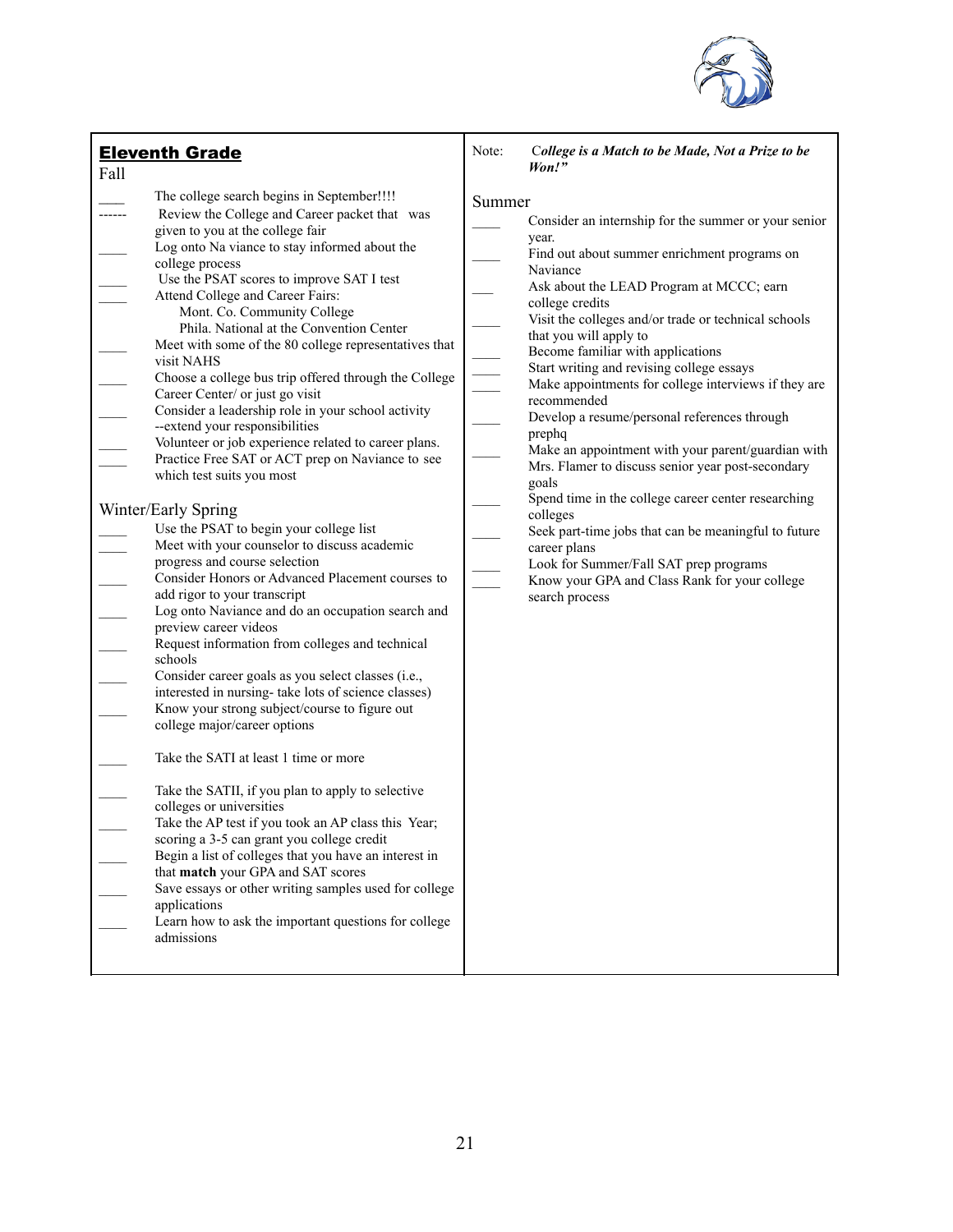

#### **Twelfth Grade**

- Fall
- Review graduation requirements
- 
- Make sure that you have applications for all colleges that you will apply to.
- Consider the common application website as well if 3 or more of your colleges are on the list
- **Every marking period** is important for college admissions:1<sup>s</sup> MP is very important<br>Make sure that you have application website as well if 3 or more of your colleges are of<br>Consider the common application website as well \_\_\_\_ Register for the fall SATI, SATII (*Note:Students applying to college should have taken the SAT at least 1 time in the Junior*
- *year and 1 time in the fall of the Senior year)* Taking the SAT in Dec. or Jan. is late to be considered at schools!
- Meet with Mrs. Mitchell to advise additional schools to consider
- Review your transcript to verify accuracy of courses taken, grades, and SAT scores
- Seek out scholarships on Naviance
- Familiarize yourself with the transcript request procedures
- Consider (2) teachers for college recommendations that will be on file
- Register to take the ASVAB test in October if you are considering the armed services/or career interest
- Meet armed service reps in the lunchroom
- Maintain your applications on Naviance
- Complete applications for "rolling" admissions by December 1st
- Early Decision/Early Action applications need to be completed by November 1st
- Attend "Portfolio Days" if you are considering Art programs
- Stay in contact with college admissions rep: someone who is your advocate in that office
- Selective colleges/universities may require the CSS/PROFILE for financial aid: File 10/08

#### Winter

- Complete a resume if you are considering employment after graduation
- Meet with Mrs. Wiegand for Employment Interviewing tips
- \_\_\_\_ Check the Job Board in the Guidance Office for Job opportunities
- 18 years old males should register with the selective services. Financial Aid will not be administered until you do register!
- Attend job fairs
- Attend the Financial Aid Night with your parents
- Follow-up at the colleges where applications were sent to a decision and completed application

#### Spring

- Make sure that you have received admissions letters to all colleges applied
- \_\_\_\_ Review and compare Financial Aid awards
- \_\_\_\_ Maintain contact with Armed Services representatives
- Seek and apply to Employment positions available
- May 1<sup>st</sup> colleges deposit deadline
- Thank your teachers and staff for the past 4 years!—write a note or just say the words…

#### *Congratulations! You have graduated from high school!*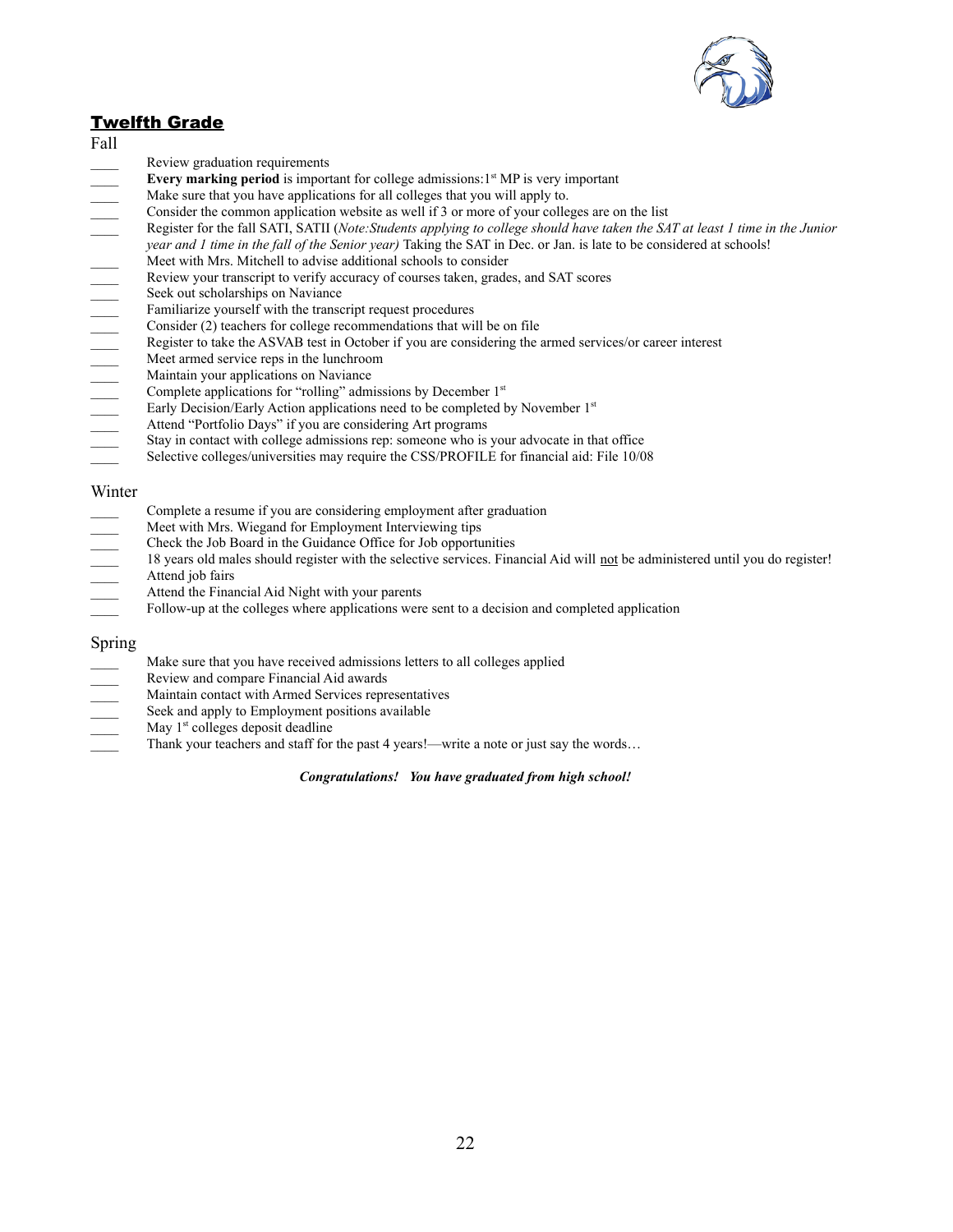

# **HEALTH SERVICES**

The Health Suite is open during school hours for the care of accidents and illnesses that occur during school hours. A note must be presented from the classroom teacher for admission to the office. If the nurse is not in the office and there is no emergency, a student should report directly back to the classroom teacher and return to the Health Suite at a later time.

**The Health Suite is closed from 7:45–8:16 AM and 1:30–2:12 PM. Emergencies are always accepted.**

# **Emergency Information**

An emergency information card is distributed to students at the beginning of each school year. Parents/guardians must complete and return this card to the school. This information is kept on file. If a student is to be excused due to injury or illness, the nurse will contact the emergency number for permission for the student to be excused from school. This information is critical. **Parents should send updates (such as a new phone number) to the Attendance Office throughout the year. Please note that the School Nurses are only permitted to contact the person(s) named on the emergency card at the phone numbers shown on the emergency card.**

### **Screenings**

Vision, height, BMI (body mass index) and weight checks are given yearly to all students. A hearing test and a physical examination are given to all eleventh grade students. The physical is required by Pennsylvania and may be done by the family doctor or the school doctor. (Sports physicals are accepted for eleventh grade physicals.)

# **Accidents**

Injuries that occur in school are to be reported to the teacher in charge at the time of the injury. The teacher and/or the nurse will complete the *School Accident/Injury Report* and deliver it to Ms. Corropolese in the Main Office.

# **Exclusions**

Students who are medically excluded from school should report directly to the Health Suite upon return to school. All excluded students MUST be cleared by the Health Suite before returning to classes.

# **Physical Education Excuses**

If a student needs a Physical Education excuse, a note from the parent (one day excuses) must be obtained. A school district medical form is to be completed by the doctor for gym excuses in excess of two class days, given to the physical education teacher, and filed in the Health Suite. The student's counselor must be informed once the medical excuse form has been approved if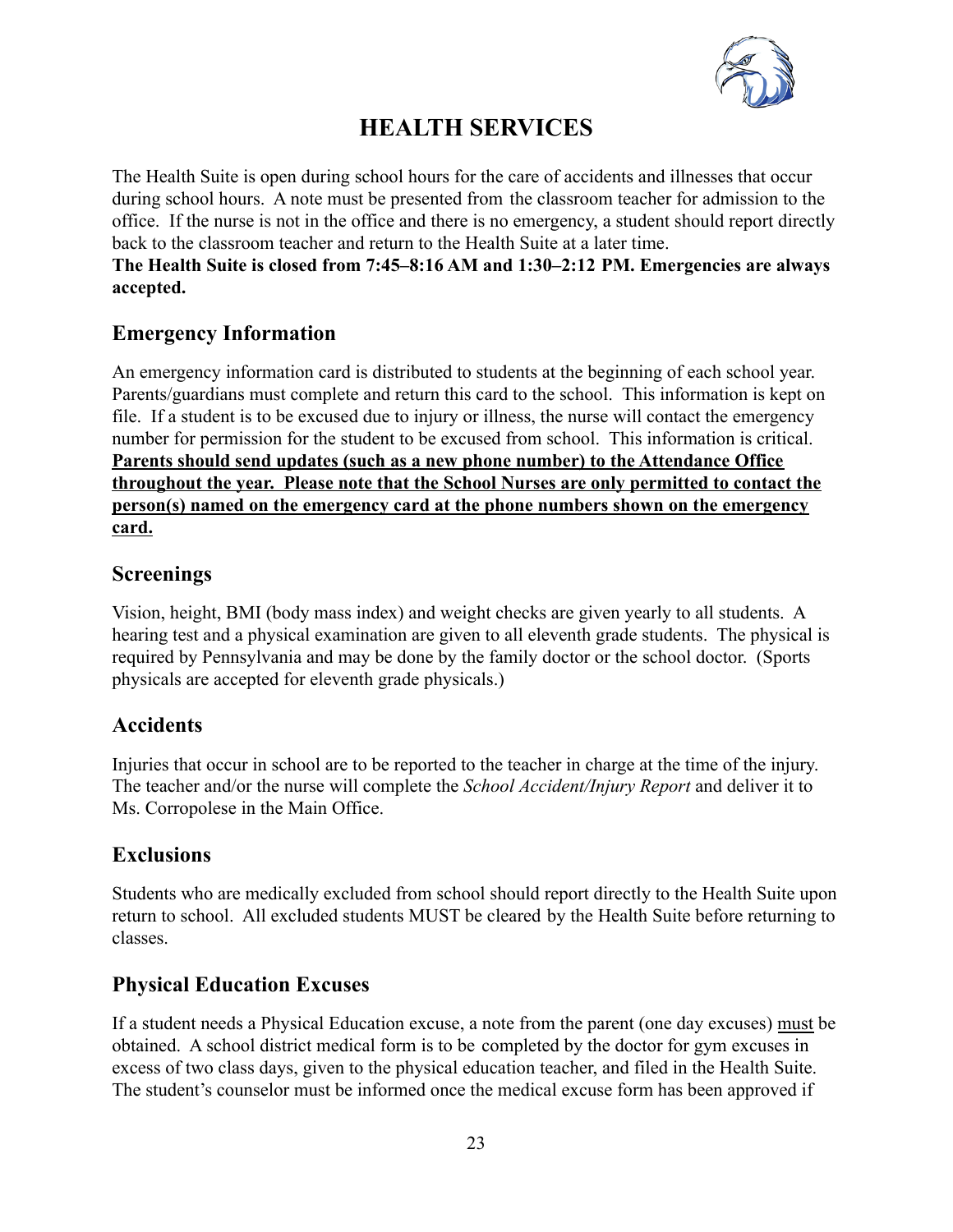

Physical Education Grades will be affected by the interruption of classes. **A doctor's note is required to resume physical education classes following a sprain, fracture, head injury, any surgery or hospitalization.** Physical Education is a graduation requirement.

# **Medications**

Medication will not be administered by the nurse without parent/guardian permission and a valid doctor's order. This includes all over-the counter medications. Medication should be brought to school by the parent/guardian in an original container from the pharmacy along with the required physician order and parental permission. Students may not have any prescription or over-the-counter medication in their possession (exception – see below).

Students are allowed to self-carry asthma inhalers and EpiPens only; all other medication must remain in the Health Suite. A written doctor's note specifying that the student may self- carry and parent/guardian permission must be filed in the Health Suite prior to the student carrying the medication on his/her person. The school nurse will determine if the student is capable and able to carry his/her inhaler/EpiPen.

### *Narcotic Administration*

Students needing narcotics (morphine, codeine, OxyContin, etc.) for pain control will not be permitted admission to school until such pain is reduced and medical clearance is provided to the School Nurse. Cognition and coordination can be altered and learning compromised. (Also refer to the NASD Code of Conduct.)

# **Elevator Keys**

A limited number of elevator keys are available for students with health problems. Long-term use of the elevator requires a doctor's note. A twenty dollar (\$20) deposit is required and is refunded when the key is returned.

### **Please note:**

When the nurse determines that a student is too sick to remain at school, the parent/guardian will be contacted (see "Emergency Information" above). Otherwise, the student will be sent back to class. Students are not permitted to use their cell phones to call home for pick-up.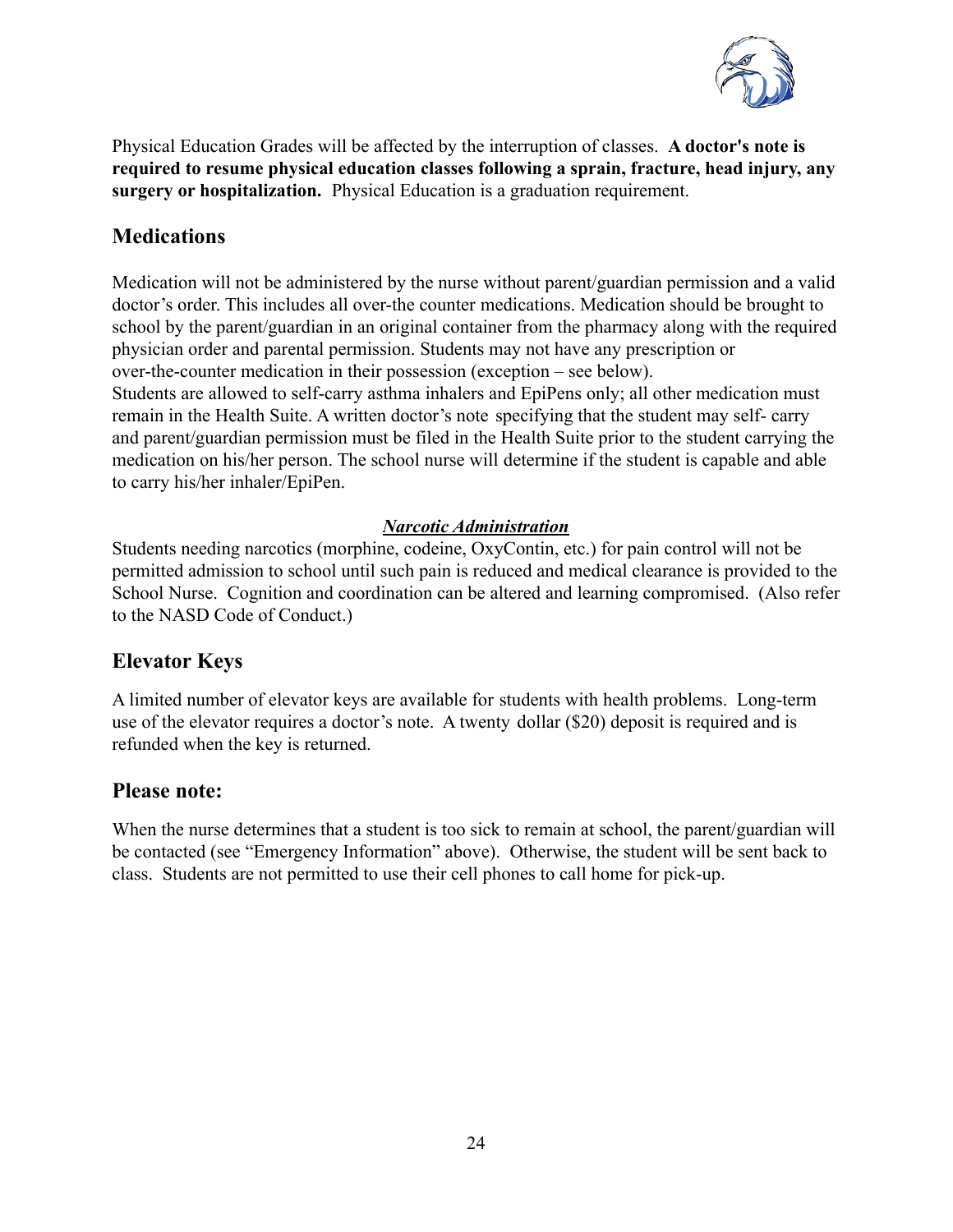

# **STUDENT ACTIVITIES**

### **Assemblies**

Assemblies are an integral part of our overall program and provide students with great opportunities. Students will enter the auditorium in a quiet and orderly manner and report directly to their assigned area.

Students must recognize that all members of the faculty and staff have supervisory duties during an assembly, and any student who is removed from the auditorium for behavior that is disruptive to the program will face immediate disciplinary action, including exclusion from school until returned by a parent/guardian. Disruptive students will be disciplined immediately and may forfeit the privilege of attending assemblies for the remainder of the school year.

# **Athletic Program**

Norristown Area High School offers an exceptional program of interscholastic sports. Below is a listing of sports offered. Unless otherwise noted, programs are for ninth through twelfth grade students.

Baseball, Boys\* Basketball, Boys\* Basketball, Girls\* Bowling Field Hockey\* Football\* Golf Lacrosse, Girls Soccer, Boys\* Soccer, Girls Softball Swimming, Boys Swimming, Girls Track and Field Volleyball **Wrestling** 

\*Ninth grade team in addition to varsity/junior varsity teams

#### **Requirements for Earning a Letter**

To earn a varsity or junior varsity letter in the above sports, a student must participate in at least one-half of the scheduled games, matches, meets, etc.during the season. The only exception is baseball pitchers.

Participation in all expected cheerleading activities is required to earn a letter in cheerleading.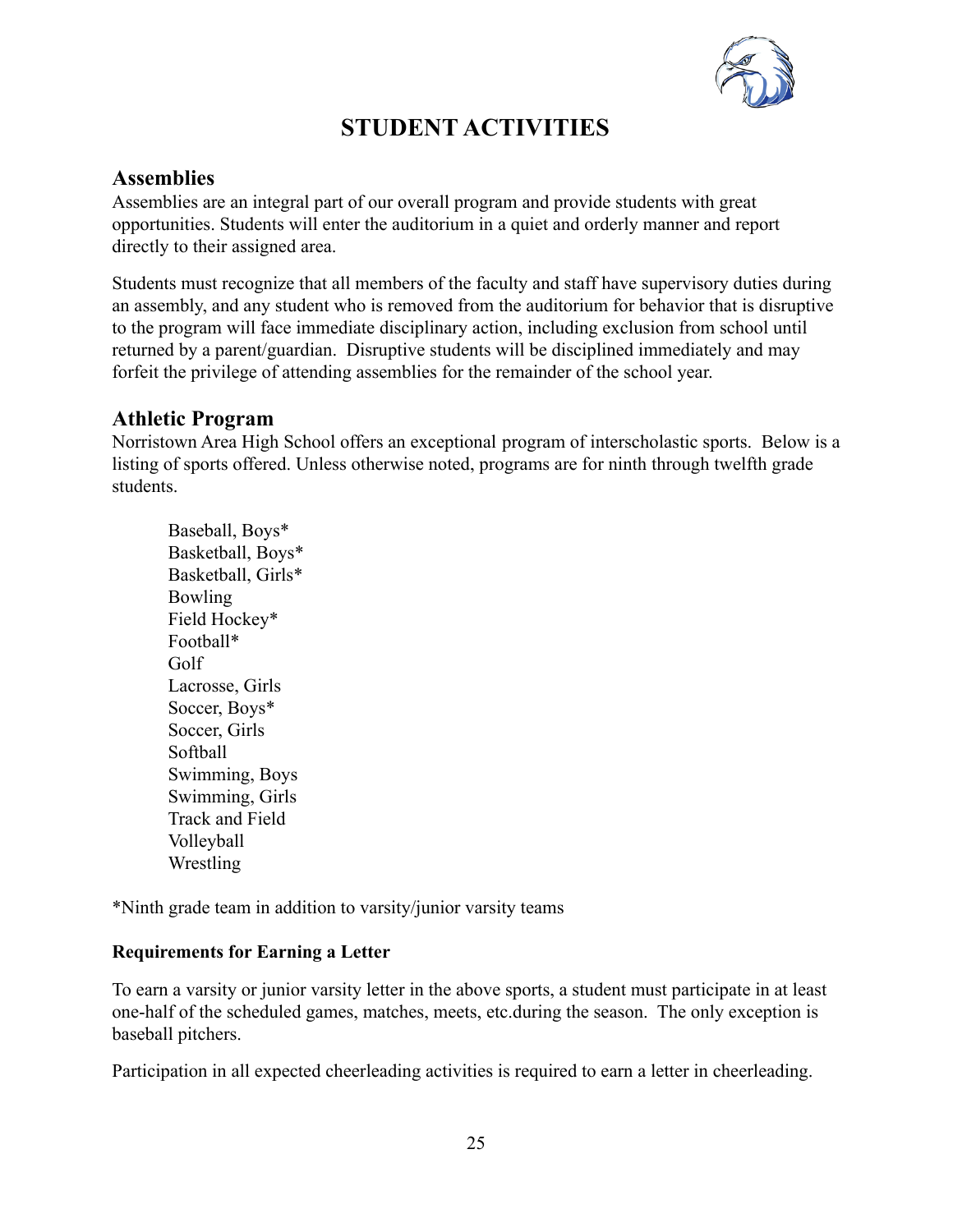

The final selection of letter winners by the coaching staff is subject to the approval of the Principal and the Manager of Interscholastic Athletics after the student has completed the season in good standing.

**School Clubs and Service Organizations** (updated club and activity sponsors will be posted on the NAHS website: <https://www.nasd.k12.pa.us/domain/344>

# **Music Programs**

Concert Choir Select Choir Jazz Band Concert Band Pep Band/Marching Band Orchestra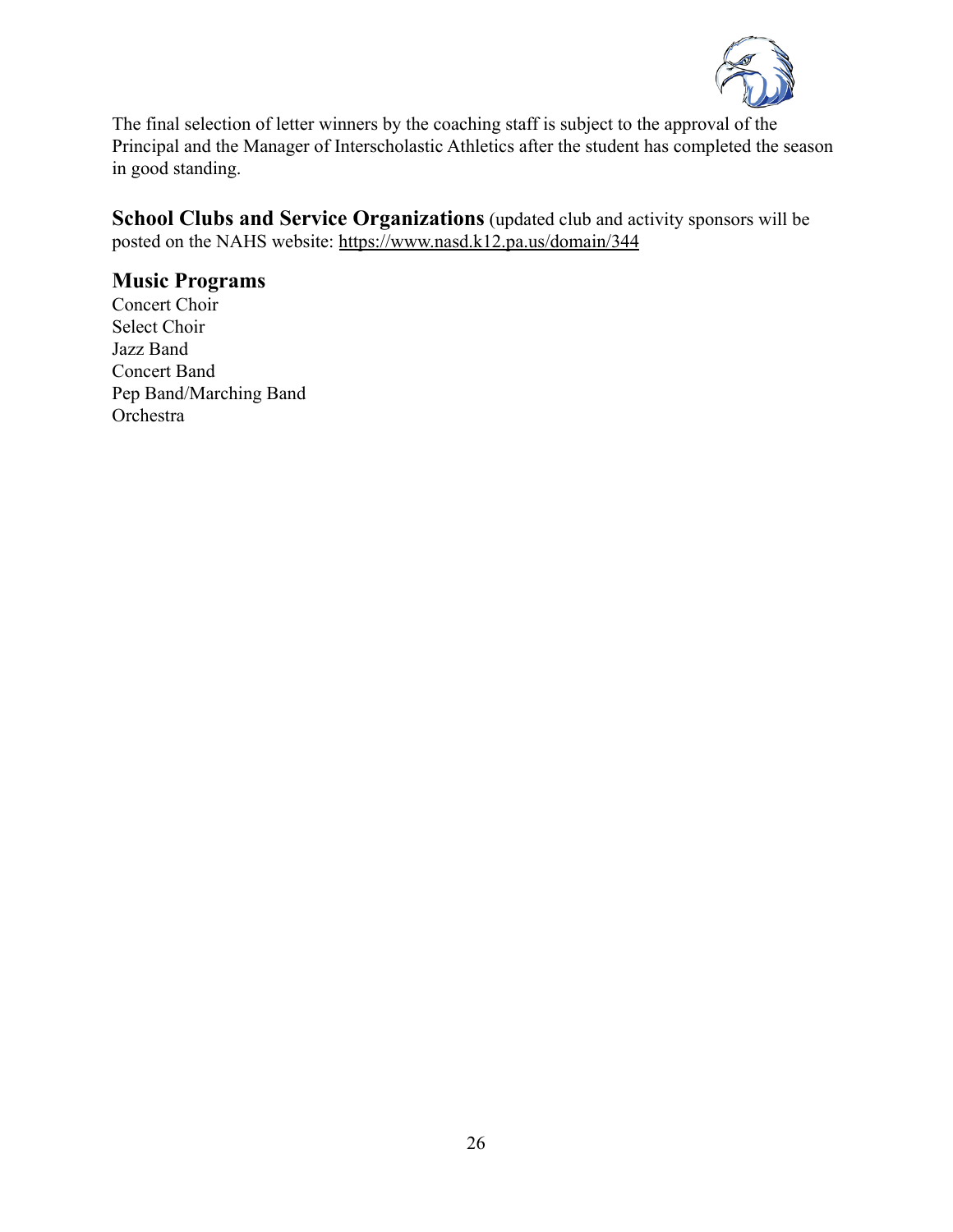

# **National Honor Society**

Membership in the National Honor Society, which is sponsored by the National Association of Secondary School Principals, is the highest honor which can be conferred upon a high school student and makes him/her part of a long and valued tradition. With this in mind, it is clear that only those who willingly cooperate in all things that promote the welfare of the school and who show they have school spirit are qualified for membership. Seniors, juniors, and sophomores who meet the 3.6 GPA requirements are *eligible* for a membership application. Enrollment at NAHS for a period of one year prior to selection is necessary; however, a transfer student who was a member at the previous school will be accorded membership in Chapter 196.

#### **Method of Selection of Students to National Honor Society**

During the fall of the year, students eligible for the National Honor Society will be notified in writing. Students will be offered an opportunity to complete the *Student Activity Information Form* (SAIF). It is absolutely required that this be turned in by the deadline date as announced in the notification information. After the deadline for completion of the SAIF, the Faculty Council, consisting of five NAHS faculty members, appointed by the Principal, will review all eligible students who have completed the SAIF. The Faculty Council will vote to determine the selection of each student.

Determining factors, in addition to scholarship (3.6 GPA) will be service to school and/or community, leadership and honors demonstrated, and a character indicating outstanding citizenship.

The annual induction ceremony will be held in the late fall for all students selected for Norristown Area High School Chapter 196 of the National Honor Society.

Failure to maintain the high standards which led to induction into the National Honor Society may result in dismissal. Faculty council will decide on all dismissals.

The emblem of the Society is a flaming torch set in a Keystone with the letters C.S.L.S. inscribed. These letters signify the ideals of the Honor Society: Character, Scholarship, Leadership, and Service.

# **School Rings**

All students may purchase their class rings when the authorized jeweler is in the building for that purpose. The arrival of the jeweler will be announced in the daily publicity sheet, and students may order their rings during lunch periods. (This opportunity will normally occur in the fall of the year.)

### **Social Activities**

School dances and other social activities at the high school are organized for the benefit and enjoyment of students attending the high school. The following rules apply to all dances and social activities: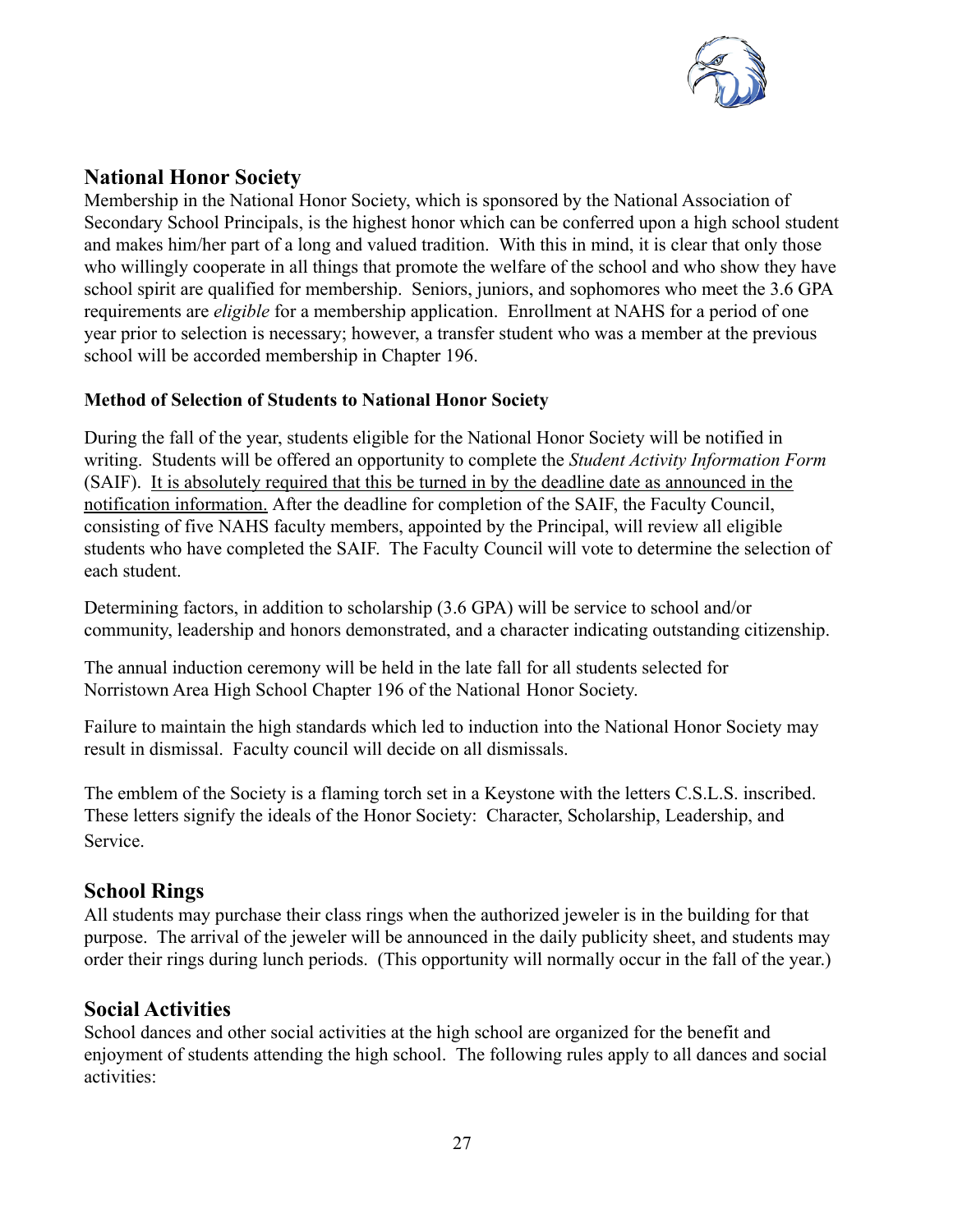

- 1. Activities are open only to Norristown Area High School students and their registered guests. In order to register a guest, the **NAHS Guest Request Form** must be completed and approved before the ticket purchase deadline.
- 2. Middle school students are not eligible to attend social activities at the high school. Persons aged 21 and older are not eligible to attend social activities at the high school.
- 3. High school students and their guests will be required to show their student identification when they enter an activity.
- 4. Students must be in school, on time, for the entire day on the day of the event or the last school day preceding a weekend or holiday event.
- 5. All students and their guests will be expected to be appropriately attired (see student dress code).
- 6. All students and their guests will be expected to sign a dance contract agreeing to all expectations and dance rules.
- 7. Inappropriate behavior at any school-sponsored activity will result in dismissal from the activity and notification of parents or guardians. If the offense is a violation of the school discipline code, additional consequences may result.
- 8. All school dances, including school dances held outside of the school building will have a start time of 7:00 PM and end by 10:00 PM unless otherwise noted.

#### **Dance Rules**

- 1. There will be no sexual innuendo allowed on the dance floor.
- 2. No dancer will be permitted to lay on the dance floor.
- 3. Offenders of the dance policy will be removed from the dance without refund and face disciplinary consequences.

# **Student Activity Eligibility**

Following are the guidelines for the implementation of Academic Eligibility at Norristown Area High School consistent with NASD School Board Policy #123. All faculty members and students need to be aware of these guidelines. Coaches and activity sponsors must be sure to follow these requirements for Academic Eligibility as they pertain to the participation of NAHS students in the various sports, clubs, and other extracurricular activities.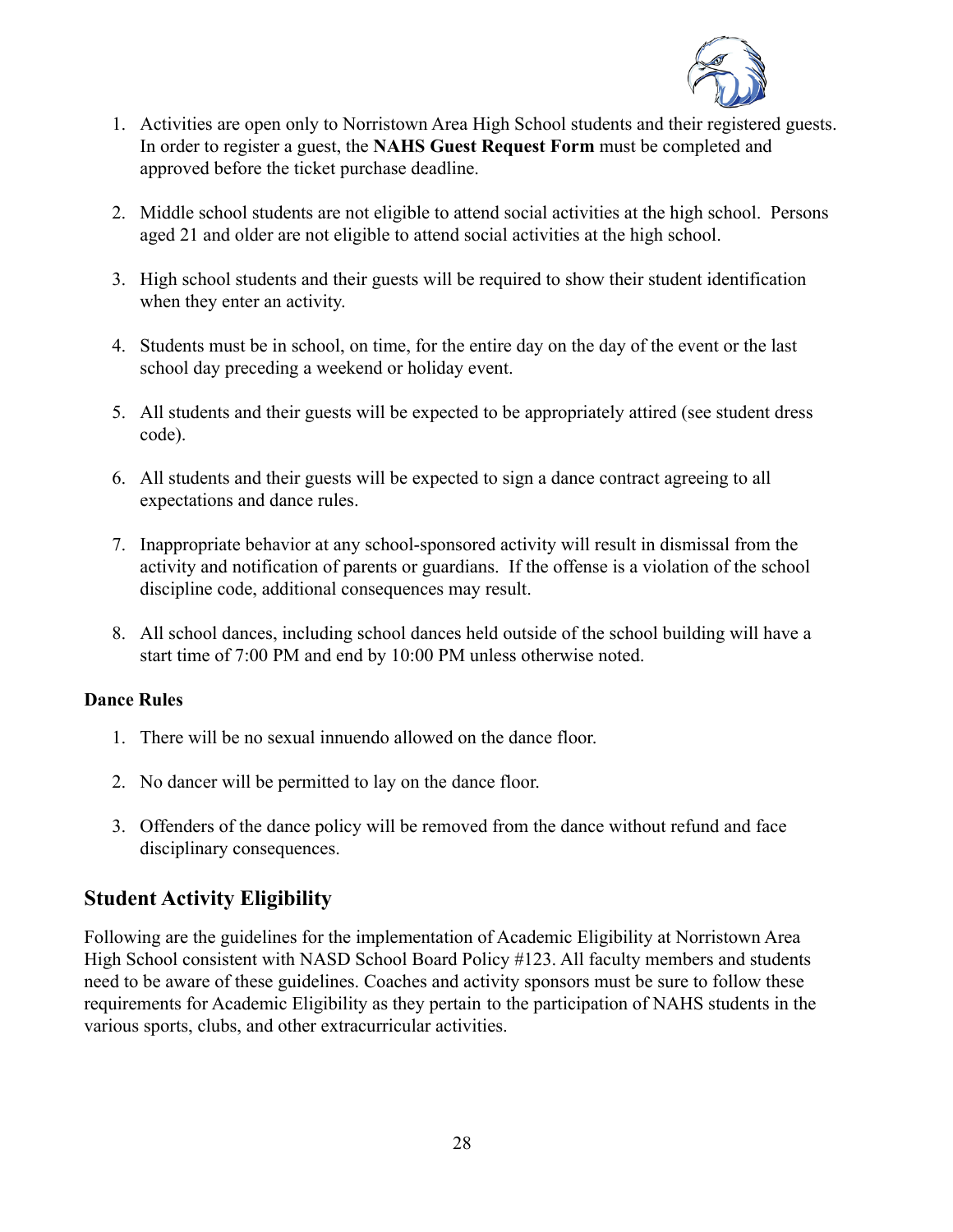

All students, including student athletes, at NASD are to adhere to the same eligibility requirements. NASD Board policy adopts eligibility standards set by the Constitution of the Pennsylvania Athletic Interscholastic Athletic Association (PIAA). The standard set forth by the PIAAA requires students to be passing an equivalent of 4 (four) full-credit subjects. Eligibility is cumulative from the beginning of the grading period and must be reported on a weekly basis. Where a student's cumulative work from the beginning of the grading period does not as of any Friday meet the standards provided for in this Section, the student shall be ineligible from the immediately following Sunday through the Saturday immediately following the next Friday as of which the student's cumulative work from the beginning of the grading period meets the standards provided for in this Section.

Procedures for weekly athletic eligibility at NAHS

- Grades are pulled from eSchool on Wednesday at 2:45 pm
- Reports will be sent to coaches to inform them who is in danger of failing for the week
- Grades will be reviewed once again on Friday for a final determination of eligibility
- Coaches will be notified on Friday afternoon. Parent notifications will be sent from the athletic office and any other means determined necessary.

If an NAHS student is reported to be passing fewer than an equivalent of 4 full-credit subjects in a given weekly report, that student will not participate in any game from the following Sunday through Saturday. The student will also not be permitted to go to away games. The student athlete is permitted to practice if they fulfill the requirement to attend the Academic Improvement Programs (described below).

In addition to weekly eligibility standards, students are required to meet eligibility standards for prior grading periods. Students not passing more than an equivalent of 4 full credits for the first semester, or second semester mid marks will be ineligible for 15 school days following the official posting of grades. In the case of a student athlete who did not pass an equivalent of 4 full-credits for the year (successful summer credit recovery will count towards yearly credit completion), they will be subject to the 15 school day suspension the following year. Student athletes MAY NOT participate in any contest during the period of ineligibility, including travel to an away contest.

### **Students must be in attendance at school prior to the beginning of the second block, and attend at least four classes, to be eligible to participate in a game or practice that day.**

### **Academic Improvement Program**

In an effort to continue to support our student success in the classroom, any student participating in sports or activities that is failing more than one class will be required to participate in an Academic Improvement Program. The purpose of the AIP is to help students get back on track academically and avoid ineligibility. This program will be coordinated by the NAHS Athletic Director. If a student who has been assigned to AIP does not participate their status will change to that of ineligible.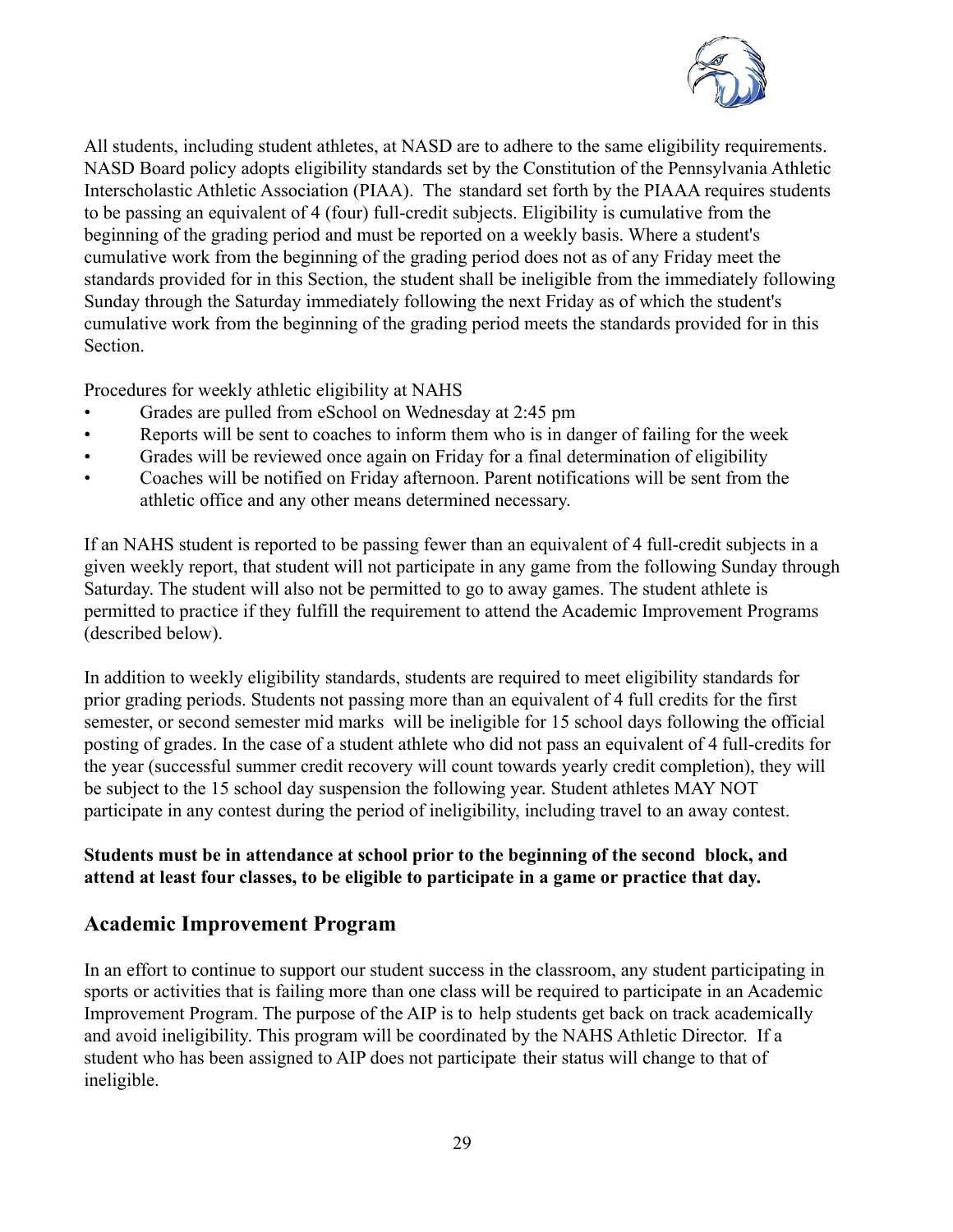

Our school and district's top priority is academic growth. Educational value is inherent in broad, varied, and well-directed extracurricular activities and athletic programs, but participation is a privilege, not a right. The opportunity to participate will depend upon each student's meeting the previous guidelines for grades, attendance, and discipline.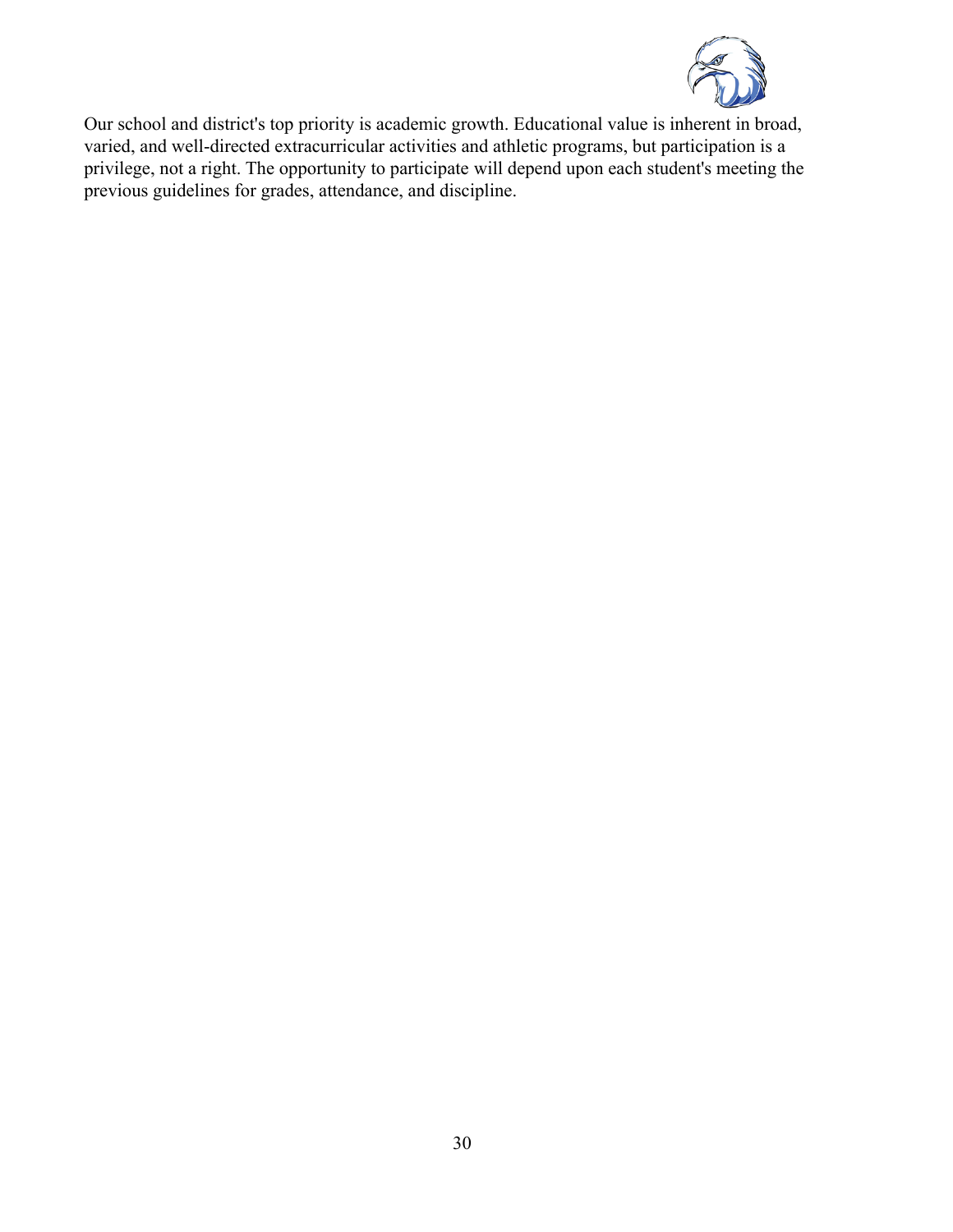

# **GENERAL INFORMATION**

# **Acceptable Use Policy**

In accordance with School Board Policy #815, NAHS is responsible for enforcing the Acceptable Use Policy for the school district. The entire policy can be found in the back section of this N Book.

NAHS recognizes and believes in the educational value of the Internet and various computer programs used to enhance instruction. Use of the Internet is a privilege and not a right. Violation of these terms may lead to disciplinary action and possible denial of access.

Norristown Area School District considers any violation of appropriate use principles or guidelines to be a serious offense and reserves the right to copy and examine any file or information that may suggest that a student is using school computer systems inappropriately. Each violator is subject to academic penalties and/ or disciplinary action by school officials as defined by the school district's Code of Discipline.

All students are expected to make appropriate use of computer resources provided by Norristown Area School District. Every student must:

- 1. use computer resources only for authorized purposes following established procedures;
- 2. be responsible for all activities on his/ her assigned computer;
- 3. access only files and data that are his/ her own, which are publicly available, or to which the student has been given authorized access;
- 4. obey all copyright guidelines;
- 5. use only software installed or approved by this district.

# **Book Bags**

Students are permitted to carry backpacks to transport their learning materials through the halls. Student book bags are subject to search.

# **Bullying Policy**

Bullying behaviors will not be tolerated at NAHS. In conjunction with School Board Policy #249, we prohibit all forms of bullying by district students and non-students. Students who have been bullied should promptly report such incidents to the counselor, lead teacher, assistant principal, or principal. We also encourage parents/guardians whose children fall victim to Internet bullying or threats to call the police.

# **Cafeteria**

Students use a computerized debit program to purchase food items. All purchases are made with the student picture ID which also serves as a swipe card. No purchases may be made in the cafeteria without the ID card.

Parents/guardians can put money on their student's account online using a credit card or check/debit through [www.myschoolbucks.com](http://www.myschoolbucks.com) or through the cafeteria staff. More information about the Food Services Department may be found on the NASD website.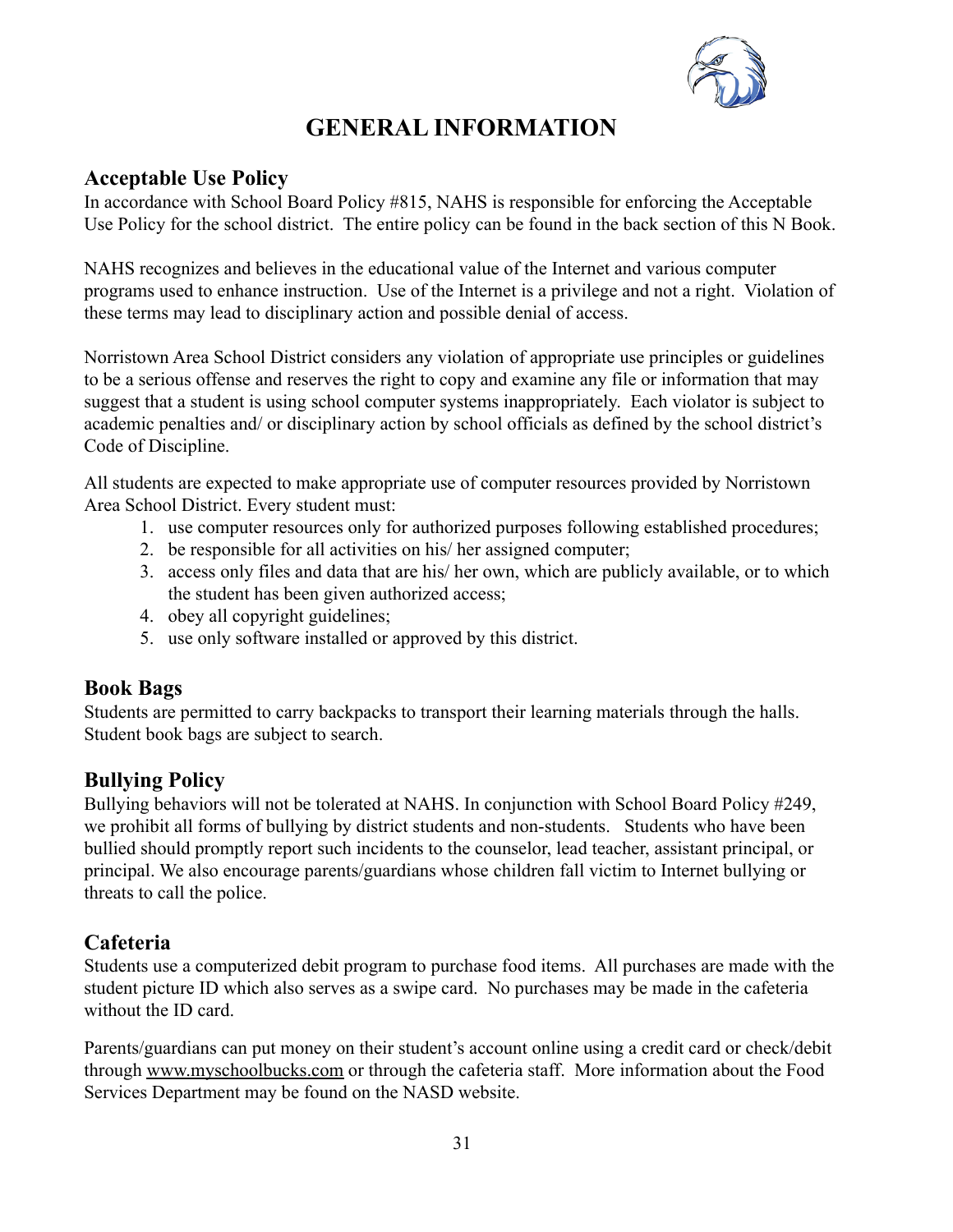

Keeping our cafeteria a pleasant and enjoyable place in which to eat should be the aim of every student who has the **privilege** of using its facilities. To accomplish this aim, we have drawn up a few guidelines which follow common etiquette and which are practical and sensible procedures for good health.

- 1. NO FOOD OR DRINK IS TO BE TAKEN OUT OF THE CAFETERIA. BUY ONLY WHAT YOU CAN EAT OR DRINK.
- 2. Report to the cafeteria on time. Lateness will be handled in the same fashion as lateness to class.
- 3. Walking is the speed of travel in the cafeteria at all times.
- 4. Be respectful and act like an adult! Cutting into line is thoughtless, inconsiderate of others, and prohibited, and will result in removal from the cafeteria.
- 5. Handle only the food to be purchased.
- 6. Clean up anything spilled and assist with the overall cleanliness of the cafeteria.
- 7. Once in the dining area, do not leave the cafeteria.
- 8. When finished eating, remain at the assigned table and talk quietly.
- 9. Glass containers are not permitted.
- 10. Push in the chair when finished eating and leave the table clear and ready for others to use. Return trays and dishes to the proper area.
- 11. Students who fail to clean up or cause disturbances will be dealt with according to the discipline procedures of our school. Such behavior disrupts the cafeteria and will not be tolerated.
- 12. Dismissal is to be orderly and will be announced over the PA system.
- **Eating in the cafeteria is a privilege. This privilege may be revoked as a result of a student not complying with the Code of Conduct while in the cafeteria. Any inappropriate behavior will result in a discipline referral. If a student loses the privilege of eating lunch in the cafeteria, the student will be provided with lunch in an alternative environment.**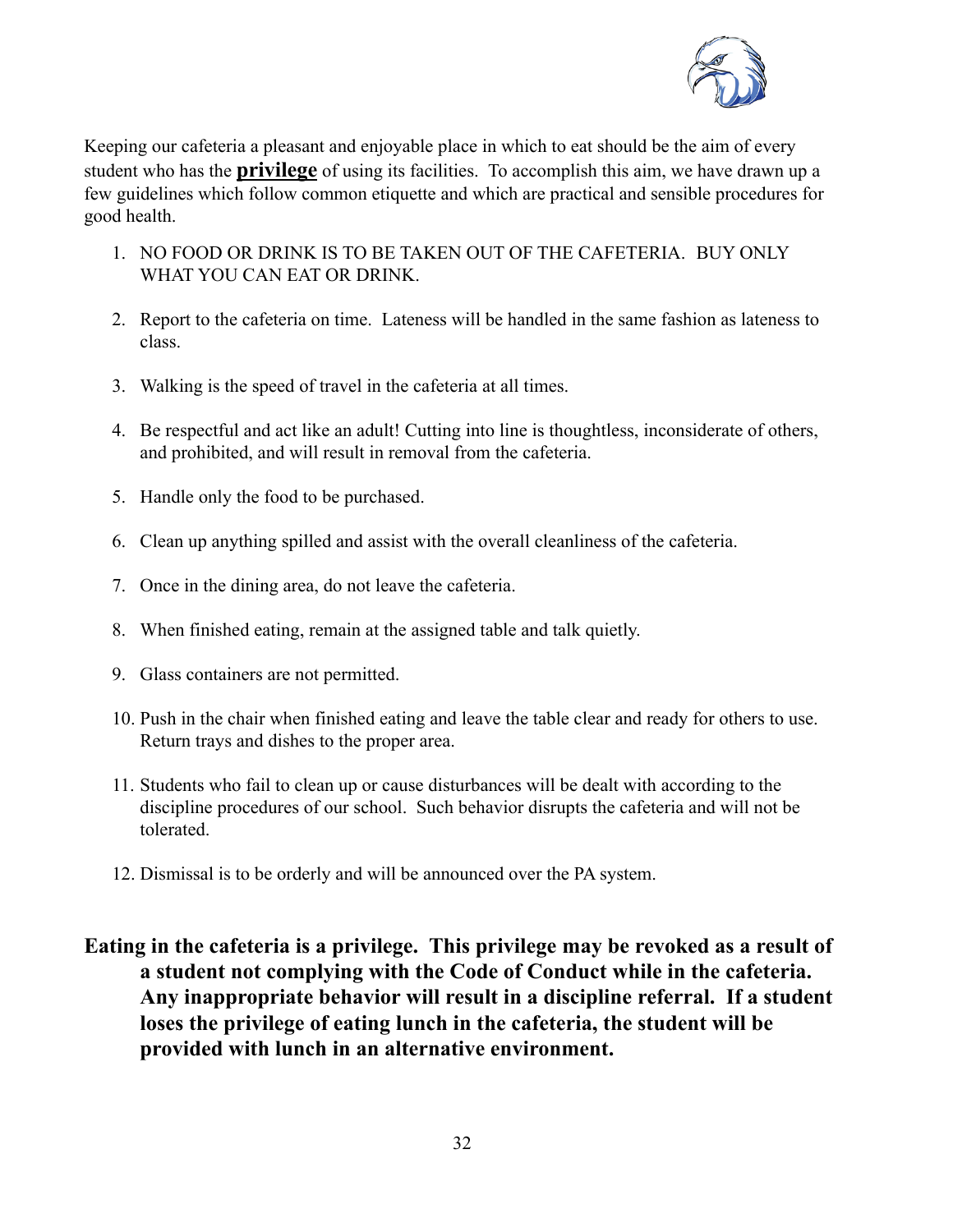

# **Contacting the School**

The office is open from 7:15 AM to 3:30 PM on school days. Phone calls will be directed by the secretary to the appropriate staff member, and an effort will be made to return the call by the end of the next school day. All teachers, counselors, and administrators may be contacted by email. All staff email addresses can be found on our web site <http://www.nasd.k12.pa.us/Domain/16> .

| <b>Norristown Area School District</b> | 610-630-5000 |
|----------------------------------------|--------------|
| <b>Norristown Area High School</b>     | 610-630-5090 |

# **Dress Code**

Appropriate school dress is required at all times. The central role of a high school is to maintain an atmosphere in which effective learning can take place. Therefore, a student's manner of dress and appearance must not be disruptive to the teaching and learning process. A students' clothing should be clean and in accord with health and safety regulations of the Commonwealth of Pennsylvania. Unacceptable attire includes but is not limited to attire that is unsafe, unhealthy, disruptive, offensive to generally accepted community standards, or contains obscene language or any clothing that reveals undergarments.

The following are considered inappropriate to the school environment or to the maintenance of a safe and orderly school and therefore are not acceptable attire for students.

- 1. Clothing or accessories that contain any advertisement, symbols, words, slogans, patches or pictures that:
	- a. Refer to drugs, tobacco, alcohol or weapons
	- b. Are of a sexual or sexually suggestive nature.
	- c. Denote membership in gangs.
- 2. Are obscene, profane, vulgar, lewd or legally libelous.
	- a. Threaten the safety or welfare of any individual or group.
	- b. Promote any activity prohibited by the Code of Student Conduct.
	- c. Otherwise disrupt the educational atmosphere.
	- d. Any clothes that conceals your identity or prohibits school personnel from being able to properly identify.
	- e. Inappropriately sheer, tight or low-cut clothing that bares or exposes traditionally private parts of the body, including but not limited to the stomach, buttocks, back and breasts.

When a student is in violation of the dress code, that student should be sent according to grade level to the following people:

Grade 9, Assistant Principal Dunston – Guidance Counselor, Nichole Mitchell Grade 10, Assistant Principal McGriff- Guidance Counselor, Emily Shaw Grade 11 Assistant Principal Vanbuskirk - Guidance Counselor, Thi Wiegand Grade 12 Assistant Principal Webb - Guidance Counselor, Megan McGowan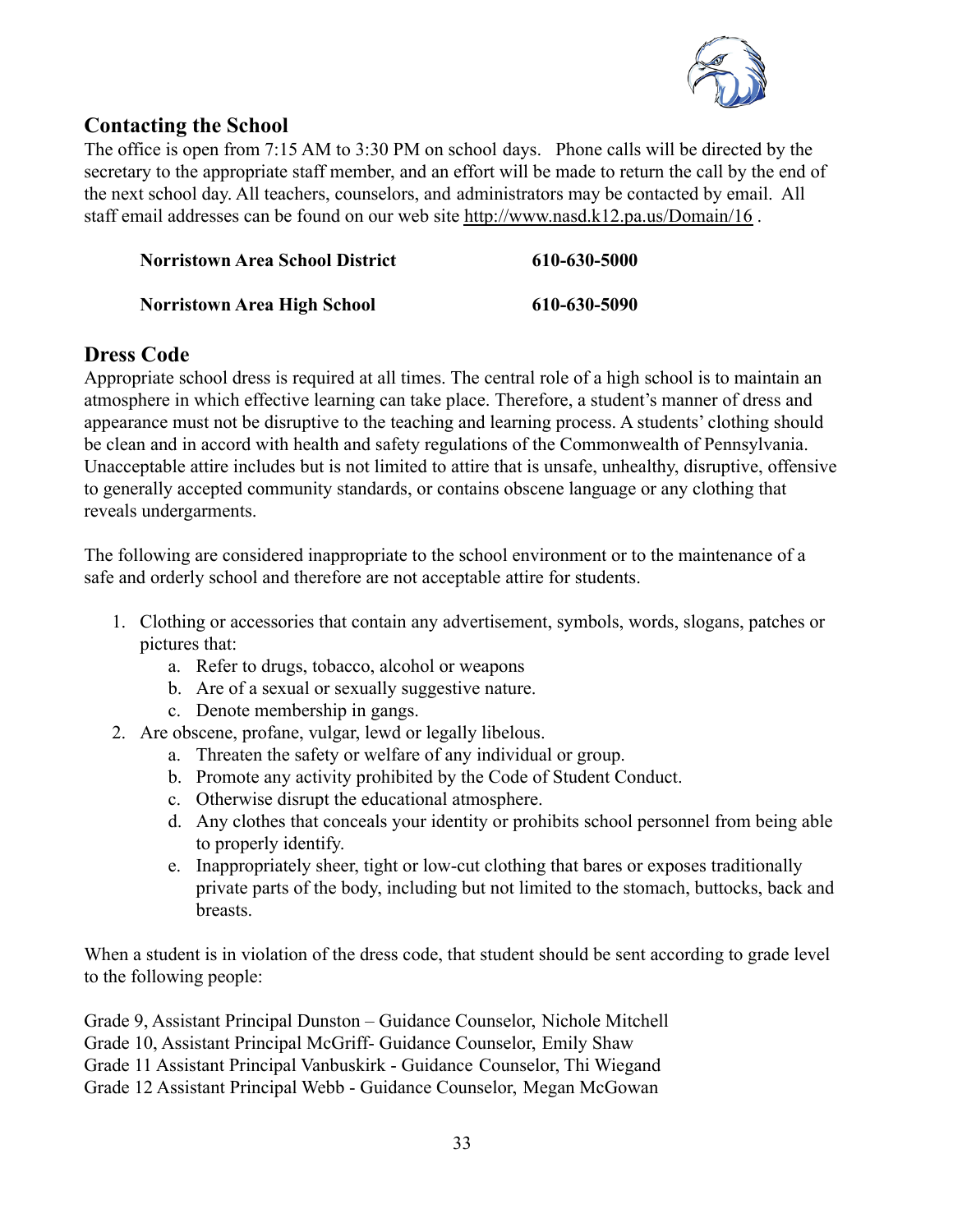

The student will be disciplined in the following manner:

- Warning
- Warning with parent contact
- Administrative Detention
- Guidance conference with student and parent
- Exclusion from school until parent meeting is held

Special events like field trips, spirit days, dances, commencement, etc., may permit special dress exceptions approved by the building principal.

**If in violation of the school dress policy, the student will be required to call home to request alternative clothing. If this attempt is unsuccessful, the student will be unable to participate in school for the day and will be sent home. The classes missed as a result will be considered an unexcused absence.**

# **Emergency School Closings**

On days of inclement weather when there is a possibility of a school closing, check the NASD website, social media accounts (Twitter or Facebook) or listen to radio station KYW for our school closing number, **304**. The district ConnectEd phone information system will also alert homes of emergency school closings or provide emergency information. It is imperative that we have updated information and contact numbers so that you can be contacted in an emergency situation. Also,

virtually all local TV stations now carry school closing information, as does [www.cancellations.com](http://www.cancellations.com). The best source of information regarding weather-related early dismissals is KYW.

# **Fire Drills/Lockdown Drills**

These safety plans are critical to a safe and secure environment. Personnel will rehearse these plans to assure constant readiness for an emergency.

### **Fire Drills:**

Norristown Area High School prides itself on its excellent fire drills. Drills are held each month, as weather permits. Each student should be aware of the instructions posted in each room throughout the building. Be ready to respond to the fire alarm at any time.

- 1. At the sound of the alarm, follow the directions on the Fire Exit sign in the room.
- 2. Fire drills must be conducted with absolute silence (no talking by anyone).
- 3. Upon leaving the building, students are to proceed beyond the yellow-lined curb to the printed number on the curb matching the room number to which they are currently assigned. When students are not in scheduled classes (during passing periods, lunches, (before or after school), they are to leave the building through the nearest exit, proceed across the street beyond the yellow-lined curb, and then **REPORT TO THE NEAREST TEACHER.** Show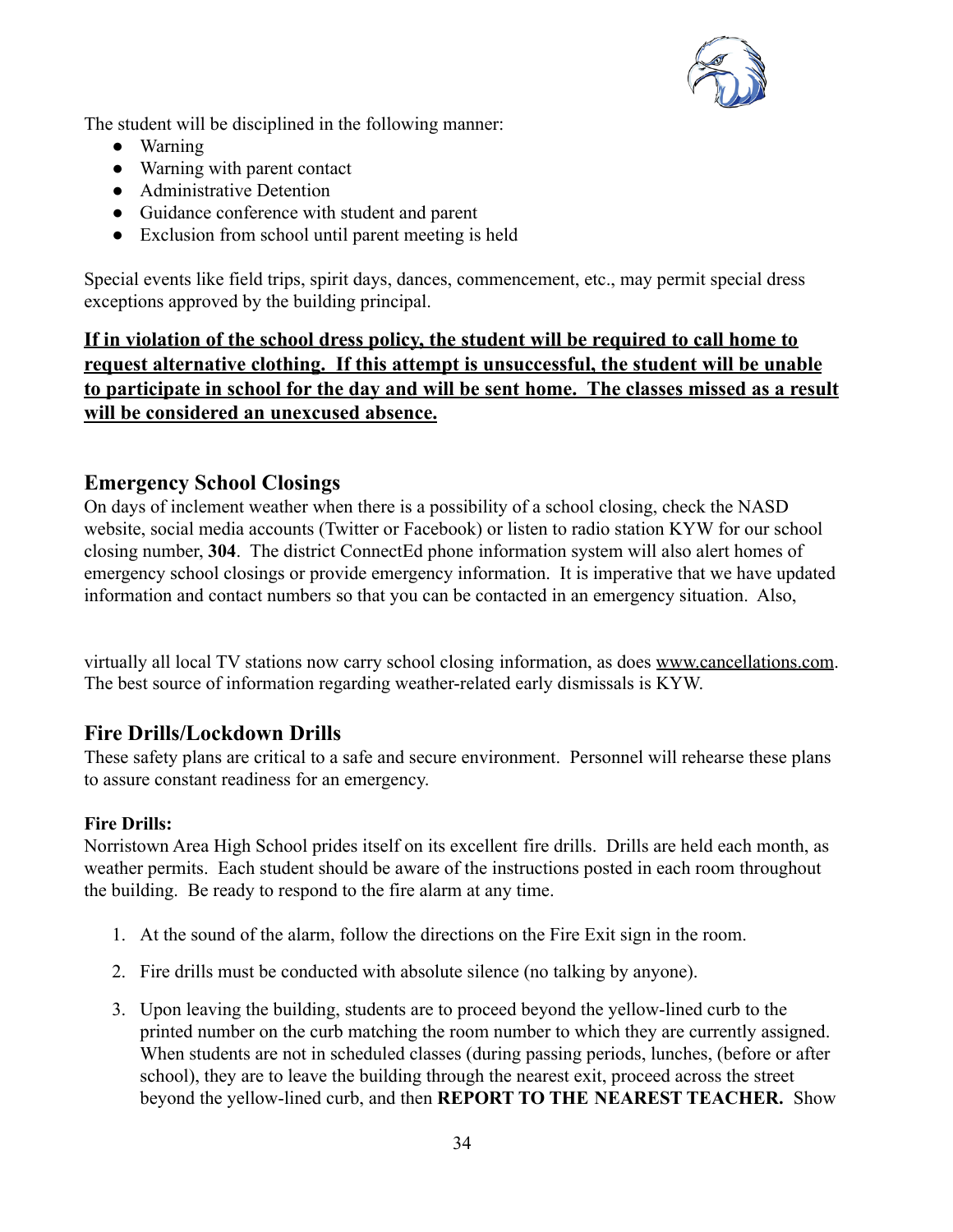

your ID and report your name. Students are to walk on the grass and avoid emergency equipment and vehicles that may be positioned in the street while proceeding to their assigned location.

- 4. Clear fire hydrants near the school building by a reasonable distance. There are three of these hydrants located near the yellow line.
- 5. Silence and order are to be observed at all times during the drill.
- 6. Conduct during fire drills must be orderly and cooperative to ensure the safety of each student.
- 7. Teachers are to take roll and keep their classes together at the appropriate room number marking during the entire drill.
- 8. A signal will indicate when you may return to the building at the conclusion of the drill.

#### **FOOD AND DRINK**

Students are not permitted to possess or consume food or beverages in classrooms during class hours. Hot drinks will not be permitted in the building. Students are not permitted to order or have food delivered from an outside food establishment. All orders will be refused.

# **Guidelines/Procedures for Generalized School Searches**

School administrators may conduct unannounced generalized school searches for the purpose of maintaining a safe and orderly school environment and /or to discourage drugs, weapons and /or other illegal substances or items from being brought onto school grounds. School officials may request the assistance of law enforcement in execution of a generalized school search.

Items recovered from a school search that violate school rules, federal/state laws, or which represent a potential threat to the safety and welfare of the school population, or interferes with the operation, discipline of general welfare of the school, shall be seized. Illegal items shall be turned over to law enforcement authorities. Other items shall be stored in a secure location until a determination is made regarding appropriate disposition.

The use of canine detection may take place anywhere on school property, including in hallways and school parking lots. Canines may not be used to search student lockers, desks, or other storage facilities and their contents during any generalized school search.

Student lockers are the property of the school district and provided to students for their convenience only. At no time does the district relinquish exclusive control of lockers.

The following procedures related to generalized school search of lockers by canines are guidelines only and may be adjusted on a case-by-case basis.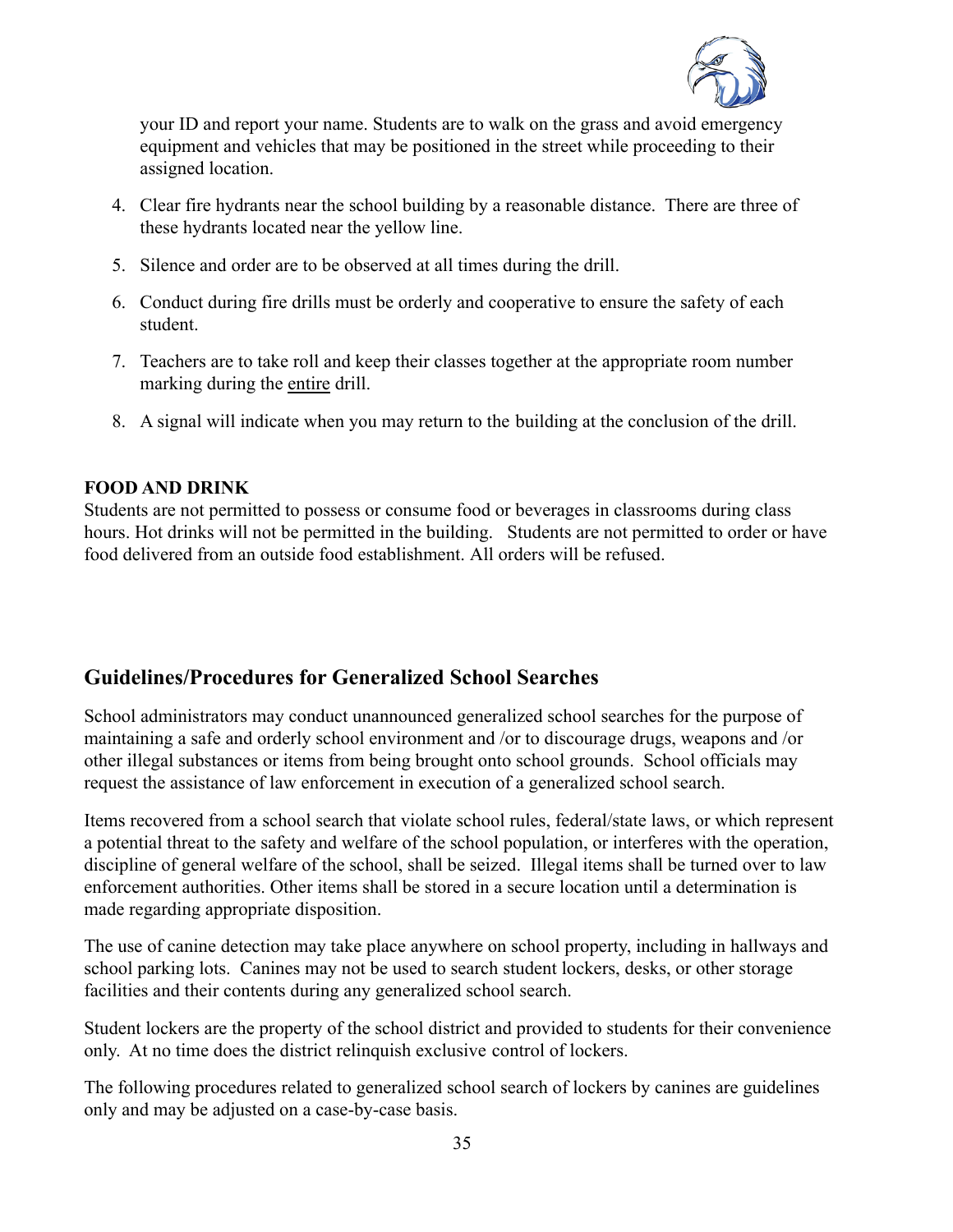

- 1. School officials will work closely with law enforcement in coordinating a generalized canine school search.
- 2. Canine searches will be scheduled to minimize disruption of academic programs and risk of contact with students whenever possible.
- 3. Reasonable efforts will be made to prevent the canine animal from having contact with any student or staff before, during or after the detection process.
- 4. The following areas may be subject to canine detection:
	- Student lockers and desks.
	- Student physical education lockers,
	- Vehicles parked in school parking lots,
	- School buses,
	- Hallways/common areas,
	- Restrooms, cafeteria, auditorium, school grounds, and any other school facilities or grounds, indoor or outdoor areas not previously mentioned.
- 5. All students will be asked to proceed to assigned classrooms.
- 6. Teachers will close their doors and conduct class sessions during any type of canine detection process.
- 7. Teachers will be requested not to permit students outside of the classroom while the canine detection is being conducted. In the event of necessary leaves, a school designee will accompany any student temporarily leaving a classroom during the canine detection.
- 8. A school administrator or designee will accompany the canine detection officer.
- 9. Each canine detection officer teamed with a school designee will have assigned areas to patrol for search purposes.
- 10. In the event that a canine "alerts" to a particular locker, that locker, along with the lockers immediately adjacent thereto, shall be searched in accordance with the officer's knowledge and experience regarding the abilities of the canine animal.
- 11. If the search produces evidence of contraband or other illegal items, then a law enforcement officer shall be immediately notified and shall be responsible for taking appropriate action as determined necessary by the officer.
- 12. School administration will then inform the parent/ guardian of the student in possession of contraband or other illegal item, unless immediate disclosure would impede an ongoing investigation by police or school administration.
- 13. Items removed from a locker, which do not constitute contraband or other illegal evidence, may be held by the school for return to the parent/guardian, without liability to the school for safekeeping.

# **Hall Pass**

This is an expectation for students in the halls during class time.

# **Students will use e-hall pass to move throughout the building. The system will be electronically created and confirmed by adults in the building.**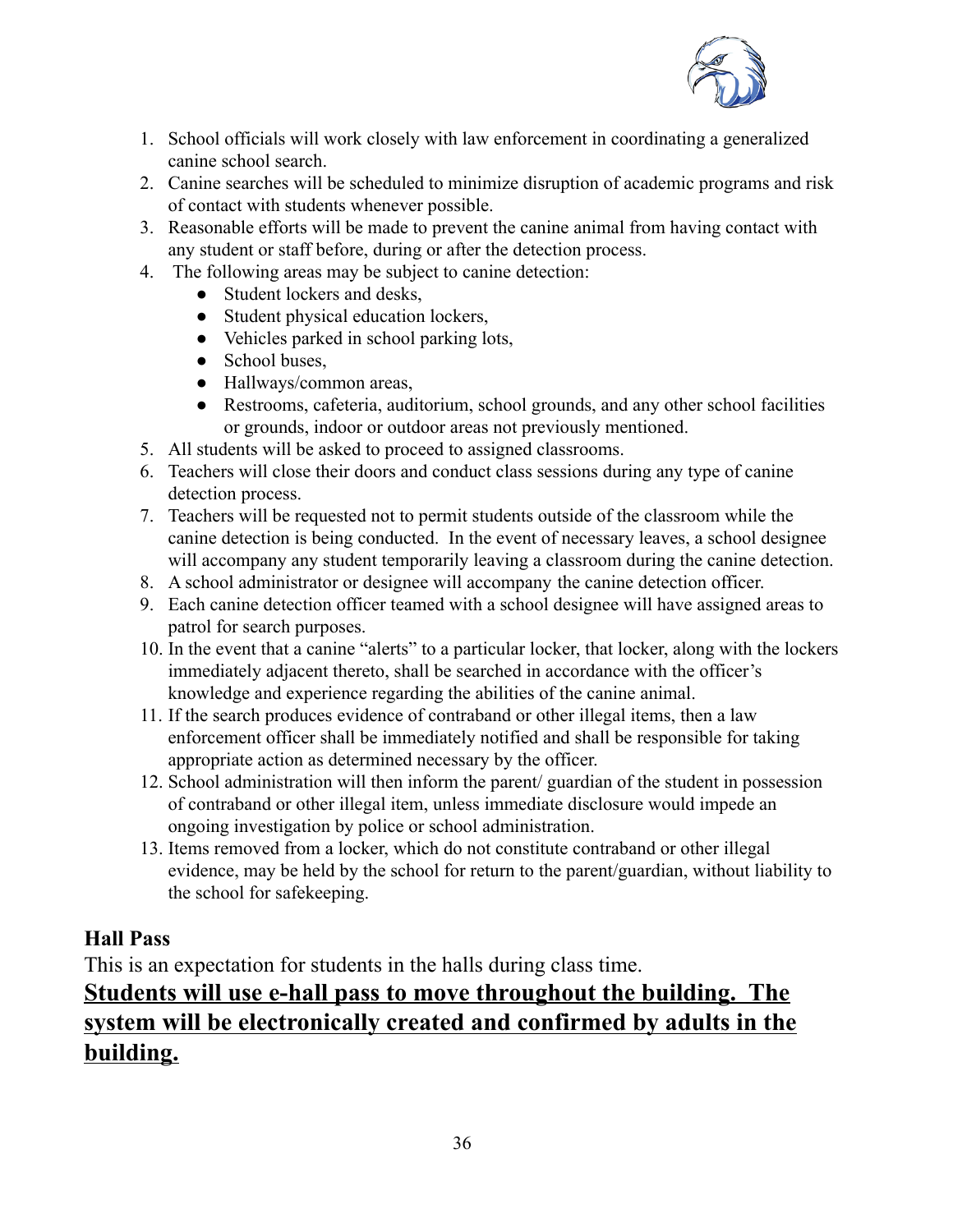

### **HOME ACCESS CENTER**

Home Access Center is a resource for parents and students to be fully aware of their academic standing, grades, assignments and attendance. If you need information about your password or login assistance please contact the main office at (610) 630-5090.

# **Identification Cards**

Safety and security of all students and staff is our number one priority. Pictures for permanent ID cards will be taken during the month of September. Following picture day no student will be permitted to enter the building without a current NAHS ID. For the safety and security of the entire school community ID cards must be able to be produced upon request from any staff member during school hours. Any student who rides a NASD school bus must produce the ID card upon request by the school bus driver. Failure to do so may result in denial to board the bus. This card is necessary for entrance to all school functions, to purchase tickets to school events, to purchase items in the cafeteria, or to participate in incentive programs.

Teachers will check each morning for ID. All replacement ID cards must be purchased at the student's expense.

Replacement ID cards may be purchased prior to first period and during all lunches for a fee of \$2.00. Students who fail to comply will be subject to disciplinary action.

# **Insurance Policies**

Each year a low cost school accident insurance policy is offered to students. This optional student accident coverage is available for purchase to all NASD students and, if purchased, provides students with either school time or 24-hour accident coverage.

Students participating in all officially authorized student activities, specifically including ALL interscholastic athletics, will be provided with a school accident insurance policy at NASD Board of School Directors expense. This policy provides coverage to all eligible students during their participation in events sponsored/ sanctioned by the District, including team practices.

The Norristown Area School District will not assume financial responsibility for students injured without insurance.

# **Lockers**

Each student is provided with a locker for outerwear, books, bookbags, lunch, etc., and another for physical education and athletic equipment, if applicable. Homeroom teachers supply the combination numbers for lockers which are located in the corridors on the second and third floors. Physical education teachers provide padlocks and combinations for the gym lockers which are in the girls' and boys' physical education locker rooms. Lost locks must be paid for at the appropriate rate for each lock.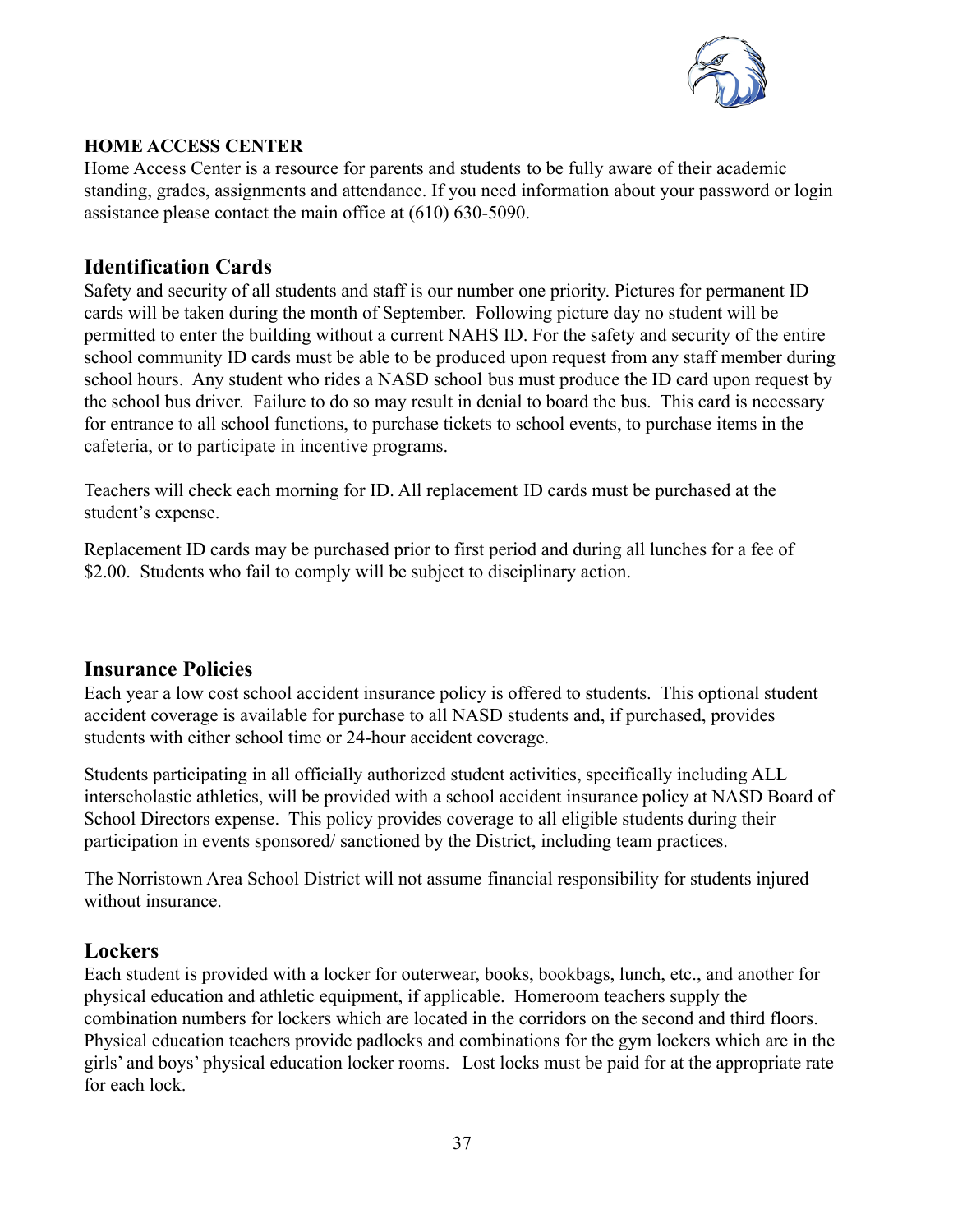

Students should be aware that all lockers are the property of the Norristown Area School District and that they are checked periodically by school staff and administration to ensure the health, safety, and welfare of the student body, faculty, and staff. Lockers will be searched when health, safety, or welfare is an issue. Under no circumstances should a student give his/her locker combination to others. Students will be held responsible for the content of their lockers. The security of your locker is your responsibility.

Students are expected to care for school property and should immediately report any locker problem to the teacher. Lockers must be completely empty by the last day of school, or contents will be donated to charity. Neither the Norristown Area School District nor Norristown Area High School is responsible for student items lost or stolen.

### **Lockdown Drills:**

In the event of an actual emergency situation, such as an armed intruder, a hostage situation, or some other police emergency where our students or staff could be in mortal danger, the administration has established an emergency lockdown procedure in conjunction with local and county police forces. The reason for this procedure is to provide for the safety of our students and help the police complete their job in an expeditious manner. In an actual emergency or a drill, we will indicate that we are going into a Lockdown Mode. Students will follow the directions of the teachers nearest them or in their area.

- 1. Students will immediately get quiet and follow the directions of the teachers. Doors will be locked. Students will be asked to relocate to the safest place in the room.
- 2. If an emergency happens while classes are changing, follow the directions of the teachers in the immediate vicinity, entering the room to which is directed by any nearby teacher.
- 3. IT IS IMPORTANT that once in a room to stay put, stay quiet, turn off all lights, close all shades, move to the safest place away from the door, and await further instructions.
- 4. If you are in a room or other place where you cannot lock down, you should run and exit the building.
- 5. No student is to use a cell phone during a lockdown. It is imperative that the adults in the building handle the situation.
- 6. In the event that the call is made before students are admitted to the building, students will be directed to the auditorium.

### **Lost and Found**

All articles found by students should be turned in to the Security Office immediately. Students who have lost a possession should check with the Security Office to see if the article has been turned in. Any article not claimed after 30 days is given to charity or discarded.

### **Make-up work/Assessments**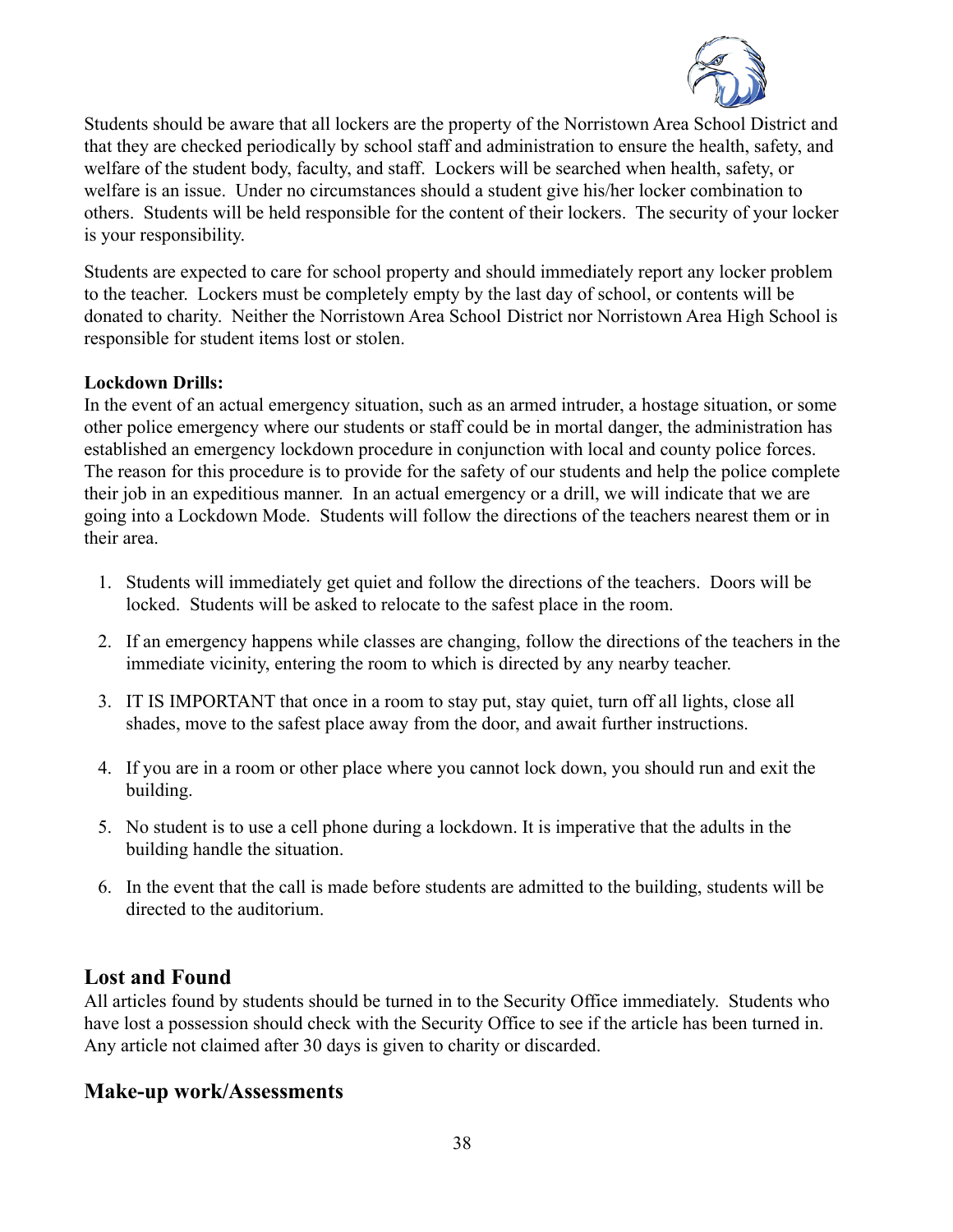

By policy, students are entitled to the number of days they were absent due to suspension or excused absence to make up work/assessments.

#### **Please note, however, that teachers are not required to provide these extensions for unexcused absences**.

# **Messages during the School Day**

To assure maximum achievement, it is essential that teachers and students not be interrupted during class. Therefore, the secretarial staff has been instructed not to relay incoming phone messages to students in classrooms unless the Principal or designee has granted approval.

This policy extends as well to delivery of any item to students during the school day. Parents should request home delivery of special items such as flowers/balloons.

### **Parking Cars**

Student parking is a privilege. It is necessary that the license number and a description of the car be registered with the School Resource Officer and that each car displays a parking permit sticker.

Use of school parking by students is a privilege, not a right. Further, Norristown Area School District maintains a "Zero Tolerance" policy regarding drugs, alcohol, weapons and all other related contraband. Therefore, by applying for and accepting a school parking permit, the student, parent or guardian, and owner of the vehicle acknowledge that school personnel may search the vehicle if the school has a reasonable suspicion that drugs, alcohol, weapons, or related contraband are being stored in the vehicle. Such searches shall be conducted consistent with School Board policy regarding locker searches.

All drivers should be aware that, according to the Pennsylvania Criminal Code, all traffic regulations apply to governmental property. School property is governmental property. Failure to follow school regulations as listed below will result in the loss of driving privileges, and other disciplinary actions are possible.

- 1. Parking permit stickers and assigned space may be obtained for \$20.00. Students should apply for registration before school, after school, or during lunches in the discipline center.
- 2. Students will be assigned a parking space.
- 3. The parking permit sticker must be displayed at the center top of the windshield behind the rear view mirror.
- 4. There is to be no sitting or loitering in cars in the parking lot.
- 5. Students who drive are to arrive at school and report to class on time.
- 6. The parking lot is to be used solely for the intended purpose a place to park cars.
- 7. The maximum speed limit in the parking lot is 10 mph.
- 8. No student is permitted to return to his/her car for any reason prior to school dismissal without permission from the administration.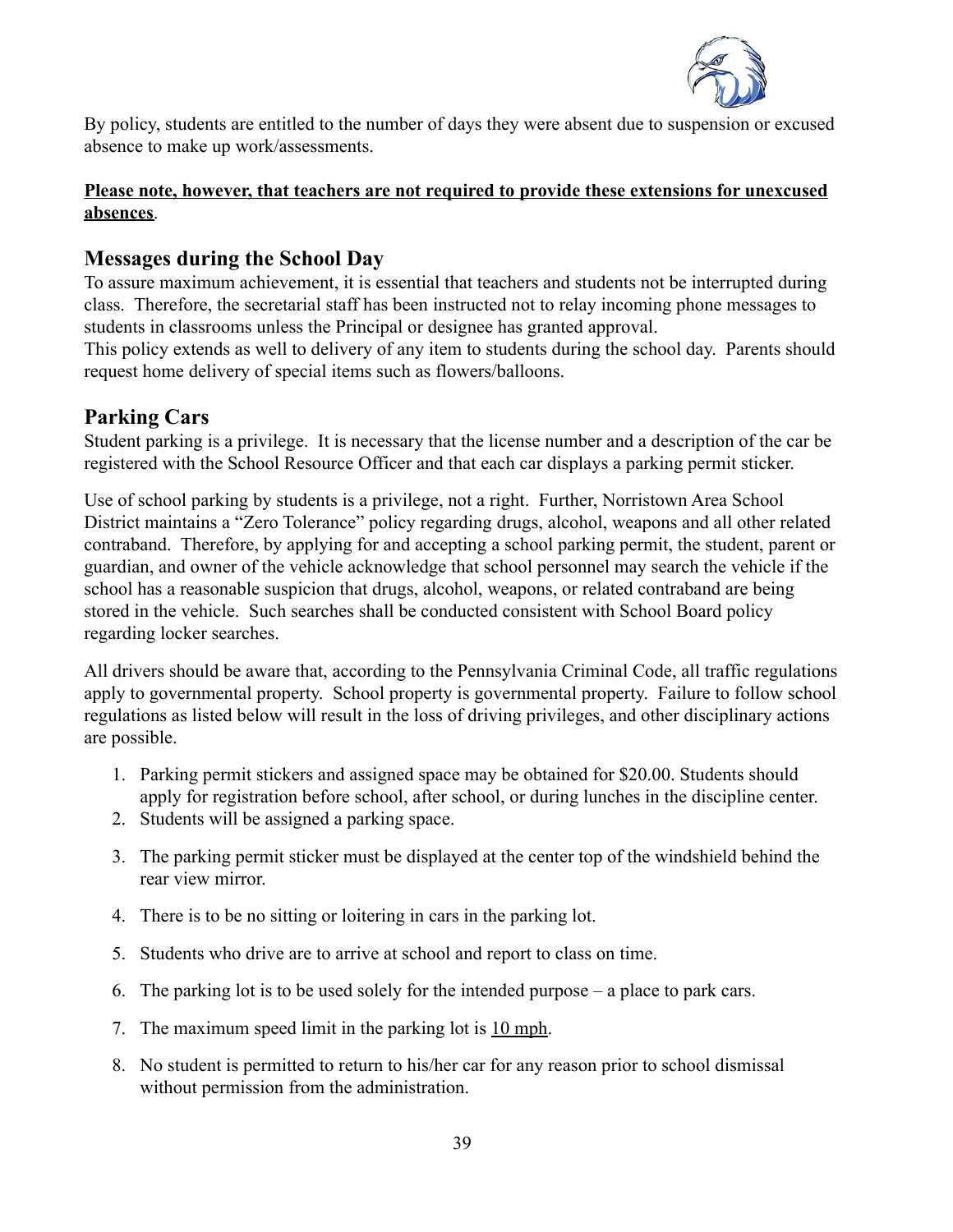

- 9. Any violation of the above regulations will result in the loss of privileges and/or the towing of a student's vehicle.
- 10. **Unauthorized parking is prohibited. Vehicles will be towed by Hassan Qawasmy, 229 W. Germantown Pike, Norristown, PA 19401, 610-277-0895. Vehicles can be recovered after paying the cash only tow and storage fee at the address above.**

### **Physical Education Uniforms**

All students are required to change into athletic wear that is appropriate for physical education.

### **PLAGIARISM/CHEATING**

Students are expected to complete their own assignments in and outside of the classroom. The definition of plagiarize is "to use and pass off (someone else's ideas, inventions, writing, etc.) as your own". If you use someone else's term paper, copy something out of a book, or take something from the Internet, you are plagiarizing if you do not cite your source and place quotation marks around anything taken word-for-word from a source.

Cheating is passing off someone else's work as your own. It includes plagiarizing, but it also includes any type of fraud such as copying another student's answers on a test or turning in a project as your own when it was really done by your friend, parents or someone else.

If a student is found to be in violation of this offense, the student may receive a "0" on the assignment. A guidance conference with the student, along with a parent contact, will be held.

# **Possession/Use of Recording Device**

Students are not permitted to record, audio or visual, any student, district employee, or classroom event during the school day without prior consent. Students using such recording devices may be referred for disciplinary action.

# **Reporting Academic Progress**

Academic progress is reported in the following ways:

- 1. Report Cards every eighteen weeks
- 2. Mid-marks Grade Reports distributed approximately nine weeks before the report cards
- 3. Phone Calls when appropriate and possible
- 4. Conferences two times per year
- 5. Home Access System available 24/7 during the school year

Please note: Report cards and mid marks are distributed to students to take home or can be accessed online. Parents are encouraged to contact teachers with any questions or concerns related to academic progress.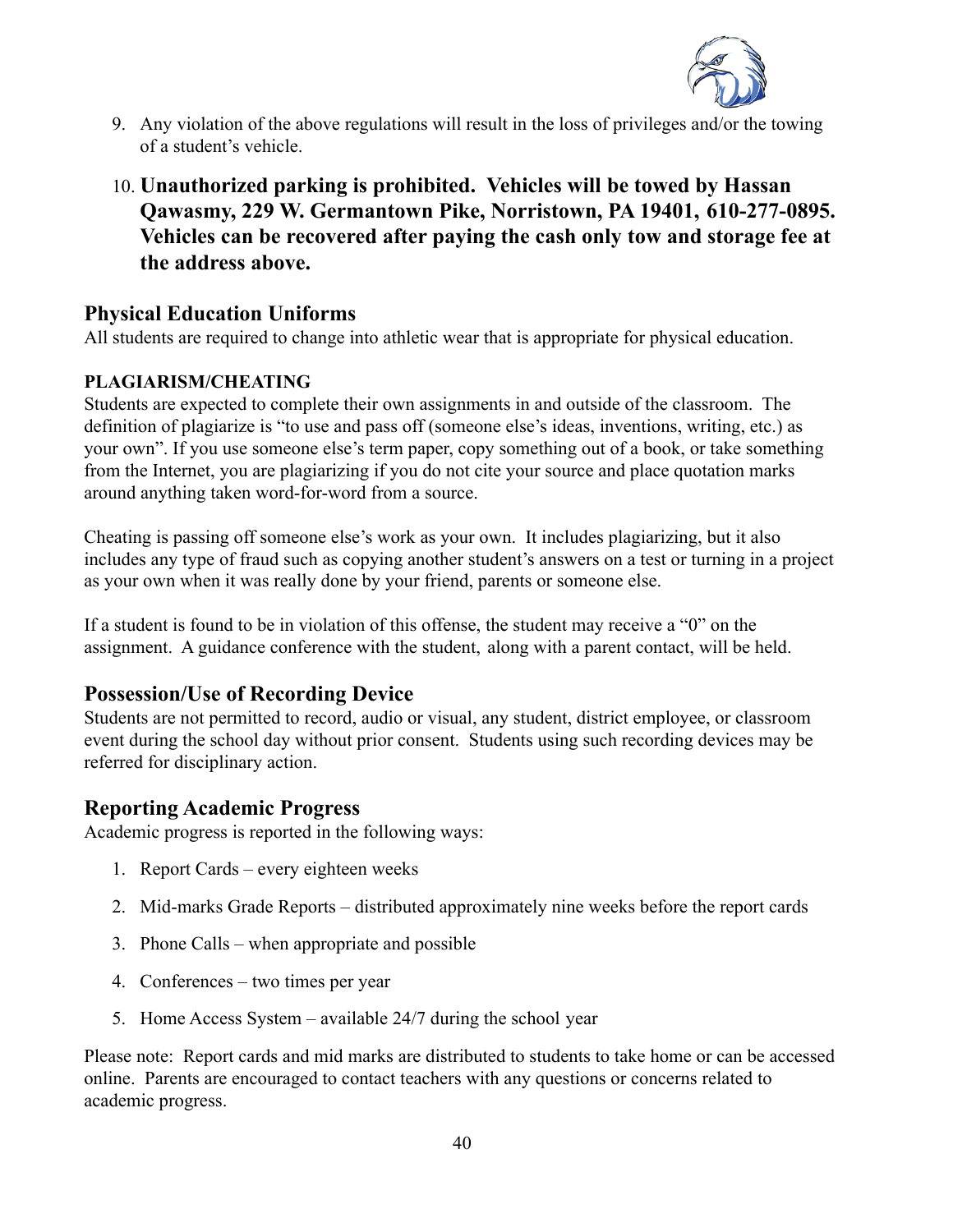

# **Respect for Property**

The physical appearance of Norristown Area High School has always been a source of pride. Abuse of school property in any form will not be tolerated and will be regarded as vandalism.

# **School Safety**

Everyone wants school to be a safe place, and everyone must share in the responsibility to keep it safe. When students become aware that fellow students are involved in an unsafe activity (possession of drugs, possession of a weapon, plans to harm one's self or others), students have a responsibility to report unsafe activity to a school official. Students may report an unsafe activity to any member of the faculty or staff including the Guidance Counselors, Lead Teachers, Assistant Principals and Principal. Students may report an unsafe activity to their parents, who, in turn, can call the school. Reporting an unsafe activity is not snitching; it is accepting responsibility for the safety of our school.

# **Student Financial Obligations**

Teaching students to accept responsibility is an integral part of the education process. In keeping with this goal and to ensure the proper use of public monies, the following policy has been adopted:

All students will be held responsible for all books and equipment supplied for their use by the school district. If any book, equipment, or other item is lost, a replacement will be issued only after the

student compensates the school district, through the Main Office for the lost property. If a student does not return the district property at the end of the class, semester, or season (whichever is appropriate), the staff member in charge will notify the student in writing of his/her responsibility and give a copy to administration. Students will be **denied access to school functions (such as the junior prom or graduation)** if financial obligations are not met. If the property is a part of the school extracurricular program, the student will be denied the privilege of participation in any further activity until the debt is resolved. This policy applies to any fees incurred, including summer school or chromebook repair or replacement.

### **No student will receive a diploma unless the student has met all obligations to the school district.**

# **Telephones**

Students will not be called from their classes to the Office to receive a phone call. Teachers are not permitted to allow students to use classroom phones. In the event of an emergency, students should see their counselor or assistant principal.

# **Visitors - Students**

**Visitors to the school are welcome, but certain procedures must be followed**. All visitors must report to the reception desk and secure a visitor's pass. The pass is to be returned when the visit is completed, and the visitor is to sign out. As a rule, students are not permitted to have guests attend school with them. Exceptions must be approved at least 48 hours in advance by an administrator.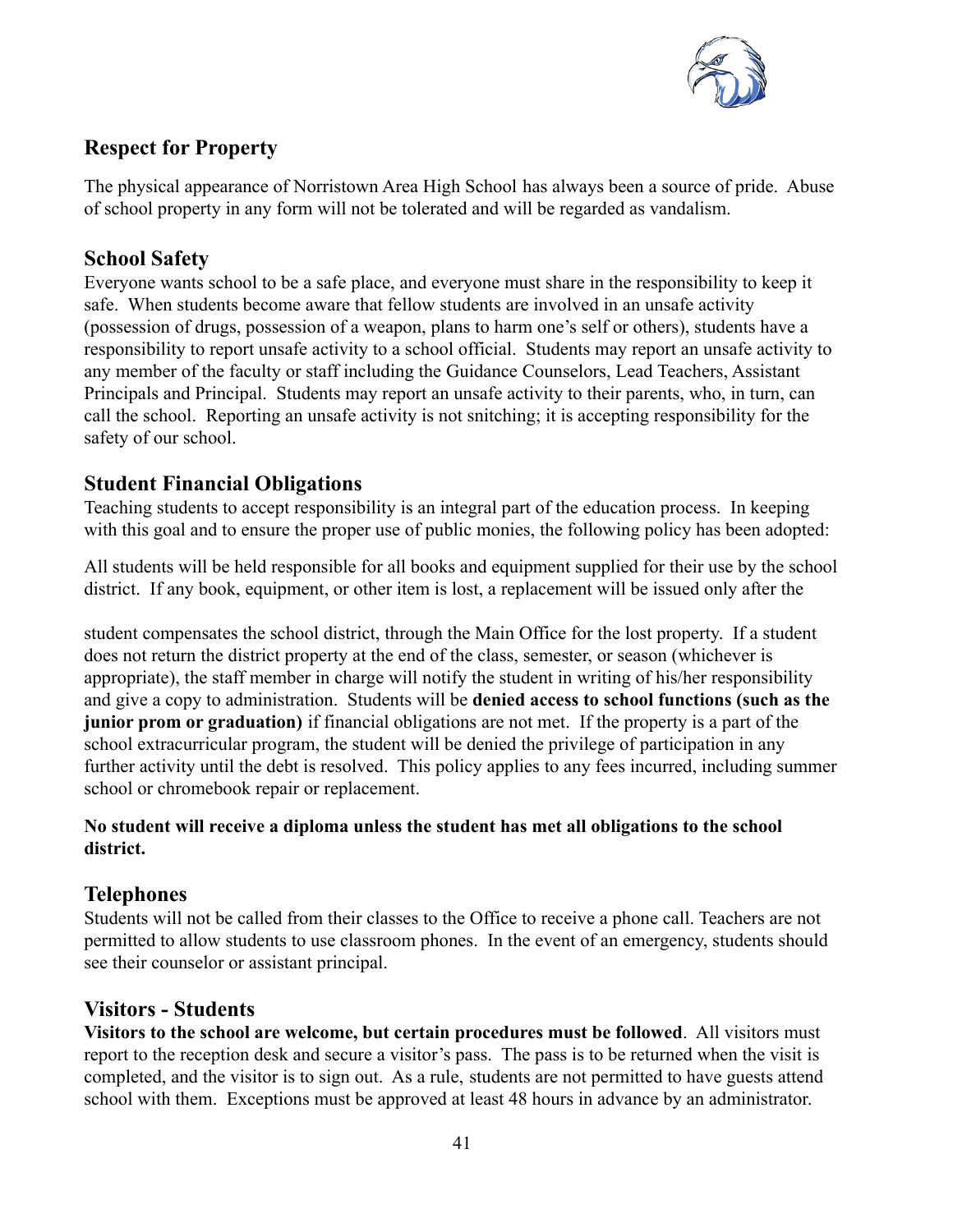

#### **SPECIAL NOTE**

Both federal and state laws require school districts to make available, upon request, lists of juniors and seniors to Armed Forces recruiters. These laws further state that each parent/guardian shall be given at least 21 calendar days to request in writing, to the District Superintendent or High School Principal, exclusion of their child's name prior to the release of the lists. The due date to request exclusion is October 1 of **both** the student's junior and senior year.

- 1. Teacher discretion will be used to determine appropriate cell phone usage in each classroom.
- 2. Violations of teacher-determined proper usage should be handled as a classroom disruption.

# Norristown Area High School Cell Phone Policy

The students and staff at the Norristown Area High School wish to limit the distractions that cell phones may cause to the educational environment. At the same time, we wish to provide teachers flexibility to incorporate cell phones as an instructional tool, and to trust students with the freedom to use these devices in a responsible manner when appropriate. As a result, the following system will be used to communicate expectations in regard to cell phones in all settings at NAHS.



Students are reminded that any medical issues must be reported to the nurse. Calling your parent to arrange an early dismissal without seeing the nurse is unacceptable.

Students are not permitted to photograph or record other students or staff members without their consent. Also, using cell phones to record, promote or .<br>Initiate violence, bullying, harassment or other inappropriate behaviors will be handled as a 300 or 400 level infraction of the Code of Conduct, and will result in suspension and possible expulsion. In addition, these violations may be referred to our School Resource Officer who will determine if citations or criminal charges are warranted.

This policy is based on the trust that we have for Norristown Area Eagles to follow these guidelines. Those who are unable to follow these guidelines may have their cell phones confiscated and may permanently lose the ability to use their phones in school. School-wide failure to adhere to these policies and demonstrate maturity and etiquette will result in this policy change being reversed and a strict ban on cell-phone use in all areas will be enforced.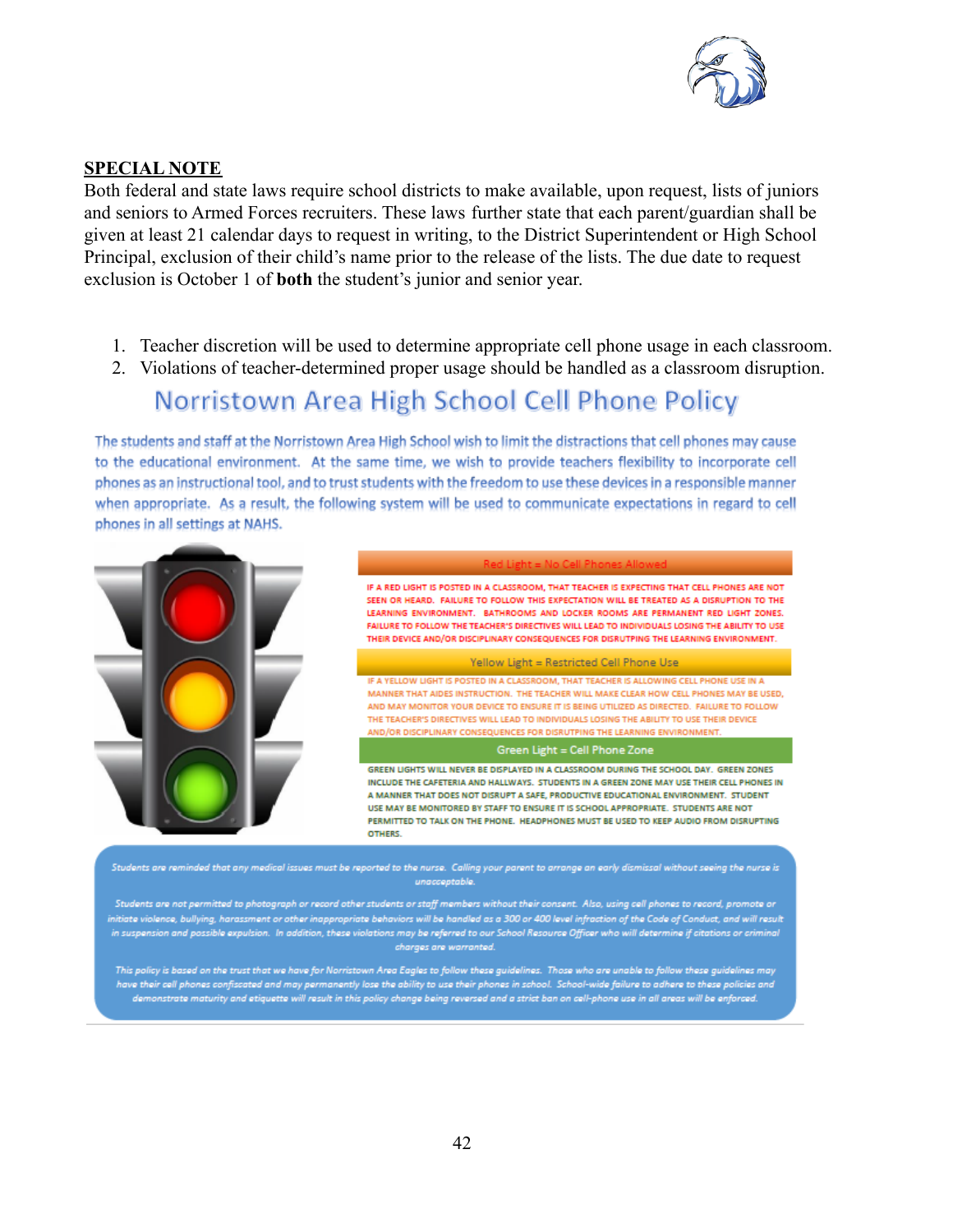

#### **NORRISTOWN AREA HIGH SCHOOL CODE OF CONDUCT HIGH SCHOOL 2021-2022**

The Pennsylvania Public School Code of 1949 (as revised) specifically charges the School Boards of the Commonwealth to establish reasonable rules governing the conduct and discipline of all pupils under the supervision of the School District.

The Code of Conduct of the Norristown Area School District is designed to meet that charge and to assist students, parents, teachers, administrators, the Board of School Directors, community agencies, including the police, and the community-at-large, in establishing and maintaining an environment which is personally safe, fosters an atmosphere of mutual trust and respect and allows all students to develop to their fullest potential.

The Code of Conduct governs the conduct and behavior of all students, Grade 9 through graduation, during such time as they are under the supervision of the School District, including the time required in going to and from their homes, and including the conduct and behavior of students while under the supervision of the School District at school-sponsored events, exercises, games, and programs.

District is reviewed periodically by a District Discipline Committee authorized by the Board of School Directors, and the revised Code is disseminated at the beginning of each school year.

As a school working in conjunction with the community, we are bound by a unique social contract to ensure all students are given the opportunity to succeed. Our mission is to educate all students to become responsible, thinking, creative, literate citizens who strive for personal excellence, function successfully and enrich society.

#### **SCHOOL DISTRICT'S COMMITMENT**

The Norristown Area School District makes the following commitments to our students and parents/guardians:

- Treat all students and parents/guardians with courtesy and respect.
- Communicate problems and concerns to the home in a timely manner.
- Treat discipline issues in an individual manner.
- Establish and maintain a positive learning environment for all.
- Enforce the Code of Conduct in a fair and equitable manner.
- Strive to help each student succeed.
- Utilize our school counselors to provide strategies and interventions intended to give students the opportunity to grow academically, socially, and behaviorally.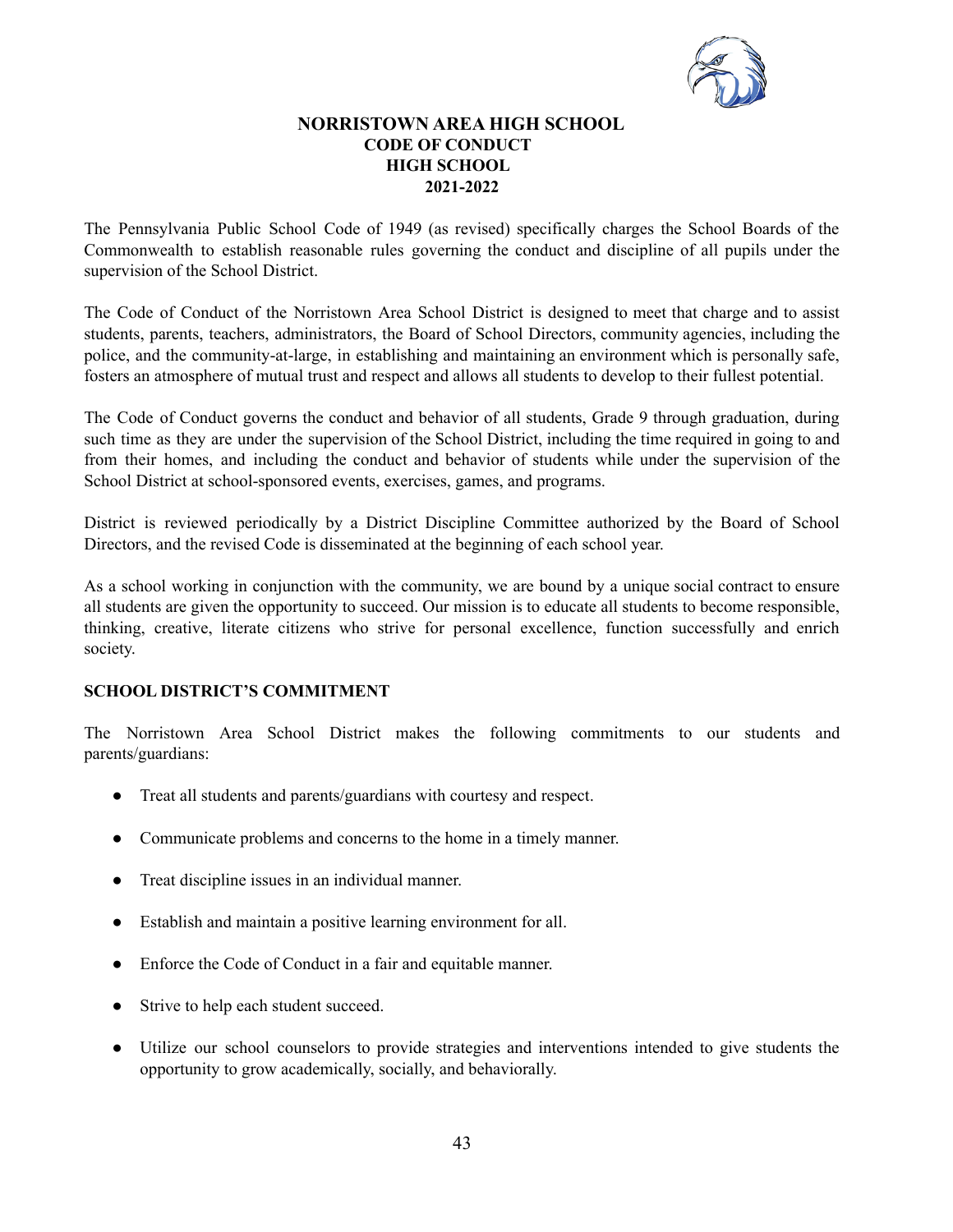

#### **EXPECTED STUDENT CONDUCT**

The best form of discipline is self-discipline. Students who exhibit the positive behaviors listed below will experience success throughout their school years and will have no need for the other aspects of the Code of Conduct.

- Respect the rights of all students and treat them with courtesy and respect. Be nice to each other!
- Treat all school employees (support staff, teachers, and administrators) with courtesy and respect and recognize that while in school the school employees assume the role of a parent/guardian.
- Obey all school rules and regulations and encourage others to do the same.
- Accept responsibility for the care and cleanliness of school property and encourage others to do the same.
- Attend school regularly, be on time for school and classes, complete all assignments, and always do their best.
- Communicate problems and concerns to the appropriate parties (teachers, counselors, administrators, and parents/guardians) in a timely manner.
- Accept the responsibility for their actions.

#### **PARENTS'/GUARDIANS' RESPONSIBILITIES**

Parents/Guardians, as the primary teachers and disciplinarians of their children, can help to ensure their success in the following ways:

- Treat all school employees with courtesy and respect and insist that their children do the same.
- Insist that their children do their best and help them to do so.
- Insist that their children treat their fellow students with courtesy and respect.
- Accept responsibility, including financial responsibility, for the misdeeds of their children.
- Communicate their concerns with the appropriate school employees in a timely manner.
- Help their children understand appropriate school behavior and insist on that behavior.
- Insist that their children attend school daily and that they arrive on time.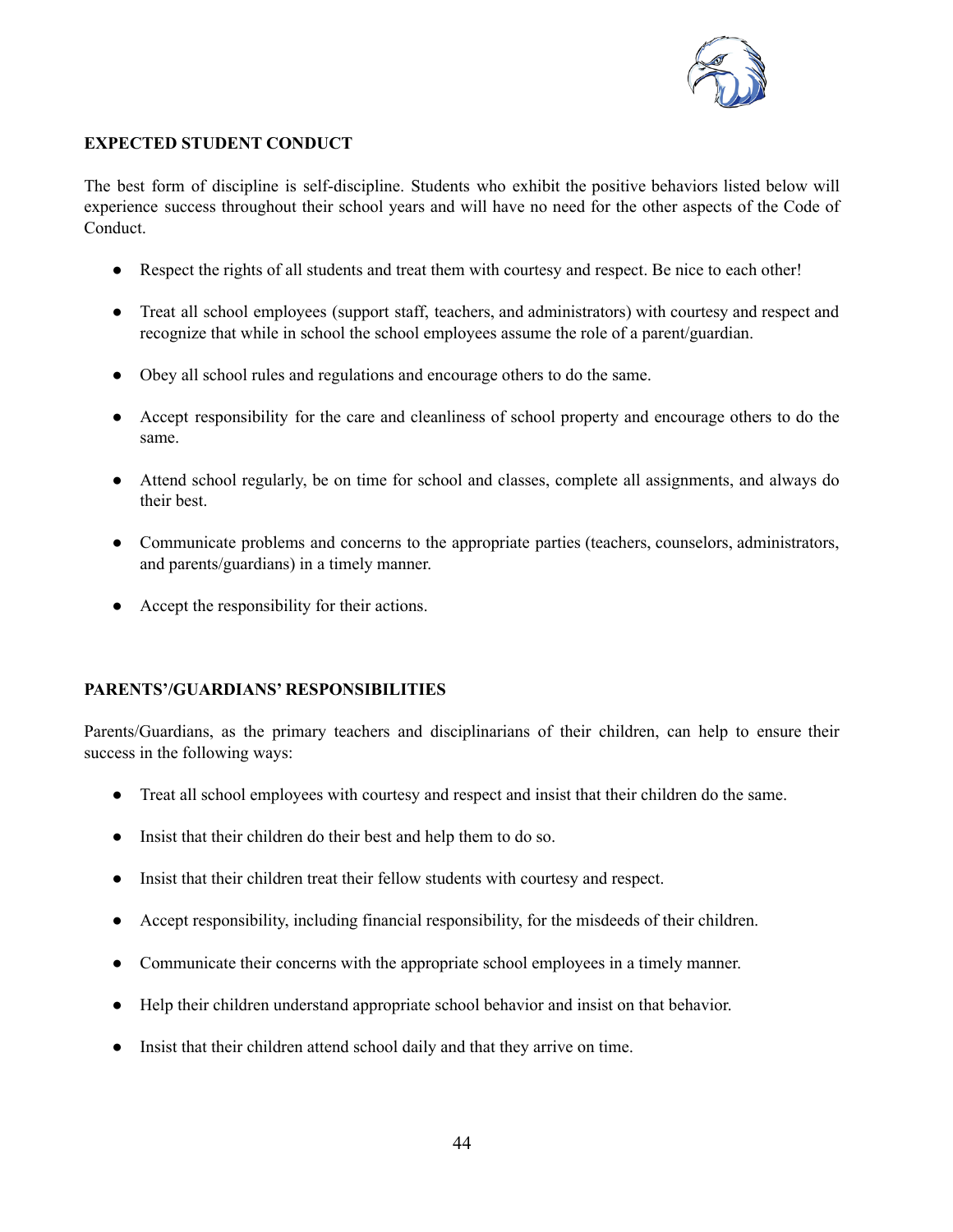

#### **EXPECTATIONS FOR ALL**

• Demonstrate respectful behaviors for each other: staff, volunteers, students and family

members.

- Embrace the principle that our schools are "No Place for Hate;" act to prevent or stop bullying.
- Acknowledge that as a multicultural community we can learn for each other.
- Build positive relationships with each other.
- Express with confidence that there is an expectation that all students will be successful.
- Assist every student in reaching his or her potential.
- Motivate each other through positive reinforcement and interactions.
- Inspire and support students to attend school every day on time.
- Accept responsibility for our actions and learn from our mistakes.
- Participate in collaborative problem solving conversations.
- Acknowledge and agree to observe district, building and classroom rules.

#### **DEMERITS**

A demerit is a mark made against a student's record for failure to comply with the Code of Conduct. Demerits will be assigned along with other disciplinary consequences in the following manner:

Combined with Other Offense – 1 Demerit Lunch Detention - 1 Demerit Tier 1 Detention - 1 Demerit Tier 2 Detention - 2 Demerits Tier 3 Detention - 3 Demerits Disciplinary Conference - 2.5 Demerits Saturday Detention - 5 Demerits ISS – 5 Demerits per Day OSS (1-3 Day) - 5 Demerits per Day OSS (3-10 Day) - 10 Demerits per Day

In addition, the following infractions will result in the student being given 1 Demerit per offense: Tardiness to School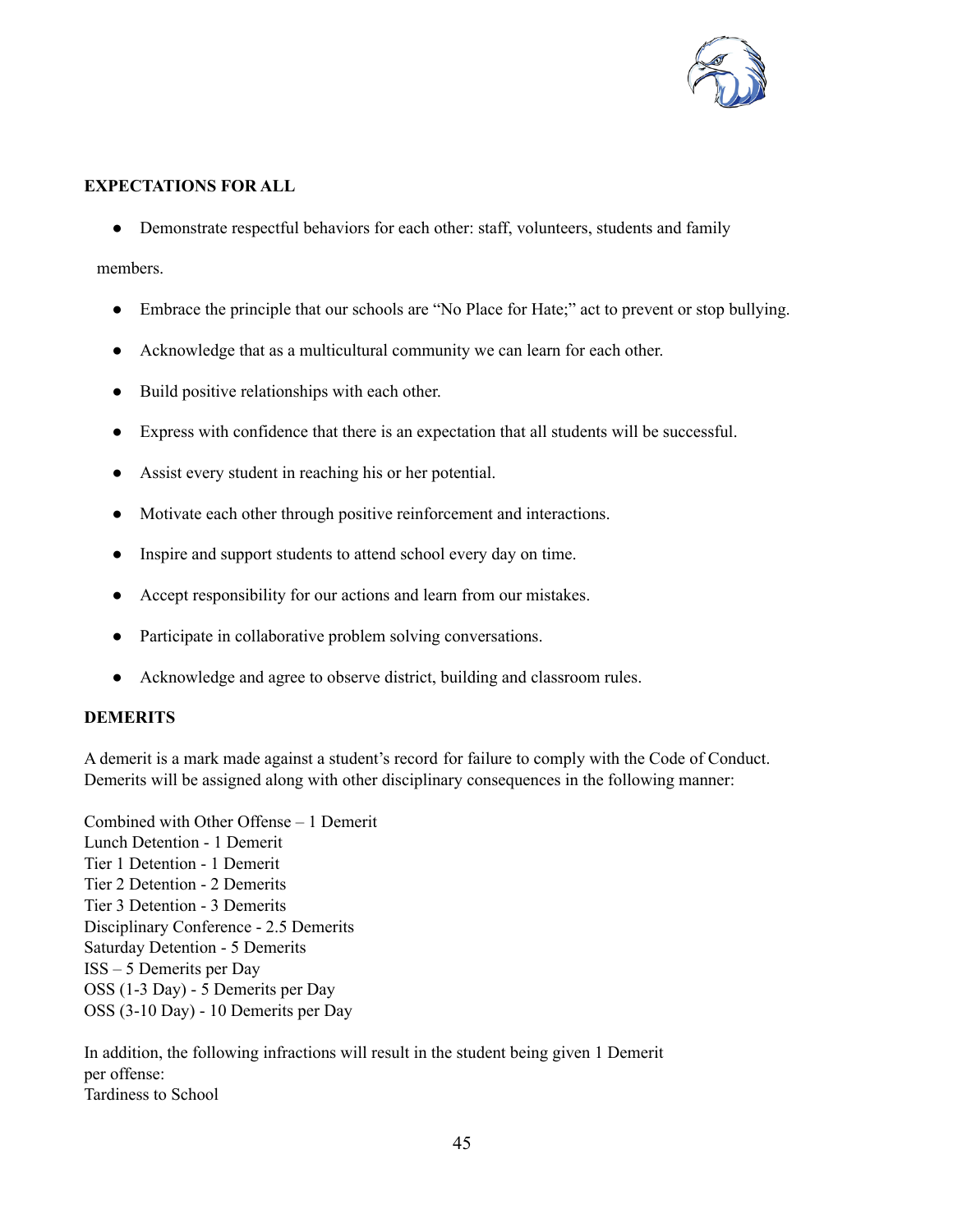

Dress Code Violations

**Bounce Back** - Students can remove demerits from their total by filling out a Bounce Back Form. Bounce Back Forms are available from lead teachers, counselors, and administrators. If a student completes five consecutive days following the guidelines of the program they can reduce their demerit total by 5.

**School Service** - A voluntary service that is approved by the school administration that a student can perform to have five demerits deducted from the student's school record.

**Students who accumulate 20 demerits during an academic marking period will lose the privilege of participating in any extracurricular activities for the first 15 school days of the following marking period. Students who accumulate 20 demerits in the fourth marking period will lose the privilege of participating in any extracurricular activities from the start of the Fall athletics season to the first student day of the school year. Students with 75 or more demerits are prohibited from participating in any extra-curricular activities. For the purposes of this policy, extracurricular activities shall include any involvement in the following:**

- $\diamond$  Athletic games (students may practice with consent of their coach and the Athletic Director)
- $\diamond$  Vocal and instrumental music program performances that are not a mandatory part of a curricular class
- ✧ Play and musical performances
- ✧ Student Government, Unidad, Blue and White, Young Scholars, etc
- ✧ Media center and tech crew
- $\diamond$  Club meetings or other activities
- ✧ National Honor Society
- $\Diamond$  Field trips
- ✧ Proms and dances
- ✧ Spice Day
- ✧ Mr. Norristown
- ✧ Any other school related function

Students who pay for an extracurricular activity (dance ticket, field trip payment, etc.) are not guaranteed a refund if they are later deemed ineligible, as the school is often required to pay for each student's involvement in such activities well in advance of the actual event.

#### **In addition,**

- $\Diamond$  15 Demerits = Student meeting with counselor/lead teacher/administrator
- $\Diamond$  30 Demerits = Parent conference with counselor/lead teacher/administrator
- $\Leftrightarrow$  45 Demerits = Possible Student Assistance Program referral
- $\Diamond$  60 Demerits = Referral to the Comprehensive Student Support Team
- $\Diamond$  75 Demerits = Possible referral to Alternative Education or an Approved Private School

#### **DETENTION SCHEDULE**

#### **Tier 1 Detention: Morning**

#### **Tier 2 Detention: Lunch detentions**

#### **Tier 3 Detention: After school detentions**

• Students may earn a detention based on accumulation of demerits, or a detention may be assigned immediately by the discipline office.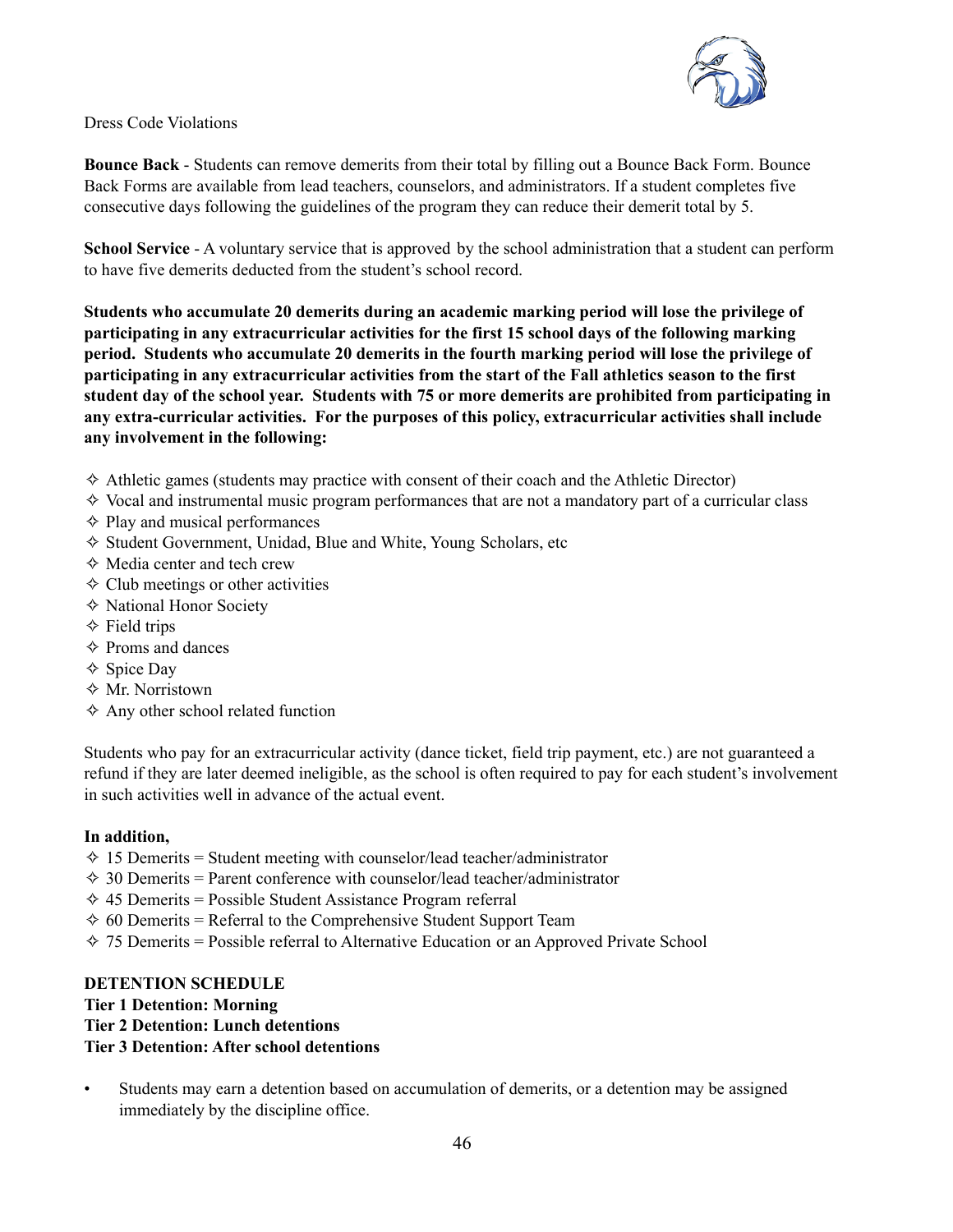

- Administrative detentions will be held on Tuesday, Wednesday, and Thursday
- All detentions will be held in Room 245 or another identified room
- Teacher/departmental detentions may be assigned at the discretion of the teacher

A list of rules will be posted in the detention room. Students are expected to bring enough work to keep busy during the entire length of the detention. Work must be completed in order for the detention consequences to be fulfilled.

Additional consequences for unexcused absence from detentions:

Unexcused absence from Administrative Detention = Tier 3 Detention Unexcused absence from Tier 3 Detention = Suspension

#### **UNEXCUSED LATENESS TO SCHOOL**

Student attendance is very important for academic success. Students who are repeatedly late to school will be subject to disciplinary action as follows along with possible academic penalties (see Attendance):

- The attendance office will record lateness and issue a pass for students arriving late to school
- All students arriving late should enter through the front of the building and report to the attendance office with the assistance of security.
- Any student that was in the building and is late to the first period of the day must report to the lobby to sign-in and get a pass to class
- Excessive lateness will be considered truancy
- Students who are in the building prior to the start of the day but fail to report to first period on time will be considered as cutting class, and will face discipline for that infraction.

| Incident       | Consequence                                                                         |
|----------------|-------------------------------------------------------------------------------------|
| (per semester) |                                                                                     |
|                | Demerit Assigned                                                                    |
| 2              | Demerit Assigned                                                                    |
| 3              | Lunch Detention                                                                     |
| $\overline{4}$ | Tier 1 Detention                                                                    |
| 5 and above    | Exclusion from school until parental meeting with administration, possible Home and |
|                | School Team referral, possible referral to truancy court, Tier 1 detentions         |

#### **CATEGORY 1 OFFENSES**

#### **BEHAVIORS WHICH IMPEDE ORDERLY CLASSROOM ROUTINES, PROCEDURES OR LEARNING ENVIRONMENT, INCLUDING BUT NOT LIMITED TO THE FOLLOWING:**

| <b>BEHAVIORS</b> |                                   | INTERVENTIONS INCLUDE ONE OR MORE OF THE<br><b>FOLLOWING</b> |                                                   |
|------------------|-----------------------------------|--------------------------------------------------------------|---------------------------------------------------|
|                  | Disrespectful speech or action    |                                                              | Verbal redirection                                |
|                  | Classroom disruptions             |                                                              | Parent contact/conference                         |
|                  | Unexcused lateness to class       |                                                              | Contact IEP case manager                          |
|                  | Refusing a reasonable request     |                                                              | Referral to counselor (counselor will document in |
|                  | Failure to cooperate or act in an |                                                              | student notes)                                    |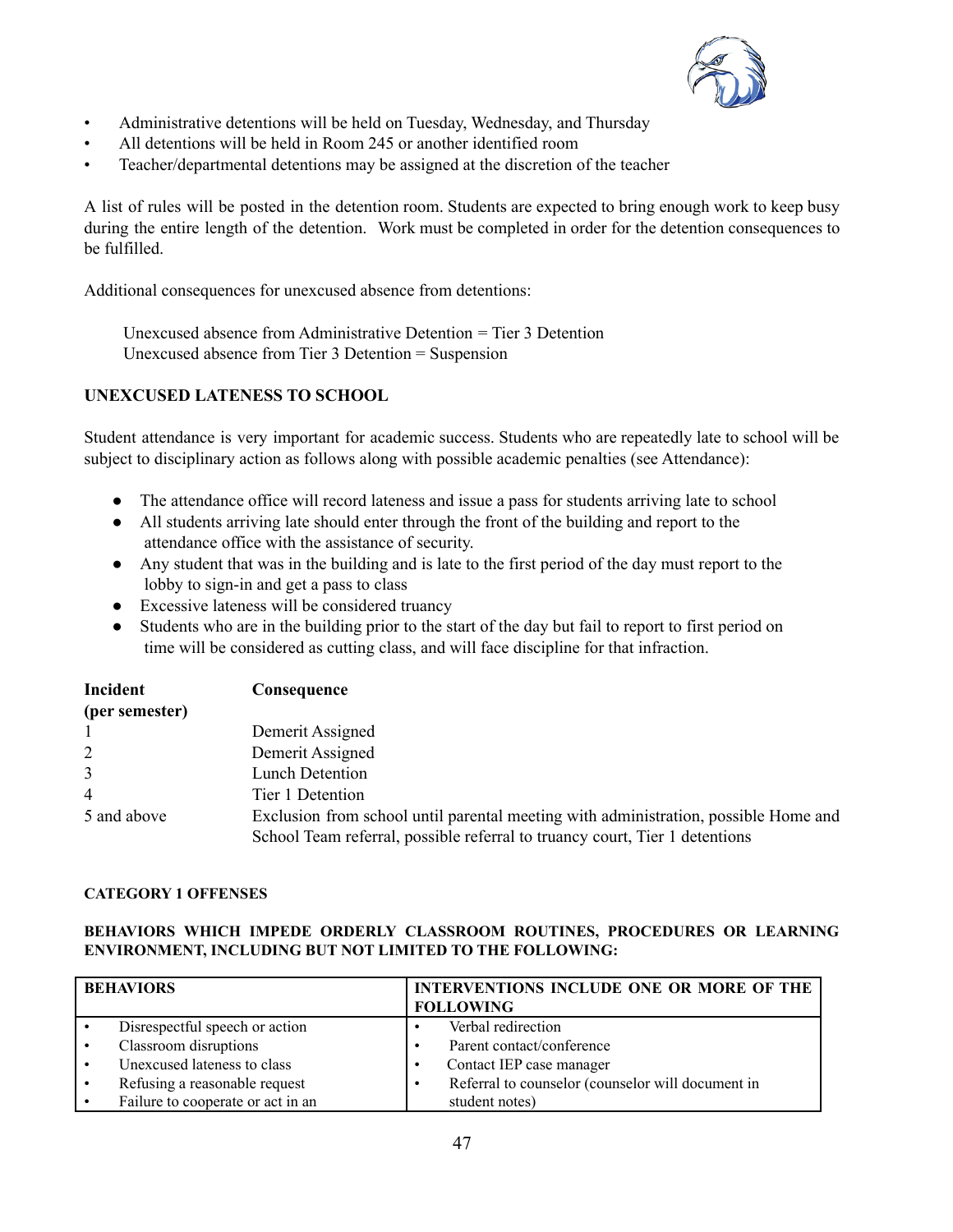

| appropriate manner           | Special assignments                                    |
|------------------------------|--------------------------------------------------------|
| Disobedience of school rules | <b>Restorative Practices</b>                           |
|                              | Teacher detention (up to 30 minutes in length)         |
|                              | Conference w/ student, teacher and lead teacher and/or |
|                              | administrator                                          |
|                              | Contact with coach or extracurricular sponsor          |

#### **CATEGORY 2 OFFENSES**

| Code        | <b>Description of Behavior</b>                                          | <b>Interventions/Consequences</b>          |
|-------------|-------------------------------------------------------------------------|--------------------------------------------|
| 200         | Excessive behaviors that impede orderly classroom procedures            | Lead teacher/administrator will            |
| 201         | Failure to correctly identify one's self                                | implement one or more of the               |
| 203         | Pushing/Shoving/Play Fighting                                           | following:                                 |
| 204         | Cutting class                                                           | • Meeting with Lead Teacher                |
| 205         | Leaving class or assigned area of school without permission             | or Administration                          |
| 209         | Obscene conduct or profane speech                                       | · Administrative Detention                 |
| 210         | Verbal or physical harassment                                           | • Restorative Practices                    |
| 213         | Threatening another student                                             | • Conference w/ student & lead             |
| 219         | Unsafe acts                                                             | teacher, AP, counselor,                    |
| 221         | Possession of over the counter medications during school hours          | and/or teacher<br>• Conference with School |
| 222         | Forgery                                                                 | Resource Officer                           |
| 223         | Refusal to turn over electronic device to lead teacher or administrator | • Parent conference                        |
| 224         | Recording with electronic device                                        | • Youth Court                              |
| 225         | Refusal to follow directive from staff member, flagrant disobedience    | • Comprehensive Student                    |
| 226         | <b>Cutting Detention</b>                                                | Assistance Program referral -              |
| <b>ST50</b> | Possession, Use or Sale of Tobacco                                      | <b>CSAP</b>                                |
|             |                                                                         | • OSS 1-3 days                             |
|             |                                                                         | • Loss of Privileges                       |
|             |                                                                         | • Restitution                              |
|             |                                                                         | • Community Service                        |
|             |                                                                         | • Confiscation of Items                    |
|             |                                                                         | • Administrative Hearing                   |

**Prior to submitting a Category 2 referral to the discipline center, teachers must contact parent/guardian**

#### **CATEGORY 3 OFFENSES**

| Code             | <b>Description of Behavior</b>                                         | <b>Interventions/Consequences</b>            |
|------------------|------------------------------------------------------------------------|----------------------------------------------|
| 300              | Excessive category 2 infractions                                       | Lead teacher/administrator will              |
| 306              | Extortion                                                              | implement one or more of the                 |
| 308              | Jeopardizing safety of self/others                                     | following:                                   |
| 310              | Inciting Category 3 misbehavior of another student                     | • Restorative Practices                      |
| 313              | Tampering with a teacher's paper or electronic grade book              | • Conference with School                     |
| 324              | Violating the district's Acceptable Use Policy for Networks, Internet, | Resource Officer                             |
|                  | and Computers                                                          | • Parent conference                          |
| ST <sub>01</sub> | Simple Assault of a Student ++                                         | • Youth Court                                |
| ST13             | Obscene and other sexual materials and performances                    | • Comprehensive Student                      |
| <b>ST14</b>      | Sexual Harassment ++                                                   | Assistance Program referral -<br><b>CSAP</b> |
| <b>ST15</b>      | Racial/Ethnic Intimidation $++$                                        | • Loss of Privileges                         |
| ST16             | All Other Forms of Harassment/Intimidation ++                          | • Restitution                                |
| ST17             | Fighting $++$                                                          | • Community Service                          |
| ST18             | Minor Altercation                                                      | • Substance Abuse Classes                    |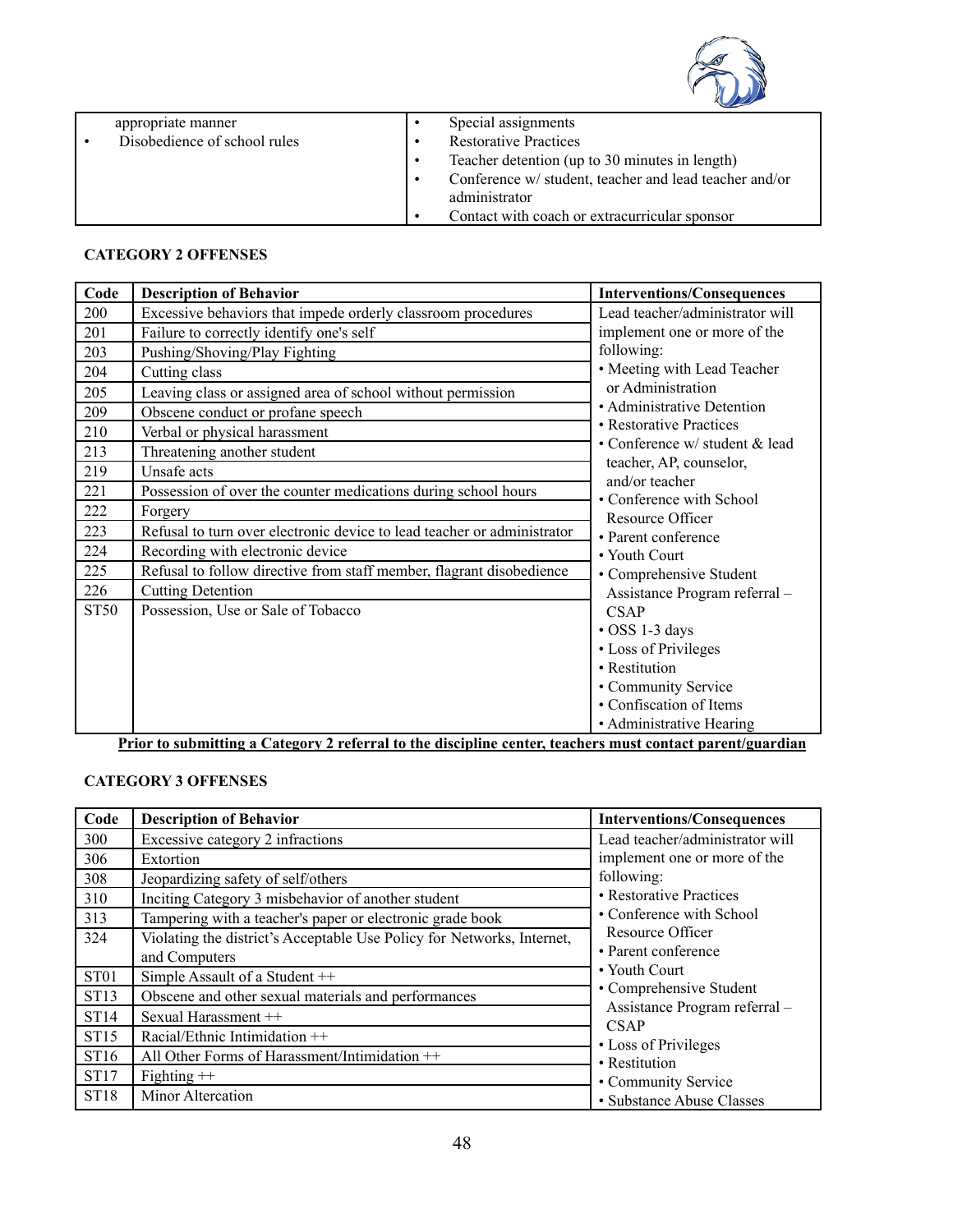

| ST22             | Threatening School Official/Student                    | • Aggression Replacement            |
|------------------|--------------------------------------------------------|-------------------------------------|
| <b>ST25</b>      | Theft $++$                                             | Counseling                          |
| <b>ST27</b>      | Bullying $++$ (see NASD Policy 249)                    | $\cdot$ OSS 1-3 days                |
| ST32             | Vandalism – Damage or destruction of property          | • OSS 3-5 days, Hearing             |
| ST38             | Disorderly Conduct ++                                  | • OSS 10 days, Hearing              |
| ST <sub>51</sub> | Cyber harassment of a Child $++$ (see NASD Policy 249) | • Expulsion<br>• Police Involvement |

++ A second offense will be considered an expellable offense

#### **CATEGORY 4 OFFENSES**

The following offenses will result in 10 days OSS with an administrative hearing and a recommendation to Central Office for expulsion. Other actions may be recommended once a full investigation has been completed. The principal or designee shall offer to hold the hearing within the first five school days of the suspension. Additional information regarding an Expulsion may be found in the Suspensions and Expulsions section of the Code of Conduct.

These offenses are likely to result in law enforcement involvement.

| Code        | <b>Description of Behavior</b>                                                                      |
|-------------|-----------------------------------------------------------------------------------------------------|
| 400         | Continued, repeated, or combinations of Category 1, 2, and/or 3 infractions                         |
| 406         | False fire alarm/misuse of fire safety equipment                                                    |
| 407         | Risking a catastrophe, includes but is not limited to any offense that results in the real or       |
|             | potential injury to bystanders including employees                                                  |
| 412         | Striking, punching or causing injury to an employee while in the process of committing another      |
|             | offense regardless of intent                                                                        |
| 413         | Inciting another student to commit a category four offense and/or inciting a non-student to         |
|             | commit a criminal act within school jurisdiction                                                    |
| 414         | Failure to submit to a reasonable suspicion alcohol or controlled substance test                    |
| 424         | Violating the district's Acceptable Use Policy for Networks, Internet, and Computers                |
| <b>ST02</b> | Aggravated Assault of a Student                                                                     |
| <b>ST03</b> | Simple Assault of Staff                                                                             |
| <b>ST04</b> | <b>Aggravated Assault of Staff</b>                                                                  |
| ST31        | Arson                                                                                               |
| <b>ST33</b> | Criminal Trespass                                                                                   |
| <b>ST34</b> | Rioting                                                                                             |
| <b>ST35</b> | <b>Bomb Threats</b>                                                                                 |
| ST36        | Terroristic Threats (excluding bomb threats)                                                        |
| <b>ST37</b> | Failure of Disorderly Persons to Disperse                                                           |
| <b>ST47</b> | Possession/Use/Under the Influence of a Controlled Substance                                        |
| <b>ST48</b> | Sale/Distribution of a Controlled Substance                                                         |
| <b>ST49</b> | Sale/Possession/Use/Under the Influence of Alcohol                                                  |
| <b>ST39</b> | Possession of a weapon, regardless of intent, or an object used as a weapon. The term weapon        |
| to          | shall include but not be limited to any knife, regardless of the length of the blade, cutting       |
| ST46        | instrument, including box cutter or utility knife, nunchaku stick, brass or metal knuckles, firearm |
|             | (loaded or unloaded), shotgun (loaded or unloaded), rifle (loaded or unloaded), BB or pellet gun    |
|             | (loaded or unloaded), look-alike gun, including toy guns, chemical agent, including mace and        |
|             | pepper spray, explosive device, including fireworks, and/or any other tool, instrument or           |
|             | implement capable of inflicting serious bodily injury.                                              |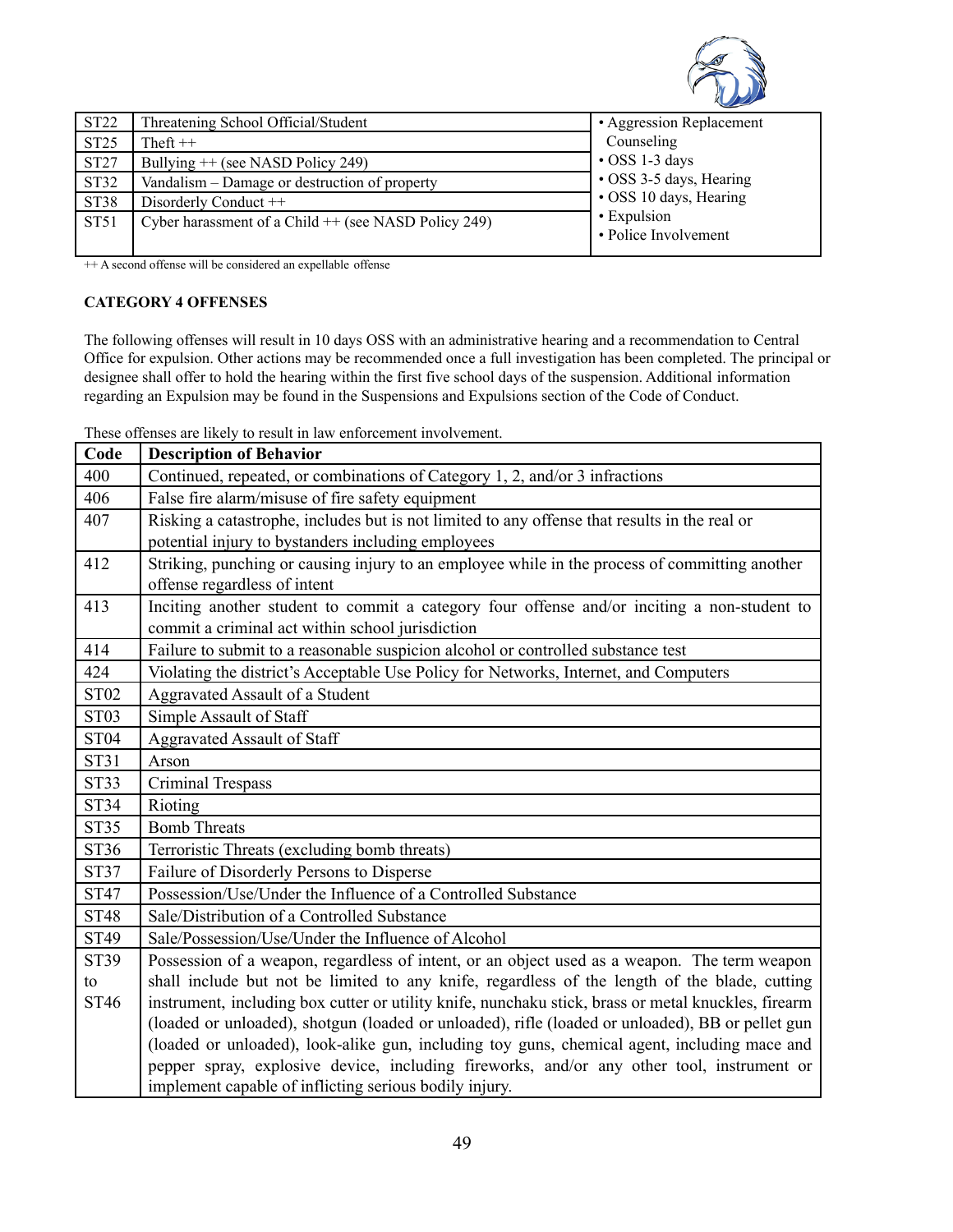

All codes that begin with "ST" are state mandated Safe Schools reporting codes and require a formal incident report to be submitted to the Superintendent's Office. Any behavior that constitutes an offense not listed in this document that is a PA Safe Schools violation or a violation of the Pennsylvania Crimes Code shall be considered a **Category 4 violation of this Code of Conduct.**

#### **LAW ENFORCEMENT OFFICIALS**

The following procedures will govern the interactions between students under the supervision of the School District and the police.

#### **Notification of Parents**

- 1. Parent notification will be attempted by school officials prior to the police questioning a student who is a witness in an investigation.
- 2. Police officials will make parental contact when custodial detention, arrest, or search (by the police) is required.

#### **Requests for Police Action**

- 1. School officials may request immediate police action in certain instances. Police officials will pursue steps to authorize arrest and/or detention of a student as they deem appropriate.
- 2. An Incident Report will be completed and forwarded to the appropriate police department and the Superintendent for all cases wherein immediate police action has been requested within two working days of the incident.

### **INFORMATION FOR STUDENTS WHO ARE THE VICTIMS OF A CODE OF CONDUCT OFFENSE**

- 1. Students who are victims of Horseplay Resulting in Injury (203), an Assault (304, 402), Unlawful Harassment (305), Bullying (315), or Sexual Assault (409), may elect to file charges directly with the police department or jurisdiction. The school will provide the police with the pertinent information regarding the offending student upon their request. Please note that legal action against the offending student cannot be taken if the victim does not file charges.
- 2. In cases where the victim seeks to obtain restitution of losses, such as Damage or Destruction of Property, Vandalism, or Extortion it may be necessary for the victim to file charges directly with the police. School officials will communicate this information to the victim on a case by case basis.

#### **Testing For Alcohol and Controlled Substances**

Article 1. Student Prohibitions:

1.1 No student shall report to, attend or participate in school or any school district function or activity: (i) while having an alcohol concentration of 0.02 or greater; (ii) while possessing alcohol; (iii) while using alcohol; or (iv) while under the influence of alcohol.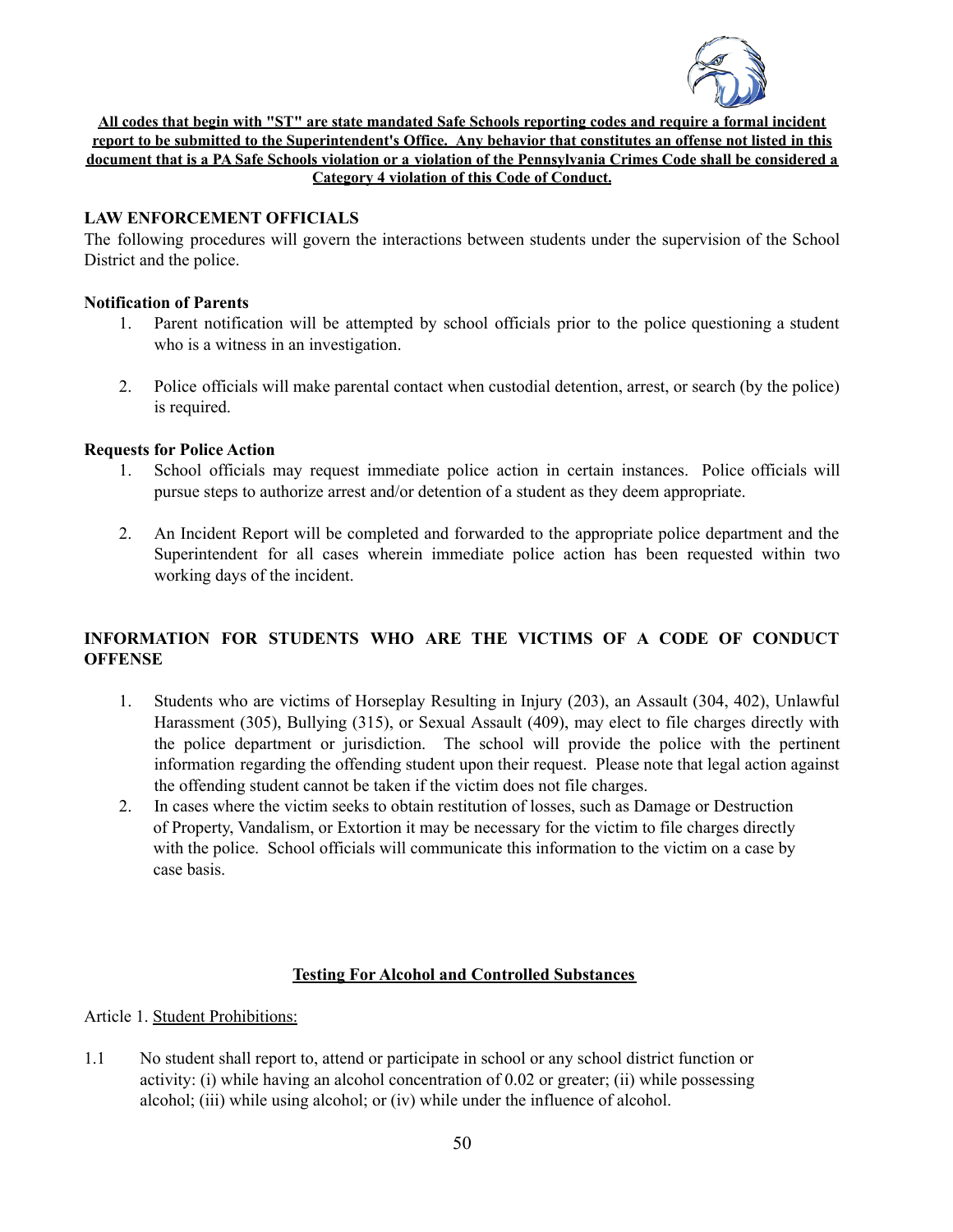

- 1.2 No student shall report to, attend or participate in school or any school district function or activity when the student uses or has used any controlled substance when the use of the controlled substance is verifiable by testing based on reasonable suspicion formulated under this policy at
- school, while the student is coming to or going from school, at or participating in any school district function or activity, or while the student is coming to or going from any school district function or activity;

1.3 No student shall refuse to submit to a reasonable suspicion alcohol or controlled substances test required under this policy, or a follow-up alcohol or controlled substances test required under this policy.

Article II. Duties of Students:

- 2.1 Students shall comply with all mandates and prohibitions contained in this policy.
- 2.2 Students shall cooperate fully with all required testing and shall immediately report to all required testing as directed. Refusal to submit to an alcohol or controlled substances test includes, by way of example, and not limitations: (1) a student's failure or refusal to provide adequate breath for testing without a valid medical explanation after he or she has received notice of the requirements for breath testing in accordance with this policy, (2) a student's failure or refusal to provide adequate urine for controlled substances testing without a valid medical explanation after he or she has received notice of the requirement for urine testing in accordance with this policy, or (3) a student's conduct that clearly obstructs the testing process.

#### Article III. Consequences for Students Engaging in Substance Use-Related Conduct:

3.1 Consistent with legal and constitutional requirements, as well as other applicable policies of the School District, a determination shall be made as to the appropriate disciplinary actions, if any, to be imposed upon any student who violates any of the prohibitions or mandates set forth in this policy. Nothing in this policy shall be construed to limit the authority of the School District to impose discipline, including suspension or expulsion, as it shall determine so long as the student's legal and constitutional rights are respected.

#### Article IV. Reasonable Suspicion Testing:

4.1 A student shall be required to submit to an alcohol and/or controlled substances test when any School District employee trained to determine whether there is reasonable suspicion has formed reasonable suspicion that the student is using or has used alcohol or controlled substances in violation of the prohibition or mandates of this policy. The determination that reasonable suspicion exists to require a student to undergo testing must be based on articulable observations concerning the appearance, behavior, speech, or body odors of the student. The observations may include indications of the chronic and withdrawal effects of controlled substances. Reasonable suspicion as to alcohol use may be based only on observations during school, coming to or leaving school, at or participating in School District activities or functions, or coming to or leaving School District activities or functions.

4.2 The Superintendent or his/her designee shall designate those School District administrators and employees who shall obtain necessary training that covers the physical, behavioral, speech and performance indicators of probable alcohol misuse and use of controlled substances. Only those so trained are permitted to make the determination that reasonable suspicion testing.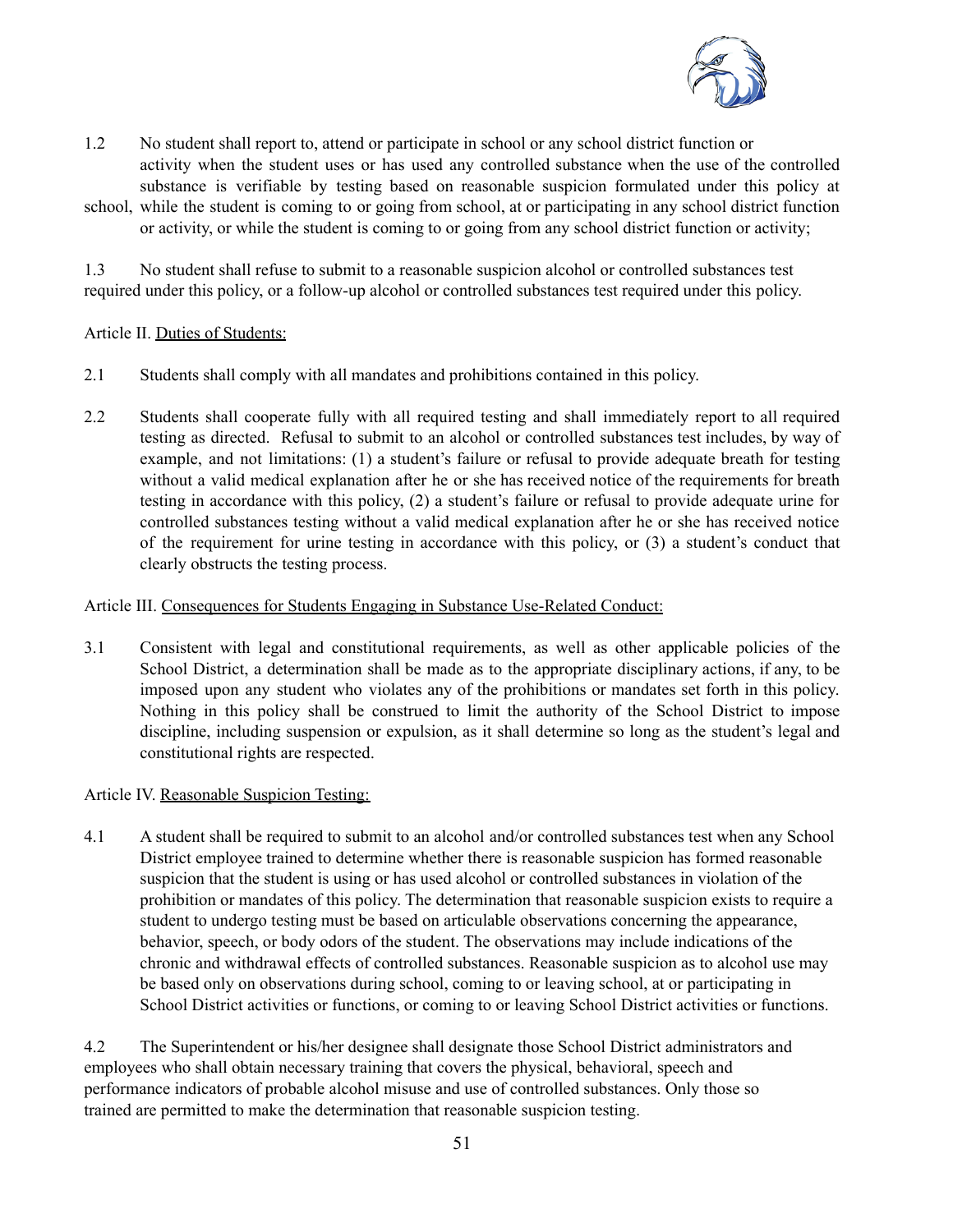

4.3 Reasonable suspicion testing may not be performed by the individual who made the determination that there was reasonable suspicion for the testing.

4.4 A written record shall be prepared and maintained setting forth the basis and observations for the reasonable suspicion leading to the testing. With respect to suspicion related to controlled substances, such records shall be made and signed by the administrator or employee who made the observations within twenty-four (24) hours of the observed behavior or before the results of the controlled substances test are released, whichever is earlier.

#### Article V. Testing Protocols:

- 5.1 The School District shall use the alcohol testing and drug testing protocols set forth in 49 C.F.R., Part 40. The Superintendent or his/her designee is hereby granted the authority to take action necessary to:
	- (a) train administrators and other employees with respect to what constitutes reasonable suspicion
	- (b) arrange for urine collection, testing and confirmation in accordance with the protocols set forth in 49 C.F.R., Part 40.
	- (c) arrange for proper creation, maintenance and dissemination of records pertaining to drug and alcohol testing of students.

Article VI. Miscellaneous Matters:

- 6.1 The Director of Special Services shall be the School District's representative for purposes of receiving and handling alcohol and drug test results. Those results shall be handled in a confidential manner.
- 6.2 The Principal or his/her designee shall advise a student of the results of tests if the test results show an alcohol concentration in excess of 0.02 or are verified as positive in the case of controlled substances. The student shall be advised which controlled substance or substances were verified as positive. The Principal or his/her designee shall
	- (1) make reasonable efforts to contact and request each student *who* submitted a specimen under this policy, regardless of the student's status, to contact and discuss the results of the controlled substance test with a medical review officer *who* has been unable to contact the student, and
	- (2) notify within twenty four (24) hours the medical review officer that the student has been notified to contact the medical review officer

6.3 The Director of Special Services shall develop and implement procedures for the preparation, maintenance, retention and disclosure of records.

6.4 The Director of Special Services shall recommend the actions necessary to insure that the School District can perform the testing described in this policy and has the services of a qualified medical review officer, a qualified substance abuse professional, and a certified laboratory.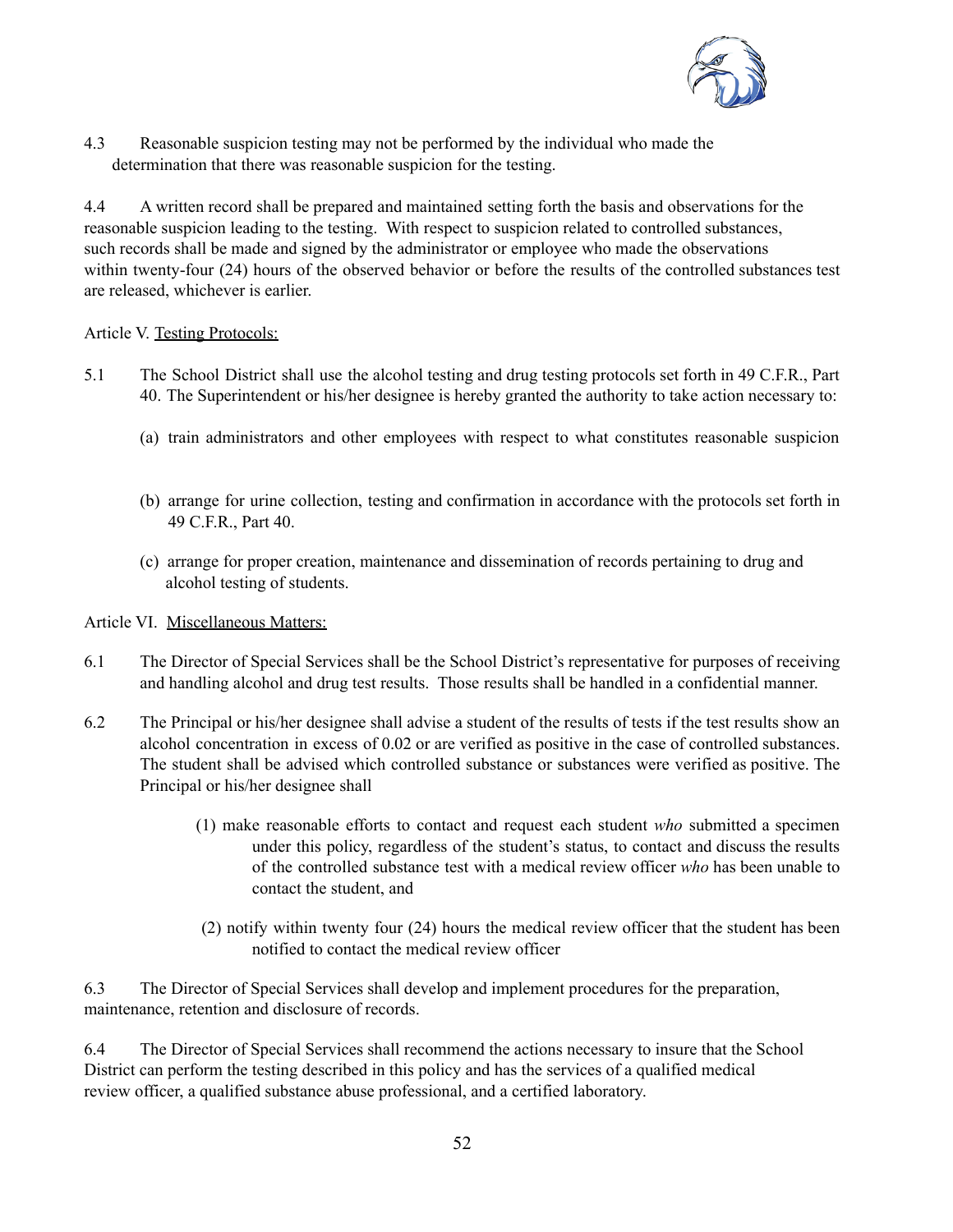

- 6.5 Applicability of Policy. This policy applies to all students of the School District during the time that they are under the supervision of the School District, coming to or going from school, attending school, coming to or going from any School District function or activity, attending any School District function or activity, or participating in any School District function or activity.
- 6.6 Definitions:
- (a) For purposes of this policy, the term "under the influence" means the student's: (i) speech is slurred; (ii) gait or mobility is impaired or diminished: (iii) physical movements are impaired or diminished; or (iv) concentration and/or responsiveness is impaired or diminished.

#### **ATTENDANCE**

Please refer to page 8 in the "N" Book, the NAHS student handbook, for attendance procedures.

#### **DRESS CODE REQUIREMENTS**

Please refer to page 28 in the "N" Book, the NAHS student handbook, for dress code requirements and expectations.

#### **SUSPENSIONS AND EXPULSIONS Exclusions from School**

- A. Exclusion from school may take the form of suspension or expulsion.
	- 1. Suspension is exclusion from school for a period of from one to ten consecutive school days.
		- a. Suspensions may be given by administrators or person in charge of the public school.
		- b. No student shall be suspended until the student has been informed of the reasons for the suspension and given an opportunity to respond. Prior notice of the intended suspension need not be given when it is clear that the health, safety or welfare of the school community is threatened.
		- c. The parents and the Superintendent of the District shall be notified immediately in writing when a student is suspended.
		- d. When the suspension exceeds three school days, the student and parent shall be given the

opportunity for an informal hearing consistent with the requirements set forth in 12.8(C).

- e. Suspensions may not be made to run consecutively beyond the ten school-day period.
- f. Students shall have the responsibility to make up exams and work missed while being disciplined by suspension and shall be permitted to complete these assignments, within guidelines established by the Board of School Directors.
- 2. Expulsion is exclusion from school by the Board of School Directors for a period exceeding ten school days and may be permanent expulsion from the school rolls. All expulsions require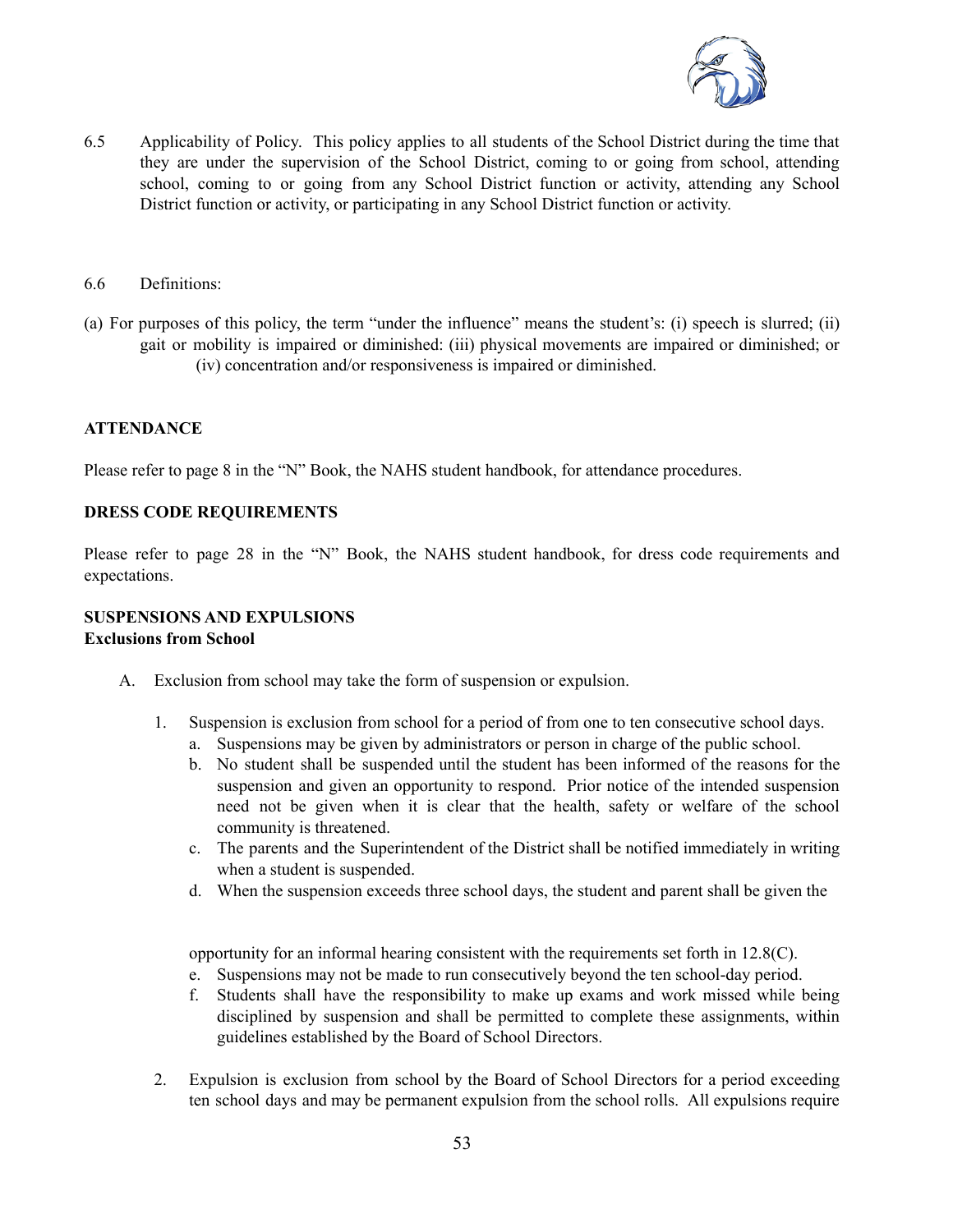

a prior formal hearing in accordance with the procedures of 12.8 on hearings.

- B. During the period of the hearing and decision of the Board of School Directors in an expulsion case, the student shall be placed in his or her normal class except as set forth in subsection (c).
- C. If it is determined after an informal hearing that a student's presence in his/her normal class would constitute a threat to the health, safety, morals or welfare of others and it is not possible to hold a formal hearing within the period of a suspension, the student may be excluded from school for more than ten school days provided the formal hearing is not unreasonably delayed. Any student so excluded shall be provided with alternative education which may include some home study.
- D. Students who are less than 17 years of age are still subject to the compulsory school attendance law even though expelled and must be provided an education.
	- 1. The initial responsibility for providing the required education rests with the student's parents or guardian, either through placement in another school, tutorial or correspondence study, or other educational program approved by the District's Superintendent.
	- 2. If upon written evidence, but in no event longer than 30 instructional days, the parents or guardians are unable to secure an approved educational program, the student's School District has the responsibility to make some provision for the child's education
	- 3. If the approved educational program is not complied with, the School District may take action in accordance with Chapter 63 the provisions of Juvenile Act to ensure that the child will receive a proper education. (42 Pa. C.S. No. 6301-6308)

#### **Exclusion from Class(es)-In-School Suspension**

- A. No student may receive an in-school suspension unless the student has been informed of the reasons for the suspension and has been given an opportunity to respond before the suspension becomes effective.
- B. Communication to the parents or guardian shall follow the suspension action taken by the school.
- C. When the in-school suspension exceeds ten consecutive days, an informal hearing with the principal shall be offered to the student and the student's parent or guardian prior to the eleventh school day in accordance with the procedures in 12.8 (relating to hearings).
- D. The student's School District has the responsibility to make some provision for the student's education during the period of the in-school suspension.

#### **Hearings**

A. Education is a statutory right and students must be afforded all appropriate elements of due process if they are to be excluded from school. In a case involving a possible expulsion, the student is entitled to a formal hearing, which is a fundamental element of due process.